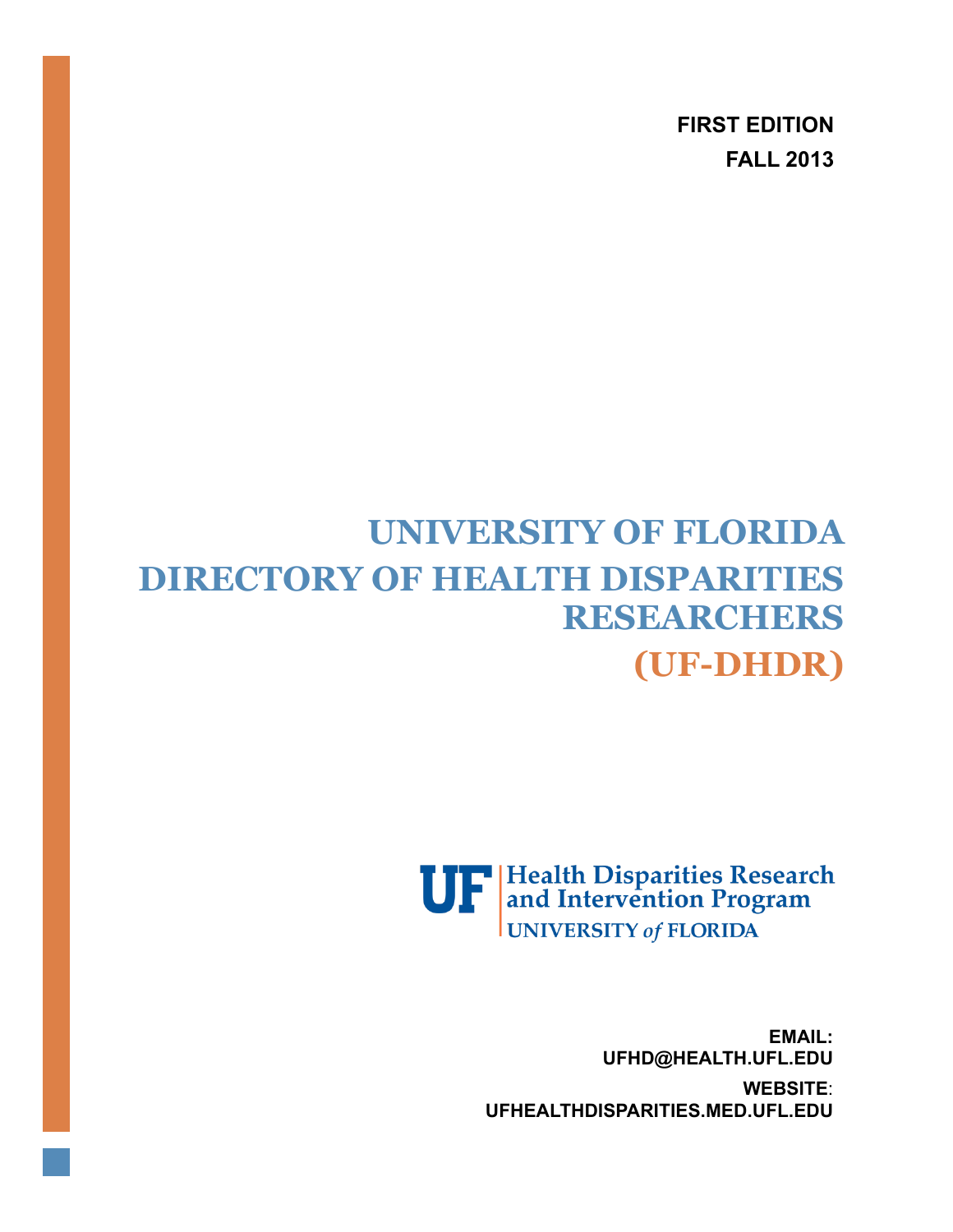### **UNIVERSITY OF FLORIDA DIRECTORY OF HEALTH DISPARITIES RESEARCHERS** (UF-DHDR)

### **Table of Contents**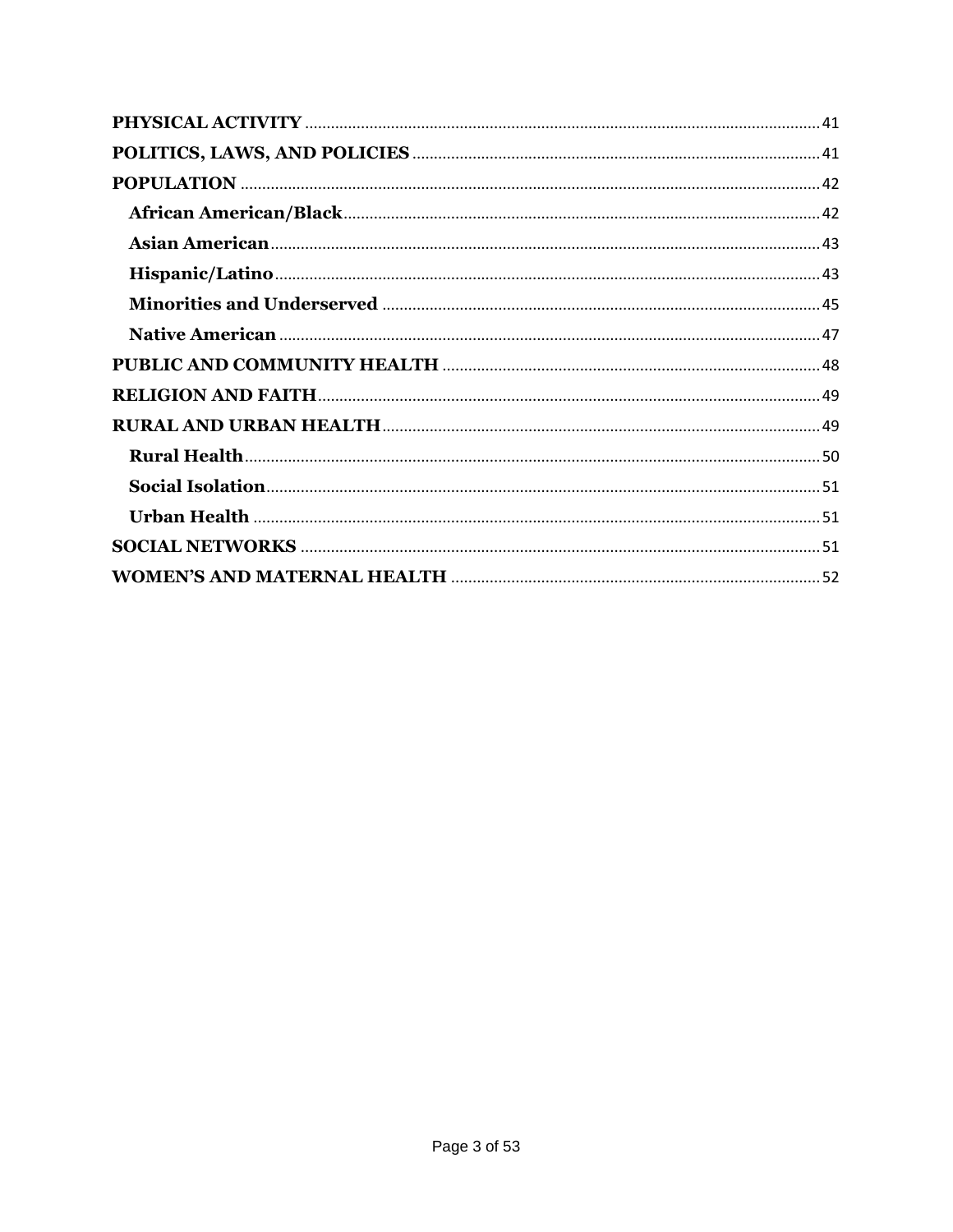### <span id="page-4-0"></span>**AGING AND OLDER ADULTS**

| Demetra D. Christou, Ph.D.<br>P.O. Box 118205, Gainesville, FL 32611<br>(352) 294-1715<br>ddchristou@ufl.edu                                     |                                 |                                      |                                                                            |                                 |  |  |
|--------------------------------------------------------------------------------------------------------------------------------------------------|---------------------------------|--------------------------------------|----------------------------------------------------------------------------|---------------------------------|--|--|
| Position Type:<br><b>Funding Sources:</b>                                                                                                        | ⊠Faculty<br>$\square$ NIH       | $\square$ Postdoc<br>□ Other Federal | □Graduate/Medical Student<br>□State □Private/Foundation                    | $\square$ Staff<br>$\square$ UF |  |  |
| Toni L. Glover, Ph.D., A.R.N.P., G.N.P.-B.C., F.N.P.-B.C., C.P.E.<br>P.O. Box 100197, Gainesville, FL 32610<br>(352) 273-6431<br>tglover@ufl.edu |                                 |                                      |                                                                            |                                 |  |  |
| Position Type:<br><b>Funding Sources:</b>                                                                                                        | $\Box$ Faculty<br>$\square$ NIH | $\square$ Postdoc<br>□Other Federal  | □Graduate/Medical Student<br>□State <b>ØPrivate/Foundation</b>             | ⊠Staff<br>$\square$ UF          |  |  |
| Stephen Golant, Ph.D.<br>P.O. Box 117315, Gainesville, FL 32611<br>(352) 392-0494<br>golant@ufl.edu                                              |                                 |                                      |                                                                            |                                 |  |  |
| Position Type:<br><b>Funding Sources:</b>                                                                                                        | ⊠Faculty<br>$\square$ NIH       | $\square$ Postdoc<br>□Other Federal  | □Graduate/Medical Student<br>□State □Private/Foundation                    | $\square$ Staff<br>$\square$ UF |  |  |
| Ann L. Horgas, Ph.D.<br>P.O. Box 100187, Gainesville, FL 32610<br>(352) 273-7622                                                                 |                                 |                                      |                                                                            |                                 |  |  |
| ahorgas@ufl.edu<br>Position Type:<br><b>Funding Sources:</b>                                                                                     | ⊠Faculty<br><b>MNIH</b>         | $\square$ Postdoc<br>□Other Federal  | □Graduate/Medical Student<br>□State □Private/Foundation                    | $\square$ Staff<br>$\square$ UF |  |  |
| Gungeet Joshi, Ph.D.(c), M.S.<br>P.O. Box 118210, Gainesville, FL 32611<br>$(352)$ 392-0583                                                      |                                 |                                      |                                                                            |                                 |  |  |
| Gungeet@ufl.edu<br>Position Type:<br><b>Funding Sources:</b>                                                                                     | $\Box$ Faculty<br>$\square$ NIH | $\square$ Postdoc<br>□Other Federal  | <b>ØGraduate/Medical Student</b><br>$\square$ State<br>□Private/Foundation | $\square$ Staff<br>$\square$ UF |  |  |
| Kim Ilgon, Ph.D.(c), M.S.<br>4985 NW 41 <sup>st</sup> Lane, Apt. 4111, Gainesville, FL 32606<br>$(352) 505 - 1850$<br>ilgon.kim@ufl.edu          |                                 |                                      |                                                                            |                                 |  |  |
| Position Type:<br><b>Funding Sources:</b>                                                                                                        | $\Box$ Faculty<br>$\square$ NIH | $\square$ Postdoc<br>□Other Federal  | <b>ØGraduate/Medical Student</b><br>□State □Private/Foundation             | $\square$ Staff<br>$\square$ UF |  |  |
| Winston T. Richards, M.D.<br>P.O. Box 100108, Gainesville, FL 32610<br>(352) 273-5670                                                            |                                 |                                      |                                                                            |                                 |  |  |
| winston.richards@surgery.ufl.edu<br>Position Type:<br><b>Funding Sources:</b>                                                                    | ⊠Faculty<br>$\square$ NIH       | $\square$ Postdoc<br>□Other Federal  | □Graduate/Medical Student<br>□State □Private/Foundation                    | $\square$ Staff<br>⊠UF          |  |  |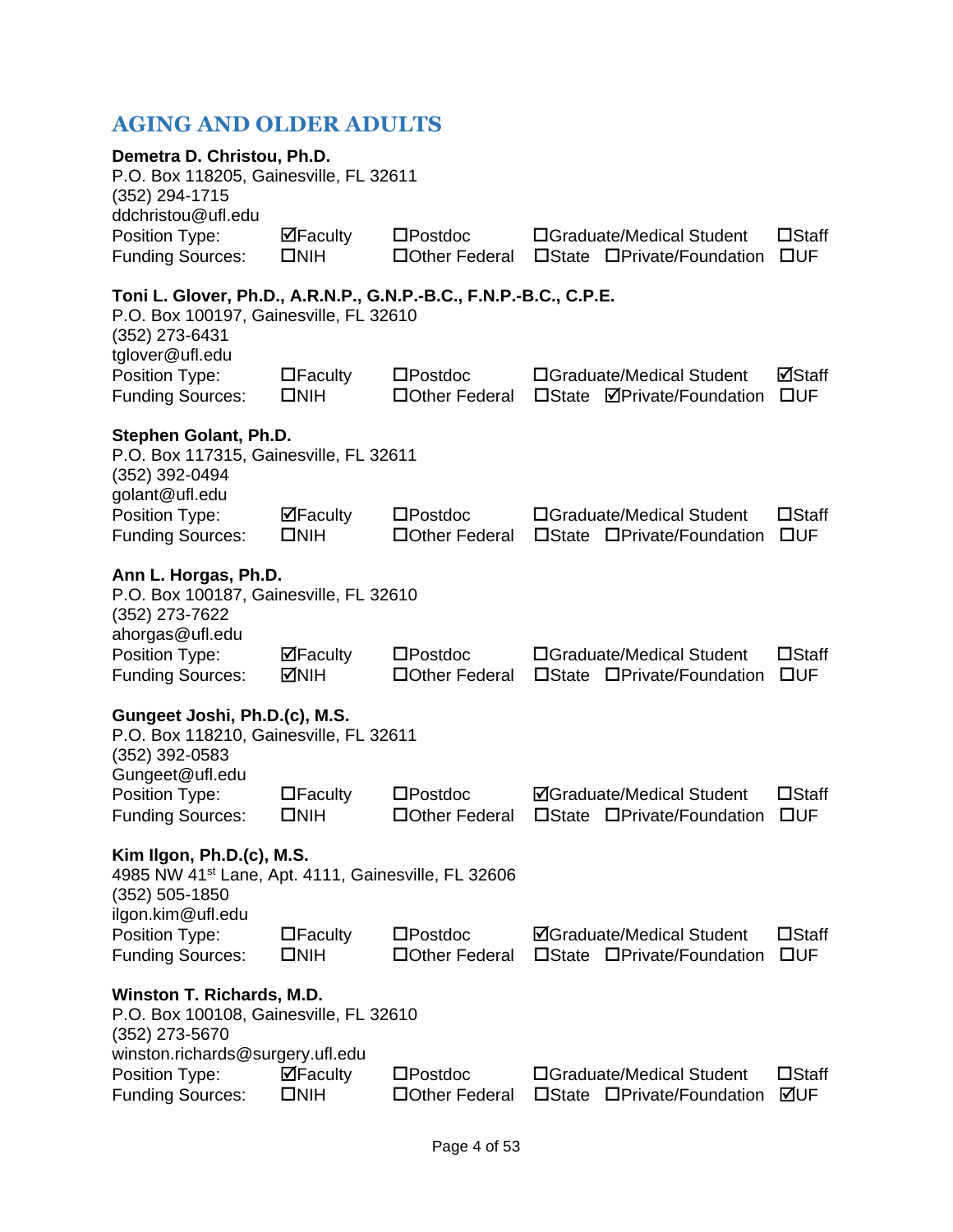#### **Laila Samiian, M.D.**

<span id="page-5-0"></span>

| Lana Vannan, m.v.<br>653 W 8 <sup>th</sup> Street, Jacksonville, FL 32209<br>(904) 244-3925<br>laila.samiian@jax.ufl.edu |                                    |                                      |                                                                |                                 |
|--------------------------------------------------------------------------------------------------------------------------|------------------------------------|--------------------------------------|----------------------------------------------------------------|---------------------------------|
| Position Type:<br><b>Funding Sources:</b>                                                                                | $\Box$ Faculty<br>$\square$ NIH    | $\square$ Postdoc<br>□ Other Federal | □Graduate/Medical Student<br>□State □Private/Foundation        | $\square$ Staff<br>⊠UF          |
| Barbara Zsembik, Ph.D., L.P.N.<br>P.O. Box 117330, Gainesville, FL 32611<br>(352) 294-7190<br>zsembik@ufl.edu            |                                    |                                      |                                                                |                                 |
| Position Type:<br><b>Funding Sources:</b>                                                                                | $\boxdot$ Faculty<br>$\square$ NIH | $\square$ Postdoc<br>□ Other Federal | □Graduate/Medical Student<br>□State □Private/Foundation        | $\square$ Staff<br>$\square$ UF |
| <b>ANTHROPOLOGY</b>                                                                                                      |                                    |                                      |                                                                |                                 |
| Bridget M. Bihm-Manuel, M.A.<br>P.O. Box 117320, Gainesville, FL 32611<br>(352) 392-0271<br>bmbm@ufl.edu                 |                                    |                                      |                                                                |                                 |
| Position Type:<br><b>Funding Sources:</b>                                                                                | $\Box$ Faculty<br>$\square$ NIH    | $\square$ Postdoc<br>□Other Federal  | <b>ØGraduate/Medical Student</b><br>□State □Private/Foundation | $\square$ Staff<br>⊠UF          |
| Pamela K. Gilbert, Ph.D.<br>P.O. Box 117310, Gainesville, FL 32611<br>(352) 294-2828<br>pgilbert@ufl.edu                 |                                    |                                      |                                                                |                                 |
| Position Type:<br><b>Funding Sources:</b>                                                                                | $\Box$ Faculty<br>$\square$ NIH    | $\square$ Postdoc<br>□ Other Federal | □Graduate/Medical Student<br>□State <b>ØPrivate/Foundation</b> | $\square$ Staff<br>⊠UF          |
|                                                                                                                          |                                    |                                      |                                                                |                                 |

### <span id="page-5-1"></span>**BUILT ENVIRONMENT**

| Stephen Golant, Ph.D.<br>P.O. Box 117315, Gainesville, FL 32611<br>(352) 392-0494<br>golant@ufl.edu |                                 |                       |        |                            |                 |
|-----------------------------------------------------------------------------------------------------|---------------------------------|-----------------------|--------|----------------------------|-----------------|
| Position Type:                                                                                      | $\Box$ Faculty                  | $\square$ Postdoc     |        | □Graduate/Medical Student  | $\square$ Staff |
| <b>Funding Sources:</b>                                                                             | $\square$ NIH                   | □ Other Federal       |        | □State □Private/Foundation | $\square$ UF    |
| Ruth L. Steiner, Ph.D.                                                                              |                                 |                       |        |                            |                 |
| P.O. Box 115706, Gainesville, FL 32611                                                              |                                 |                       |        |                            |                 |
| (352) 393-0997, Ext. 431<br>rsteiner@dcp.ufl.edu                                                    |                                 |                       |        |                            |                 |
| Position Type:                                                                                      | $\overline{\mathbf{M}}$ Faculty | $\square$ Postdoc     |        | □Graduate/Medical Student  | $\square$ Staff |
| <b>Funding Sources:</b>                                                                             | $\square$ NIH                   | <b>⊠Other Federal</b> | ⊠State | <b>⊠Private/Foundation</b> | ⊠UF             |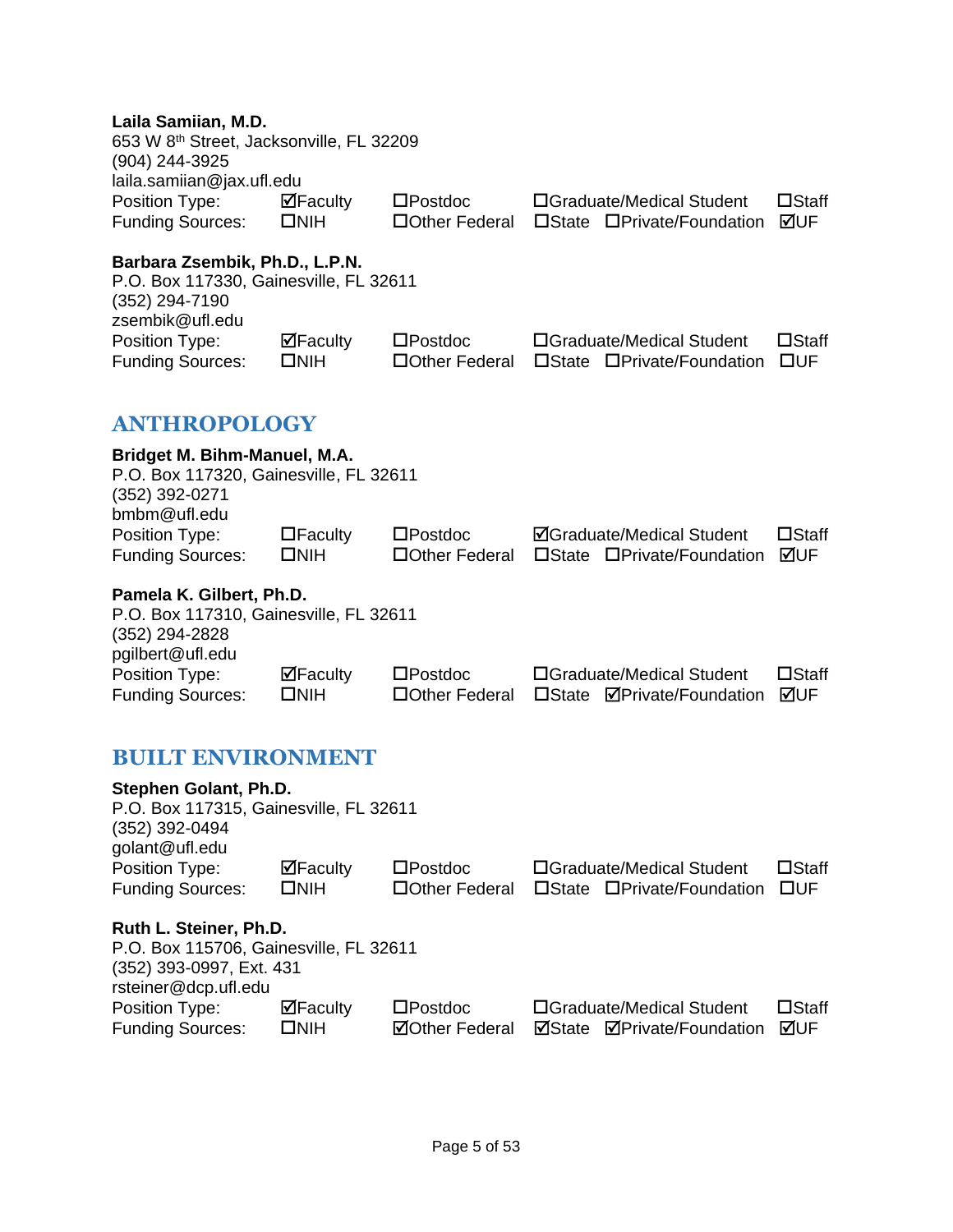### <span id="page-6-0"></span>**CARDIOLOGY**

<span id="page-6-1"></span>

| Charkarra Anderson-Lewis, Ph.D., M.P.H.<br>P.O. Box 118210, Gainesville, FL 32611<br>$(352)$ 294-1813                                                  |                                 |                                            |                                     |                                   |                                 |
|--------------------------------------------------------------------------------------------------------------------------------------------------------|---------------------------------|--------------------------------------------|-------------------------------------|-----------------------------------|---------------------------------|
| c.andersonlewis@ufl.edu<br>Position Type:<br><b>Funding Sources:</b>                                                                                   | $\blacksquare$ Faculty<br>MIH⊡  | $\square$ Postdoc<br><b>⊠Other Federal</b> | □Graduate/Medical Student           | <b>ØState ØPrivate/Foundation</b> | $\square$ Staff<br>$\square$ UF |
| Demetra D. Christou, Ph.D.<br>P.O. Box 118205, Gainesville, FL 32611<br>(352) 294-1715<br>ddchristou@ufl.edu                                           |                                 |                                            |                                     |                                   |                                 |
| Position Type:<br><b>Funding Sources:</b>                                                                                                              | ⊠Faculty<br>$\square$ NIH       | $\square$ Postdoc<br>□ Other Federal       | □Graduate/Medical Student           | □State □Private/Foundation        | $\square$ Staff<br>$\square$ UF |
| Dale F. Kraemer, Ph.D.<br>580 W 8 <sup>th</sup> Street, Tower II, Suite 6015, Jacksonville, FL 32209<br>(904) 244-9224                                 |                                 |                                            |                                     |                                   |                                 |
| Dale.Kraemer@jax.ufl.edu<br>Position Type:<br><b>Funding Sources:</b>                                                                                  | $\Box$ Faculty<br>$\square$ NIH | $\square$ Postdoc<br>□ Other Federal       | □Graduate/Medical Student           | □State □Private/Foundation        | $\square$ Staff<br>⊠UF          |
| <b>CHILDREN AND YOUTH</b>                                                                                                                              |                                 |                                            |                                     |                                   |                                 |
| John D. Anderson IV, M.S.<br>P.O. Box 100009, Gainesville, FL 32610<br>(352) 273-5466<br>j5anders@epi.ufl.edu                                          |                                 |                                            |                                     |                                   |                                 |
| Position Type:<br><b>Funding Sources:</b>                                                                                                              | $\Box$ Faculty<br>$\square$ NIH | $\square$ Postdoc<br>□Other Federal        | □Graduate/Medical Student           | □State <b>ØPrivate/Foundation</b> | ⊠Staff<br>$\square$ UF          |
| Jay M. Bernhardt, Ph.D., M.P.H.<br>P.O. Box 118210, Gainesville, FL 32611<br>(352) 294-1800<br>jaybernhardt@ufl.edu                                    |                                 |                                            |                                     |                                   |                                 |
| Position Type:<br><b>Funding Sources:</b>                                                                                                              | ⊠Faculty<br><b>MNIH</b>         | $\square$ Postdoc<br>□Other Federal        | □Graduate/Medical Student           | □State □Private/Foundation        | $\square$ Staff<br>$\square$ UF |
| Frank A. Catalanotto, D.M.D.<br>1329 SW 16th Avenue, Room 5180, Gainesville, FL 32610<br>(352) 273-5970; (352) 256-5909<br>fcatalanotto@dental.ufl.edu |                                 |                                            |                                     |                                   |                                 |
| Position Type:<br><b>Funding Sources:</b>                                                                                                              | ⊠Faculty<br><b>NIH</b>          | $\square$ Postdoc<br><b>⊠Other Federal</b> | □Graduate/Medical Student<br>⊠State | <b>ØPrivate/Foundation</b>        | $\square$ Staff<br>$\square$ UF |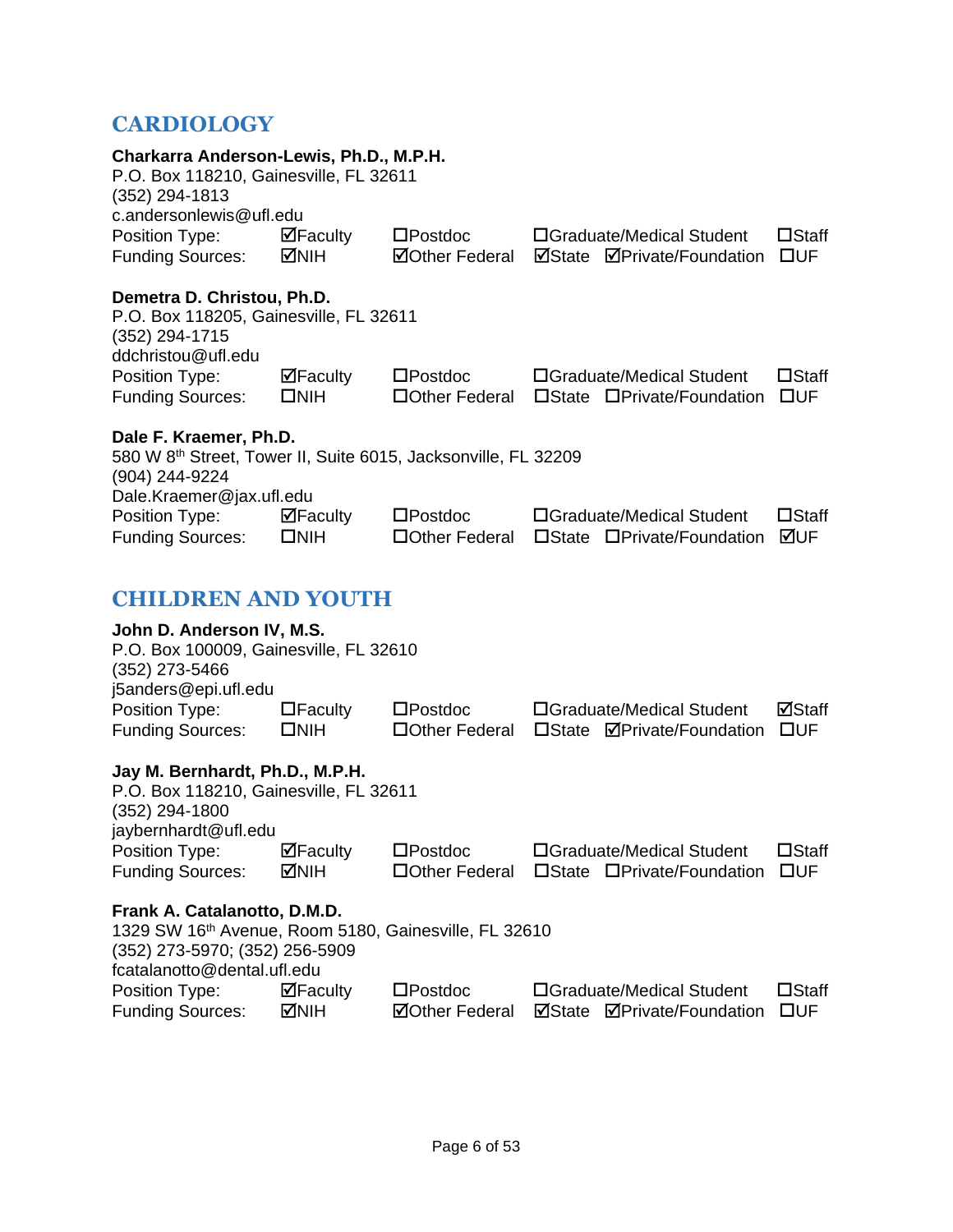#### **Maria R. Coady, Ph.D.**

| mana ni vvaay, m.p.<br>P.O. Box 117048, Gainesville, FL 32611<br>$(352)$ 359-0600                                                                      |                                                  |                                            |                                                                            |                                 |
|--------------------------------------------------------------------------------------------------------------------------------------------------------|--------------------------------------------------|--------------------------------------------|----------------------------------------------------------------------------|---------------------------------|
| mcoady@coe.ufl.edu<br>Position Type:<br><b>Funding Sources:</b>                                                                                        | $\Box$ Faculty<br>$\square$ NIH                  | $\square$ Postdoc<br>□Other Federal        | □Graduate/Medical Student<br>$\square$ State<br><b>ØPrivate/Foundation</b> | $\square$ Staff<br>$\square$ UF |
| Marilyn C. Dumont-Driscoll, M.D., Ph.D.<br>P.O. Box 100296, Gainesville, FL 32610<br>(352) 334-1340                                                    |                                                  |                                            |                                                                            |                                 |
| dumonmd@peds.ufl.edu<br>Position Type:<br><b>Funding Sources:</b>                                                                                      | $\mathbf{\nabla}$ Faculty<br>$\square$ NIH       | $\square$ Postdoc<br><b>⊠Other Federal</b> | □Graduate/Medical Student<br>□State □Private/Foundation                    | $\square$ Staff<br>$\square$ UF |
| Cesar G. Escobar-Viera, M.D., M.P.H.<br>708 SW 16th Avenue, Apt. 214, Gainesville, Florida 32601<br>(352) 363-4471<br>cgescobar@ufl.edu                |                                                  |                                            |                                                                            |                                 |
| Position Type:<br><b>Funding Sources:</b>                                                                                                              | $\Box$ Faculty<br>$\square$ NIH                  | $\square$ Postdoc<br>□ Other Federal       | <b>ØGraduate/Medical Student</b><br>□State □Private/Foundation             | $\square$ Staff<br>⊠UF          |
| Susan C. Horky, L.C.S.W., M.S.W.<br>P.O. Box 100296, Gainesville, FL 32610<br>(352) 273-8380<br>chauncey@ufl.edu                                       |                                                  |                                            |                                                                            |                                 |
| Position Type:<br><b>Funding Sources:</b>                                                                                                              | $\overline{\mathbf{P}}$ Faculty<br>$\square$ NIH | $\square$ Postdoc<br>□ Other Federal       | □Graduate/Medical Student<br>□State <b>ØPrivate/Foundation</b>             | $\square$ Staff<br>⊠UF          |
| David M. Janicke, Ph.D.<br>P.O. Box 100165, Gainesville, FL 32610<br>(352) 273-6046<br>djanicke@phhp.ufl.edu                                           |                                                  |                                            |                                                                            |                                 |
| Position Type:<br><b>Funding Sources:</b>                                                                                                              | $\Box$ Faculty<br><b>NIH</b>                     | $\square$ Postdoc<br>□ Other Federal       | □Graduate/Medical Student<br>□State □Private/Foundation                    | $\square$ Staff<br>$\square$ UF |
| Kim Ilgon, Ph.D. Candidate, M.S<br>4985 NW 41 <sup>st</sup> Lane, Apt. 4111, Gainesville, FL 32606<br>$(352) 505 - 1850$                               |                                                  |                                            |                                                                            |                                 |
| ilgon.kim@ufl.edu<br>Position Type:<br><b>Funding Sources:</b>                                                                                         | $\Box$ Faculty<br>$\square$ NIH                  | $\square$ Postdoc<br>□Other Federal        | <b>ØGraduate/Medical Student</b><br>$\square$ State<br>□Private/Foundation | $\square$ Staff<br>$\square$ UF |
| Sean E. Lynch, Ph.D., M.S.W.<br>580 W 8 <sup>th</sup> Street, Tower II, Suite 6015, Jacksonville, FL 32209<br>(904) 244-9630<br>Sean.Lynch@jax.ufl.edu |                                                  |                                            |                                                                            |                                 |
| Position Type:<br><b>Funding Sources:</b>                                                                                                              | $\Box$ Faculty<br>$\square$ NIH                  | $\square$ Postdoc<br>□ Other Federal       | □Graduate/Medical Student<br>□State □Private/Foundation                    | $\square$ Staff<br>$\square$ UF |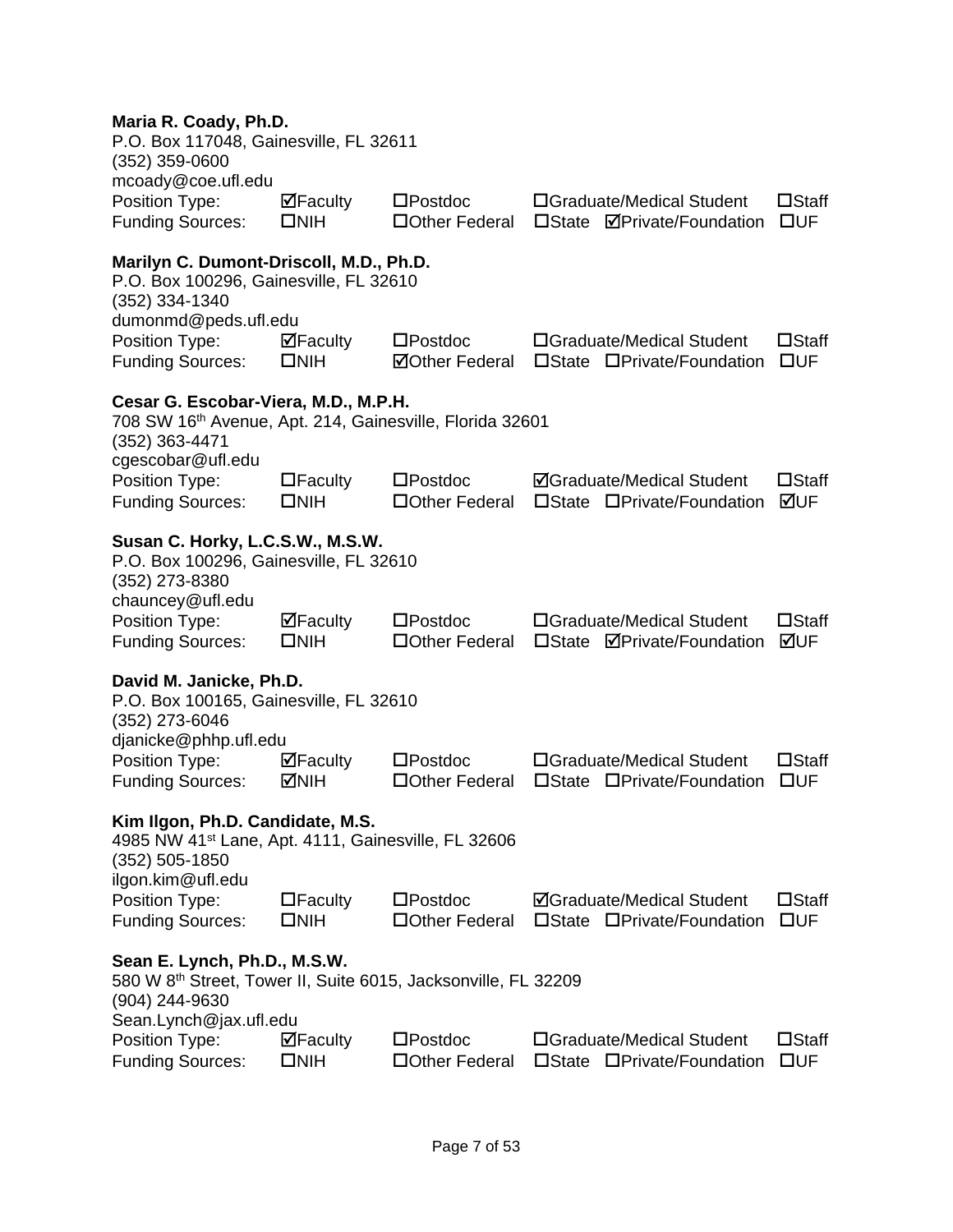<span id="page-8-0"></span>

| Hanyao Qiu, Ph.D.(c)<br>102 Olesen Drive, Apt. 300, Naperville, IL 60540<br>(352) 328-8578                                     |                                    |                                            |                                                                |                                 |
|--------------------------------------------------------------------------------------------------------------------------------|------------------------------------|--------------------------------------------|----------------------------------------------------------------|---------------------------------|
| hyqiu@ufl.edu<br>Position Type:<br><b>Funding Sources:</b>                                                                     | $\Box$ Faculty<br>$\square$ NIH    | $\square$ Postdoc<br>□ Other Federal       | <b>ØGraduate/Medical Student</b><br>□State □Private/Foundation | $\square$ Staff<br>$\square$ UF |
| Lindsay A. Thompson, M.D., M.S.<br>1701 SW 16th Avenue, Gainesville, FL 32608<br>(352) 334-1307<br>lathom@ufl.edu              |                                    |                                            |                                                                |                                 |
| Position Type:<br><b>Funding Sources:</b>                                                                                      | $\boxdot$ Faculty<br>$\square$ NIH | $\square$ Postdoc<br>□ Other Federal       | □Graduate/Medical Student<br><b>ØState □Private/Foundation</b> | $\square$ Staff<br>⊠UF          |
| Carolyn M. Tucker, Ph.D.<br>P.O. Box 112250, Gainesville, FL 32611<br>(352) 273-2167<br>cmtucker@ufl.edu                       |                                    |                                            |                                                                |                                 |
| Position Type:<br><b>Funding Sources:</b>                                                                                      | $\Box$ Faculty<br><b>MIH</b>       | $\square$ Postdoc<br>□ Other Federal       | □Graduate/Medical Student<br>□State □Private/Foundation        | $\square$ Staff<br>$\square$ UF |
| Tamara D. Warner, Ph.D.<br>P.O. Box 100296, Gainesville, FL 32610<br>warnertd@peds.ufl.edu                                     |                                    |                                            |                                                                |                                 |
| Position Type:<br><b>Funding Sources:</b>                                                                                      | ⊠Faculty<br>$\square$ NIH          | $\square$ Postdoc<br><b>⊠Other Federal</b> | □Graduate/Medical Student<br>□State □Private/Foundation        | $\square$ Staff<br>⊠UF          |
| Brenda Wiens, Ph.D.<br>P.O. Box 100165, Gainesville, FL 32610<br>(352) 273-5120                                                |                                    |                                            |                                                                |                                 |
| wiens@phhp.ufl.edu<br>Position Type:<br><b>Funding Sources:</b>                                                                | $\Box$ Faculty<br>$\square$ NIH    | $\square$ Postdoc<br>□ Other Federal       | □Graduate/Medical Student<br>□State □Private/Foundation        | $\square$ Staff<br>⊠UF          |
|                                                                                                                                |                                    |                                            | <b>COMMUNITY-BASED PARTICIPATORY RESEARCH (CBPR)</b>           |                                 |
| Charkarra Anderson-Lewis, Ph.D., M.P.H.<br>P.O. Box 118210, Gainesville, FL 32611<br>(352) 294-1813<br>c.andersonlewis@ufl.edu |                                    |                                            |                                                                |                                 |
| Position Type:<br><b>Funding Sources:</b>                                                                                      | $\Box$ Faculty<br><b>MNIH</b>      | $\square$ Postdoc<br><b>⊠Other Federal</b> | □Graduate/Medical Student<br><b>ØState ØPrivate/Foundation</b> | $\square$ Staff<br>$\square$ UF |
| Stephen W. Smith, Ph.D.<br>P.O. Box 117040, Gainesville FL 32611<br>(352) 273-4263<br>swsmith@coe.ufl.edu                      |                                    |                                            |                                                                |                                 |
| Position Type:<br><b>Funding Sources:</b>                                                                                      | ⊠Faculty<br>$\square$ NIH          | $\square$ Postdoc<br><b>⊠Other Federal</b> | □Graduate/Medical Student<br>□State □Private/Foundation        | $\square$ Staff<br>⊠UF          |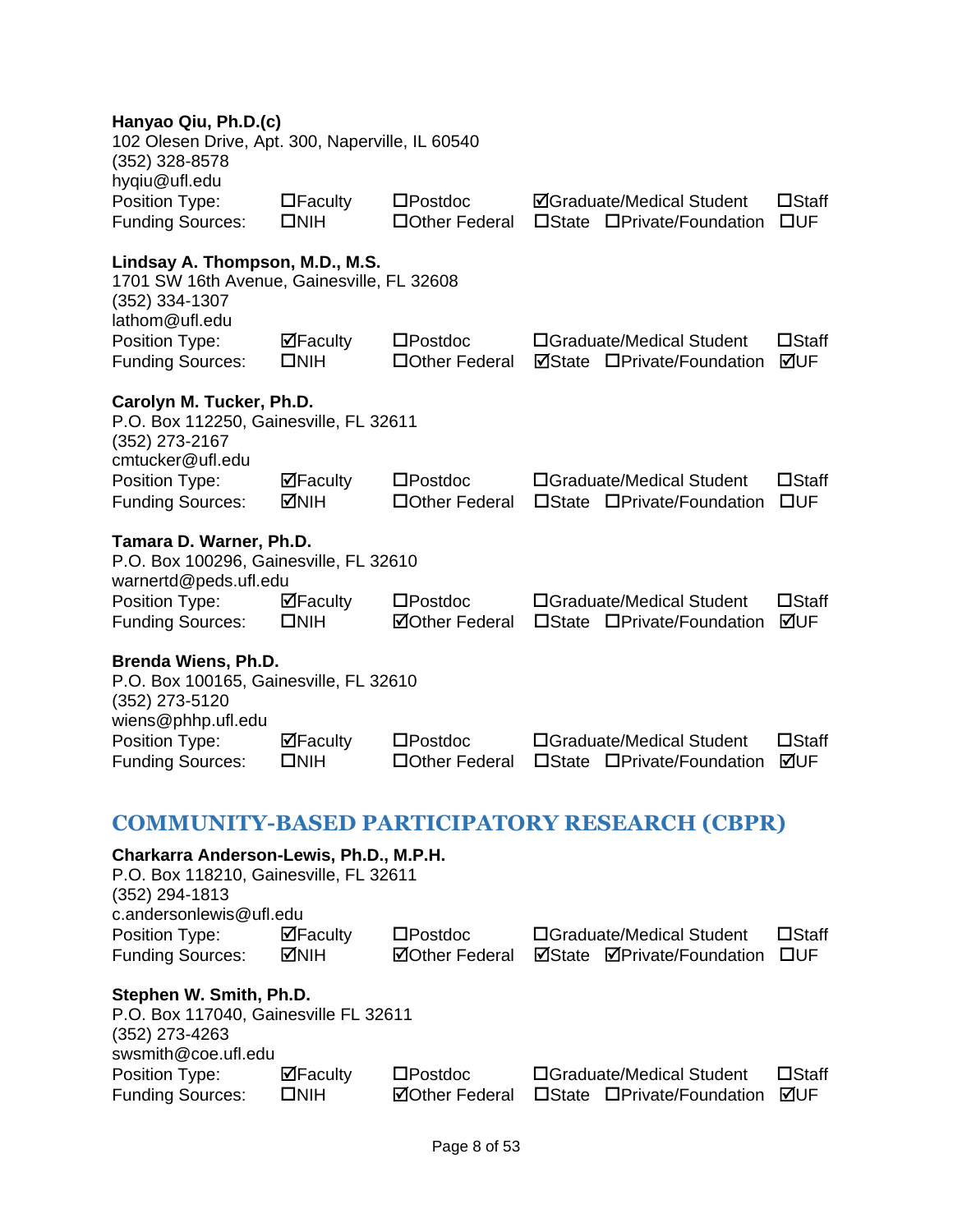#### **Carolyn M. Tucker, Ph.D.**

P.O. Box 112250, Gainesville, FL 32611 (352) 273-2167 cmtucker@ufl.edu Position Type: Metaculty Denstdoc Deraduate/Medical Student Detaff<br>Funding Sources: DNIH DOther Federal Detate Derivate/Foundation DUF

Funding Sources: NIH Other Federal State Private/Foundation UF

### <span id="page-9-0"></span>**CULTURAL COMPETENCY**

<span id="page-9-1"></span>

| Tatyana "Tanya" M. Koropeckyj-Cox, Ph.D.<br>P.O. Box 117330, Gainesville, FL 32611                                                                     |                                 |                       |                                   |                 |
|--------------------------------------------------------------------------------------------------------------------------------------------------------|---------------------------------|-----------------------|-----------------------------------|-----------------|
| (352) 294-7177; (352) 392-6568                                                                                                                         |                                 |                       |                                   |                 |
| Position Type:                                                                                                                                         | $\overline{\mathbf{M}}$ Faculty | $\square$ Postdoc     | □Graduate/Medical Student         | $\square$ Staff |
| <b>Funding Sources:</b>                                                                                                                                | $\square$ NIH                   | □ Other Federal       | □State □Private/Foundation        | $\square$ UF    |
| Olihe N. Okoro, M.Pharm., M.P.H.                                                                                                                       |                                 |                       |                                   |                 |
| P.O. Box 100496, Gainesville, FL 32610                                                                                                                 |                                 |                       |                                   |                 |
| $(352)$ 328-8808                                                                                                                                       |                                 |                       |                                   |                 |
| ookoro@ufl.edu                                                                                                                                         |                                 |                       |                                   |                 |
| Position Type:                                                                                                                                         | $\Box$ Faculty                  | $\square$ Postdoc     | <b>ØGraduate/Medical Student</b>  | $\square$ Staff |
| <b>Funding Sources:</b>                                                                                                                                | $\square$ NIH                   | □ Other Federal       | □State ØPrivate/Foundation        | $\square$ UF    |
|                                                                                                                                                        |                                 |                       |                                   |                 |
| <b>DENTAL AND ORAL HEALTH</b>                                                                                                                          |                                 |                       |                                   |                 |
| Frank A. Catalanotto, D.M.D.<br>1329 SW 16th Avenue, Room 5180, Gainesville, FL 32610<br>(352) 273-5970; (352) 256-5909<br>fcatalanotto@dental.ufl.edu |                                 |                       |                                   |                 |
| Position Type:                                                                                                                                         | $\Box$ Faculty                  | $\square$ Postdoc     | □Graduate/Medical Student         | $\square$ Staff |
| <b>Funding Sources:</b>                                                                                                                                | MNH                             | <b>ØOther Federal</b> | ☑State ØPrivate/Foundation        | $\square$ UF    |
| Henrietta L. Logan, Ph.D.<br>P.O. Box 103628, Gainesville, FL 32601<br>(352) 273-5965<br>hlogan@dental.ufl.edu                                         |                                 |                       |                                   |                 |
| Position Type:                                                                                                                                         | $\Box$ Faculty                  | $\square$ Postdoc     | □Graduate/Medical Student         | $\square$ Staff |
| <b>Funding Sources:</b>                                                                                                                                | $\square$ NIH                   | <b>ØOther Federal</b> | □State <b>ØPrivate/Foundation</b> | $\square$ UF    |
| Carolyn M. Tucker, Ph.D.<br>P.O. Box 112250, Gainesville, FL 32611<br>(352) 273-2167<br>cmtucker@ufl.edu                                               |                                 |                       |                                   |                 |
| Position Type:                                                                                                                                         | $\overline{\mathbf{P}}$ Faculty | $\square$ Postdoc     | □Graduate/Medical Student         | $\square$ Staff |
| <b>Funding Sources:</b>                                                                                                                                | MNIH                            | □ Other Federal       | □State □Private/Foundation        | $\square$ UF    |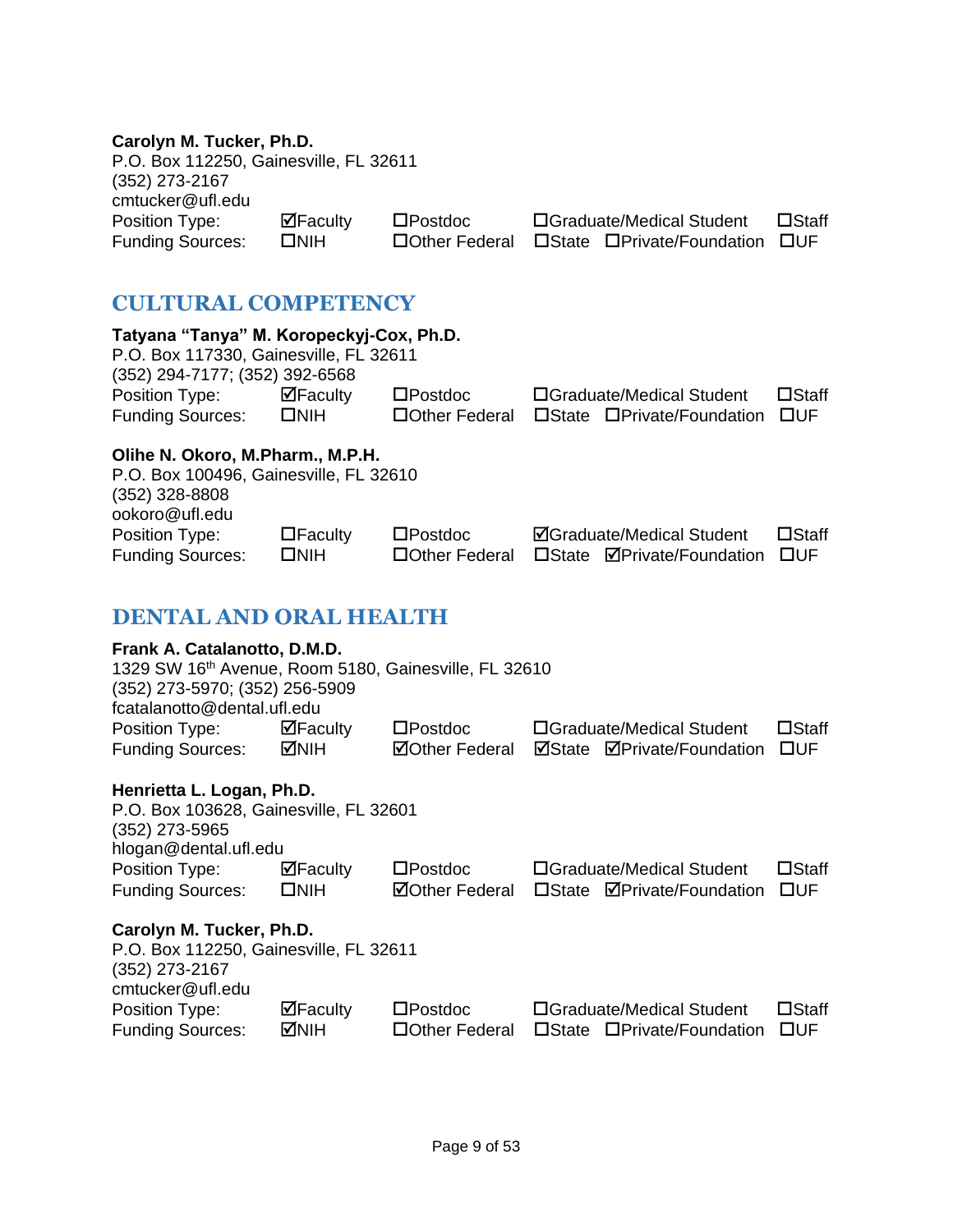### <span id="page-10-0"></span>**DIGITAL HEALTH**

<span id="page-10-1"></span>

| Charkarra Anderson-Lewis, Ph.D., M.P.H.<br>P.O. Box 118210, Gainesville, FL 32611<br>(352) 294-1813<br>c.andersonlewis@ufl.edu          |                                    |                                            |                                                                   |                                 |
|-----------------------------------------------------------------------------------------------------------------------------------------|------------------------------------|--------------------------------------------|-------------------------------------------------------------------|---------------------------------|
| Position Type:<br><b>Funding Sources:</b>                                                                                               | $\Box$ Faculty<br>MIH⊡             | $\square$ Postdoc<br><b>ØOther Federal</b> | □Graduate/Medical Student<br><b>ØPrivate/Foundation</b><br>⊠State | $\square$ Staff<br>$\square$ UF |
| Jay M. Bernhardt, Ph.D., M.P.H.<br>P.O. Box 118210, Gainesville, FL 32611<br>(352) 294-1800<br>jaybernhardt@ufl.edu                     |                                    |                                            |                                                                   |                                 |
| Position Type:<br><b>Funding Sources:</b>                                                                                               | $\Box$ Faculty<br><b>MIH</b>       | $\square$ Postdoc<br>□ Other Federal       | □Graduate/Medical Student<br>□State □Private/Foundation           | $\square$ Staff<br>$\square$ UF |
| Cesar G. Escobar-Viera, M.D., M.P.H.<br>708 SW 16th Avenue, Apt. 214, Gainesville, Florida 32601<br>(352) 363-4471<br>cgescobar@ufl.edu |                                    |                                            |                                                                   |                                 |
| Position Type:<br><b>Funding Sources:</b>                                                                                               | $\Box$ Faculty<br>$\square$ NIH    | $\square$ Postdoc<br>□Other Federal        | <b>ØGraduate/Medical Student</b><br>□State □Private/Foundation    | $\square$ Staff<br>⊠UF          |
| Kim B. Walsh-Childers, Ph.D., M.A., B.J.<br>P.O. Box 118400, Gainesville, FL 32611<br>(352) 392-3924<br>kwchilders@jou.ufl.edu          |                                    |                                            |                                                                   |                                 |
| Position Type:<br><b>Funding Sources:</b>                                                                                               | $\boxdot$ Faculty<br>$\square$ NIH | $\square$ Postdoc<br>□ Other Federal       | □Graduate/Medical Student<br>□State □Private/Foundation           | $\square$ Staff<br>$\square$ UF |
| DISABILITIES                                                                                                                            |                                    |                                            |                                                                   |                                 |
| Nicole M. Cranley, Ph.D.(c), M.S.<br>P.O. Box 100175, Gainesville, FL 32608<br>(615) 972-9824<br>ncranley@phhp.ufl.edu                  |                                    |                                            |                                                                   |                                 |
| Position Type:<br><b>Funding Sources:</b>                                                                                               | $\Box$ Faculty<br>$\square$ NIH    | $\square$ Postdoc<br>□Other Federal        | <b>ØGraduate/Medical Student</b><br>□State □Private/Foundation    | $\square$ Staff<br>$\square$ UF |
| <b>Stacey Griner</b><br>P.O. Box 100185, Gainesville, FL 32610<br>(863) 255-9969<br>Staceygriner@ufl.edu                                |                                    |                                            |                                                                   |                                 |
| Position Type:<br><b>Funding Sources:</b>                                                                                               | $\Box$ Faculty<br>$\square$ NIH    | $\square$ Postdoc<br>□Other Federal        | <b>ØGraduate/Medical Student</b><br>□State □Private/Foundation    | $\square$ Staff<br>$\square$ UF |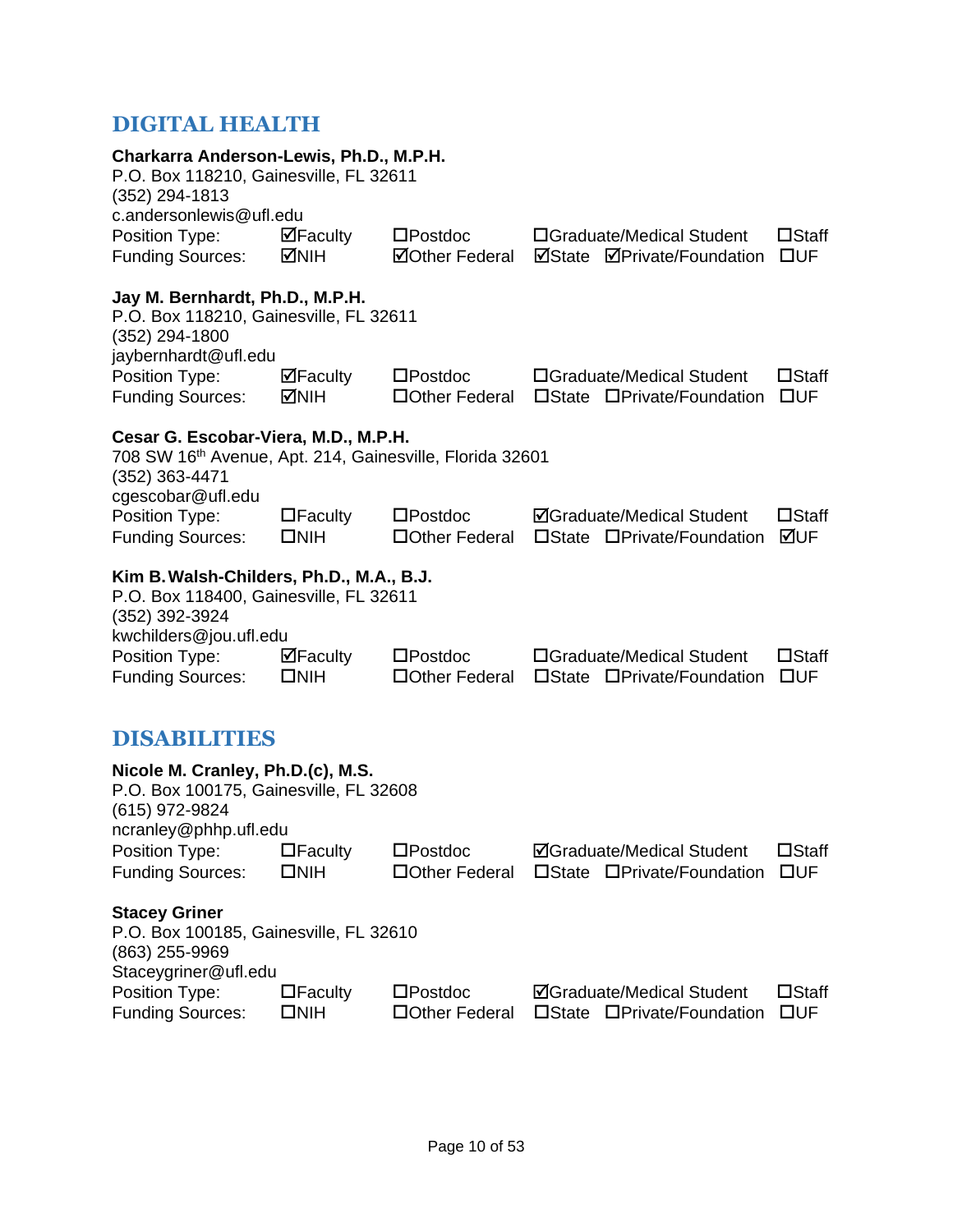#### **Meggan M. Jordan, Ph.D.**

| P.O. Box 100175, Gainesville, FL 32610<br>(407) 923-2363<br>megganj@ufl.edu                                  |                                 |                                     |                 |                                                                |                                 |
|--------------------------------------------------------------------------------------------------------------|---------------------------------|-------------------------------------|-----------------|----------------------------------------------------------------|---------------------------------|
| Position Type:<br><b>Funding Sources:</b>                                                                    | $\Box$ Faculty<br>$\square$ NIH | ⊠Postdoc<br><b>ØOther Federal</b>   |                 | □Graduate/Medical Student<br>□State □Private/Foundation        | $\square$ Staff<br>$\square$ UF |
| Scott Landes, M.A., M.Div.<br>P.O. Box 117330, Gainesville, FL 32611-7330<br>scott.landes@ufl.edu            |                                 |                                     |                 |                                                                |                                 |
| Position Type:<br><b>Funding Sources:</b>                                                                    | $\Box$ Faculty<br>$\square$ NIH | $\square$ Postdoc<br>□Other Federal | $\square$ State | <b>ØGraduate/Medical Student</b><br>□Private/Foundation        | $\square$ Staff<br>$\square$ UF |
| Martin P. Wegman, M.D., Ph.D.<br>P.O. Box 100177, Gainesville, FL 32610<br>(585) 775-7751<br>mwegman@ufl.edu |                                 |                                     |                 |                                                                |                                 |
| Position Type:<br><b>Funding Sources:</b>                                                                    | $\Box$ Faculty<br><b>MIH</b>    | $\square$ Postdoc<br>□Other Federal | $\square$ State | <b>ØGraduate/Medical Student</b><br><b>⊠Private/Foundation</b> | $\square$ Staff<br>$\square$ UF |
| <b>DISEASES AND INFECTIONS</b>                                                                               |                                 |                                     |                 |                                                                |                                 |
| Jennifer T. Cirieco, M.S.<br>7456 Eleanor Circle, Sarasota, FL 34243<br>(941) 223-5907<br>jcirieco@ufl.edu   |                                 |                                     |                 |                                                                |                                 |
| Position Type:<br><b>Funding Sources:</b>                                                                    | $\Box$ Faculty<br>$\square$ NIH | $\square$ Postdoc<br>□Other Federal |                 | <b>ØGraduate/Medical Student</b><br>□State □Private/Foundation | $\square$ Staff<br>$\square$ UF |

#### <span id="page-11-0"></span>**Mercedes K. Murphy, M.S.**

| P.O. Box 117900, Gainesville, FL 32611 |               |                               |                                                   |                 |
|----------------------------------------|---------------|-------------------------------|---------------------------------------------------|-----------------|
| (386) 871-7630                         |               |                               |                                                   |                 |
| murphym@ufl.edu                        |               |                               |                                                   |                 |
| Position Type:                         |               | $\Box$ Faculty $\Box$ Postdoc | <b>ØGraduate/Medical Student</b>                  | $\square$ Staff |
| <b>Funding Sources:</b>                | $\square$ NIH |                               | □ Other Federal □ State □ Private/Foundation □ UF |                 |
|                                        |               |                               |                                                   |                 |

### **Matthew Prebble, M.P.H.(c), M.S.**

| 3147 Ravenwood Drive, Falls Church, VA 22044 |                |                   |                                  |                 |
|----------------------------------------------|----------------|-------------------|----------------------------------|-----------------|
| $(703)$ 568-6574                             |                |                   |                                  |                 |
| mprebble@ufl.edu                             |                |                   |                                  |                 |
| Position Type:                               | $\Box$ Faculty | $\square$ Postdoc | <b>ØGraduate/Medical Student</b> | $\square$ Staff |
| <b>Funding Sources:</b>                      | $\square$ NIH  | □ Other Federal   | □State □Private/Foundation       | <b>OUF</b>      |
| <b>Curtis R. Taylor</b>                      |                |                   |                                  |                 |
| P.O. Box 116300, Gainesville, FL 32611       |                |                   |                                  |                 |
| (352) 392-4440                               |                |                   |                                  |                 |
| curtis.taylor@ufl.edu                        |                |                   |                                  |                 |
| Position Type:                               | $\Box$ Faculty | $\square$ Postdoc | □Graduate/Medical Student        | $\square$ Staff |

Funding Sources: NIH Other Federal State Private/Foundation UF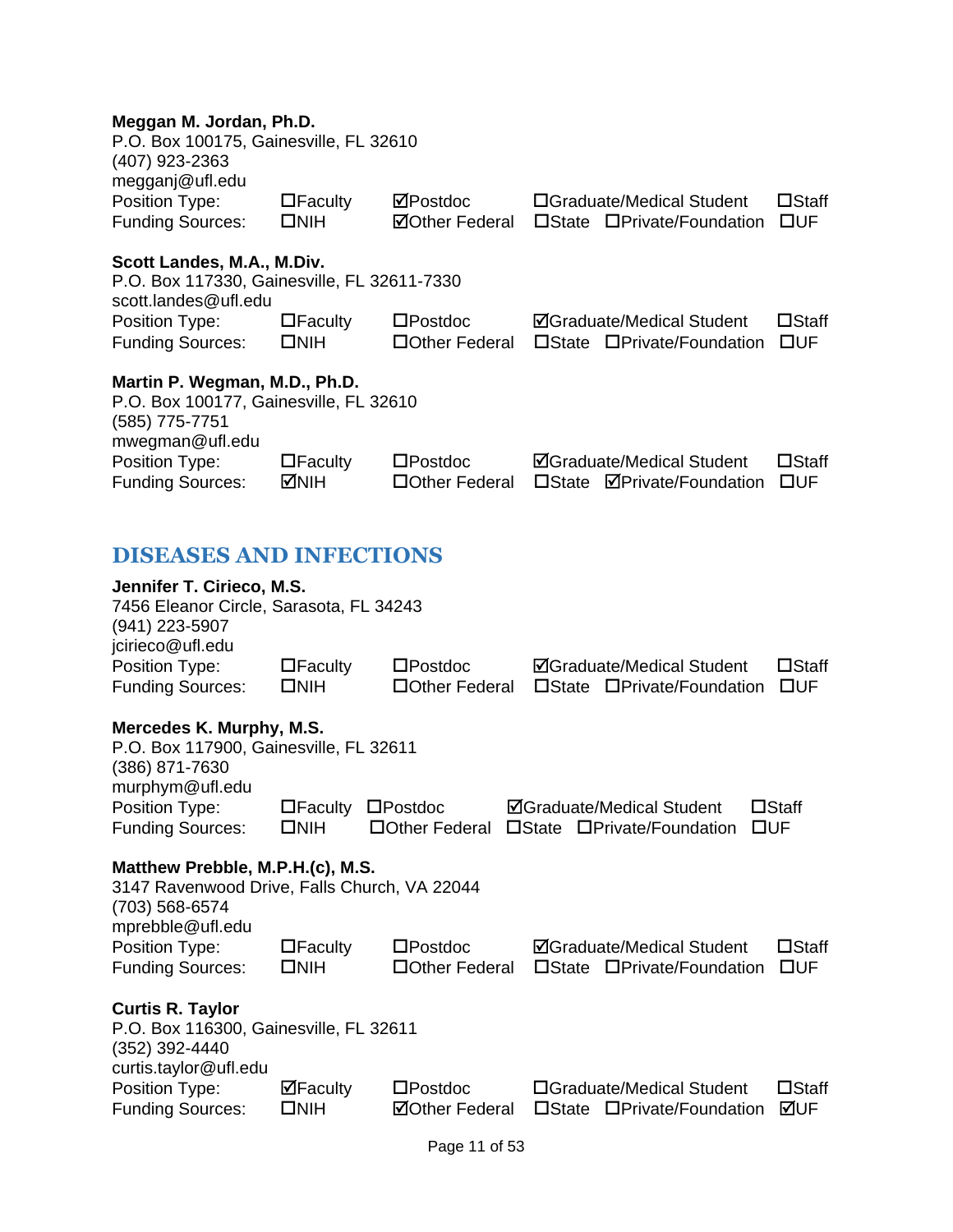#### <span id="page-12-0"></span>**Cancer**

<span id="page-12-1"></span>

| Alba P. Amaya-Burns, M.D.<br>P.O. Box 100175, Gainesville, FL 32610<br>$(352)$ 273-6565<br>aaburns@phhp.ufl.edu                                          |                                 |                                            |                 |                                                                |                                 |
|----------------------------------------------------------------------------------------------------------------------------------------------------------|---------------------------------|--------------------------------------------|-----------------|----------------------------------------------------------------|---------------------------------|
| Position Type:<br><b>Funding Sources:</b>                                                                                                                | ⊠Faculty<br>$\square$ NIH       | $\square$ Postdoc<br>□Other Federal        |                 | □Graduate/Medical Student<br>□State □Private/Foundation        | $\square$ Staff<br>⊠UF          |
| Charkarra Anderson-Lewis, Ph.D., M.P.H.<br>P.O. Box 118210, Gainesville, FL 32611<br>(352) 294-1813<br>c.andersonlewis@ufl.edu                           |                                 |                                            |                 |                                                                |                                 |
| Position Type:<br><b>Funding Sources:</b>                                                                                                                | ⊠Faculty<br>MMH                 | $\square$ Postdoc<br><b>⊠Other Federal</b> | ⊠State          | □Graduate/Medical Student<br><b>ØPrivate/Foundation</b>        | $\square$ Staff<br>$\square$ UF |
| Nicole M. Cranley, Ph.D.(c), M.S.<br>P.O. Box 100175, Gainesville, FL 32608<br>(615) 972-9824<br>ncranley@phhp.ufl.edu                                   |                                 |                                            |                 |                                                                |                                 |
| Position Type:<br><b>Funding Sources:</b>                                                                                                                | $\Box$ Faculty<br>$\square$ NIH | $\square$ Postdoc<br>□ Other Federal       |                 | <b>ØGraduate/Medical Student</b><br>□State □Private/Foundation | $\square$ Staff<br>$\square$ UF |
| Sarah M. Osian, Ph.D.<br>580 W 8 <sup>th</sup> Street, Tower II, 6th floor, JAXHATS, Jacksonville, FL 32209<br>(904) 244-9602<br>sarah.osian@jax.ufl.edu |                                 |                                            |                 |                                                                |                                 |
| Position Type:<br><b>Funding Sources:</b>                                                                                                                | ⊠Faculty<br>$\square$ NIH       | $\square$ Postdoc<br><b>ØOther Federal</b> |                 | □Graduate/Medical Student<br><b>ØState ØPrivate/Foundation</b> | $\square$ Staff<br>$\square$ UF |
| James A. Shepperd, Ph.D.<br>P.O. Box 112250, Gainesville, FL 32611<br>(352) 273-2165<br>shepperd@ufl.edu                                                 |                                 |                                            |                 |                                                                |                                 |
| Position Type:<br><b>Funding Sources:</b>                                                                                                                | ⊠Faculty<br>MMH                 | $\square$ Postdoc<br>□ Other Federal       |                 | □Graduate/Medical Student<br>□State □Private/Foundation        | $\square$ Staff<br>$\square$ UF |
| <b>Brain Tumors</b>                                                                                                                                      |                                 |                                            |                 |                                                                |                                 |
| Dale F. Kraemer, Ph.D.<br>580 W 8 <sup>th</sup> Street, Tower II, Suite 6015, Jacksonville, FL 32209<br>(904) 244-9224<br>Dale.Kraemer@jax.ufl.edu       |                                 |                                            |                 |                                                                |                                 |
| Position Type:<br><b>Funding Sources:</b>                                                                                                                | ⊠Faculty<br>$\square$ NIH       | $\square$ Postdoc<br>□Other Federal        | $\square$ State | □Graduate/Medical Student<br>□Private/Foundation               | $\square$ Staff<br>⊠UF          |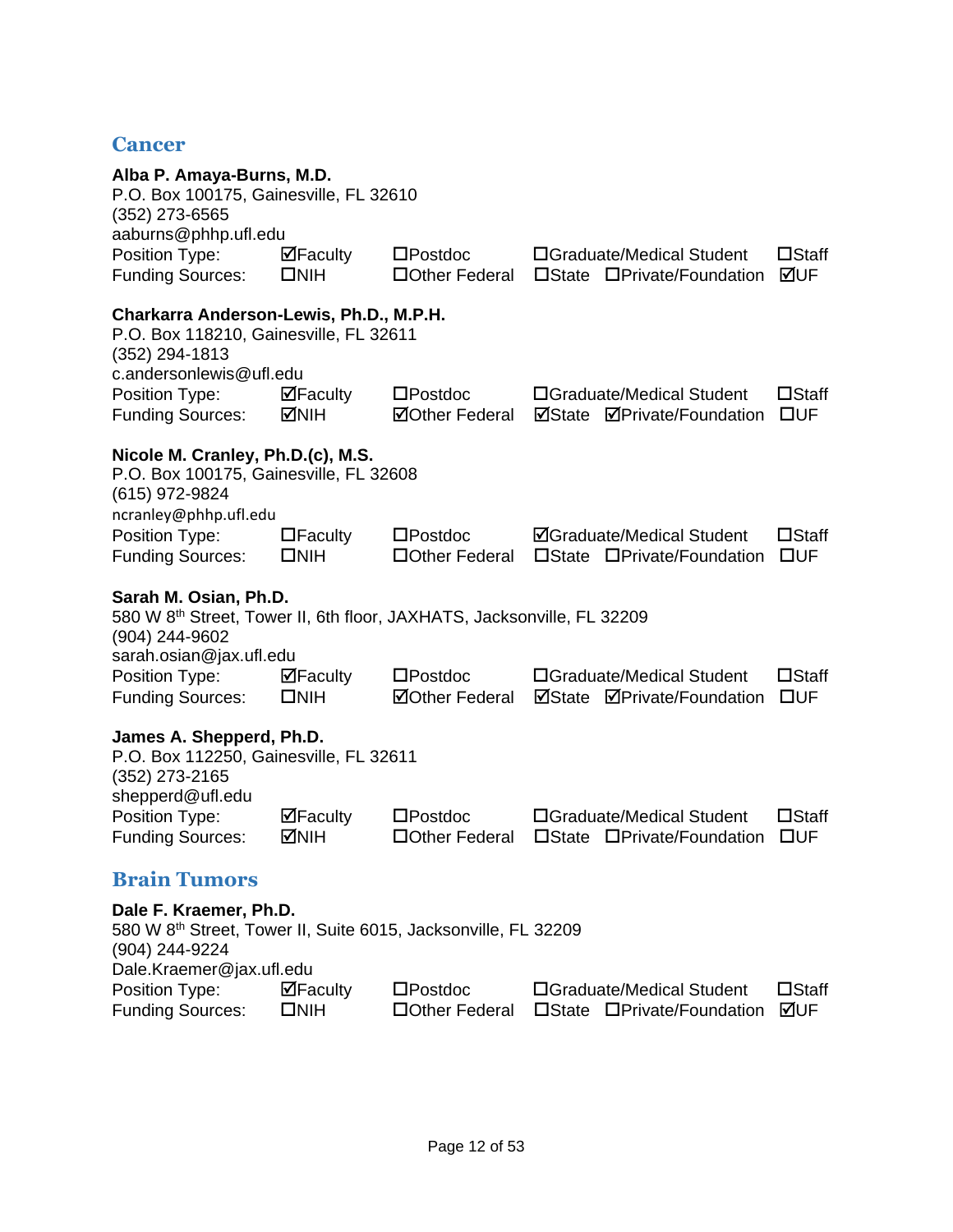### <span id="page-13-0"></span>**Breast Cancer**

<span id="page-13-1"></span>

| Tya M. Arthur, Ph.D., M.P.H., CPH<br>P.O. Box 112250, Gainesville, FL 32611<br>(352) 273-2150                                               |                                 |                                      |                                                                |                                 |
|---------------------------------------------------------------------------------------------------------------------------------------------|---------------------------------|--------------------------------------|----------------------------------------------------------------|---------------------------------|
| cmtucker@ufl.edu<br>Position Type:<br><b>Funding Sources:</b>                                                                               | $\Box$ Faculty<br>$\square$ NIH | ⊠Postdoc<br>□ Other Federal          | □Graduate/Medical Student<br>□State □Private/Foundation        | $\square$ Staff<br>$\square$ UF |
| June O. Carrington, Ph.D., M.P.H., M.A.<br>3885 NW 24th Boulevard, Apt. 207, Gainesville, FL 32605<br>(347) 244-5842<br>jcarrington@ufl.edu |                                 |                                      |                                                                |                                 |
| Position Type:<br><b>Funding Sources:</b>                                                                                                   | $\Box$ Faculty<br>$\square$ NIH | $\square$ Postdoc<br>□ Other Federal | <b>ØGraduate/Medical Student</b><br>□State □Private/Foundation | $\square$ Staff<br>⊠UF          |
| Dale F. Kraemer, Ph.D.<br>580 W 8th Street, Tower II, Suite 6015, Jacksonville, FL 32209<br>(904) 244-9224                                  |                                 |                                      |                                                                |                                 |
| Dale.Kraemer@jax.ufl.edu<br>Position Type:<br><b>Funding Sources:</b>                                                                       | $\Box$ Faculty<br>$\square$ NIH | $\square$ Postdoc<br>□ Other Federal | □Graduate/Medical Student<br>□State □Private/Foundation        | $\square$ Staff<br>⊠UF          |
| Brian K. Law, Ph.D.<br>P.O. Box 100267, Gainesville, FL 32610<br>(352) 273-9423<br>bklaw@pharmacology.ufl.edu                               |                                 |                                      |                                                                |                                 |
| Position Type:<br><b>Funding Sources:</b>                                                                                                   | $\boxdot$ Faculty<br><b>MIH</b> | $\square$ Postdoc<br>□ Other Federal | □Graduate/Medical Student<br><b>ØState ØPrivate/Foundation</b> | $\square$ Staff<br>$\square$ UF |
| Laila Samiian, M.D.<br>653 W 8th Street, Jacksonville, FL 32209<br>(904) 244-3925                                                           |                                 |                                      |                                                                |                                 |
| laila.samiian@jax.ufl.edu<br>Position Type:<br><b>Funding Sources:</b>                                                                      | ⊠Faculty<br>$\square$ NIH       | $\square$ Postdoc<br>□ Other Federal | □Graduate/Medical Student<br>□State □Private/Foundation        | $\square$ Staff<br>⊠UF          |
| <b>Cervical Cancer</b>                                                                                                                      |                                 |                                      |                                                                |                                 |
| Jennifer L. Nguyen, Ph.D.(c), M.P.H.<br>2001 SW 16th Street, Apt. B8, Gainesville, FL 32608<br>(727) 742-9668<br>jennifernguyen@ufl.edu     |                                 |                                      |                                                                |                                 |
| Position Type:<br><b>Funding Sources:</b>                                                                                                   | $\Box$ Faculty<br>$\square$ NIH | $\square$ Postdoc<br>□Other Federal  | <b>ØGraduate/Medical Student</b><br>□State □Private/Foundation | $\square$ Staff<br><b>OUF</b>   |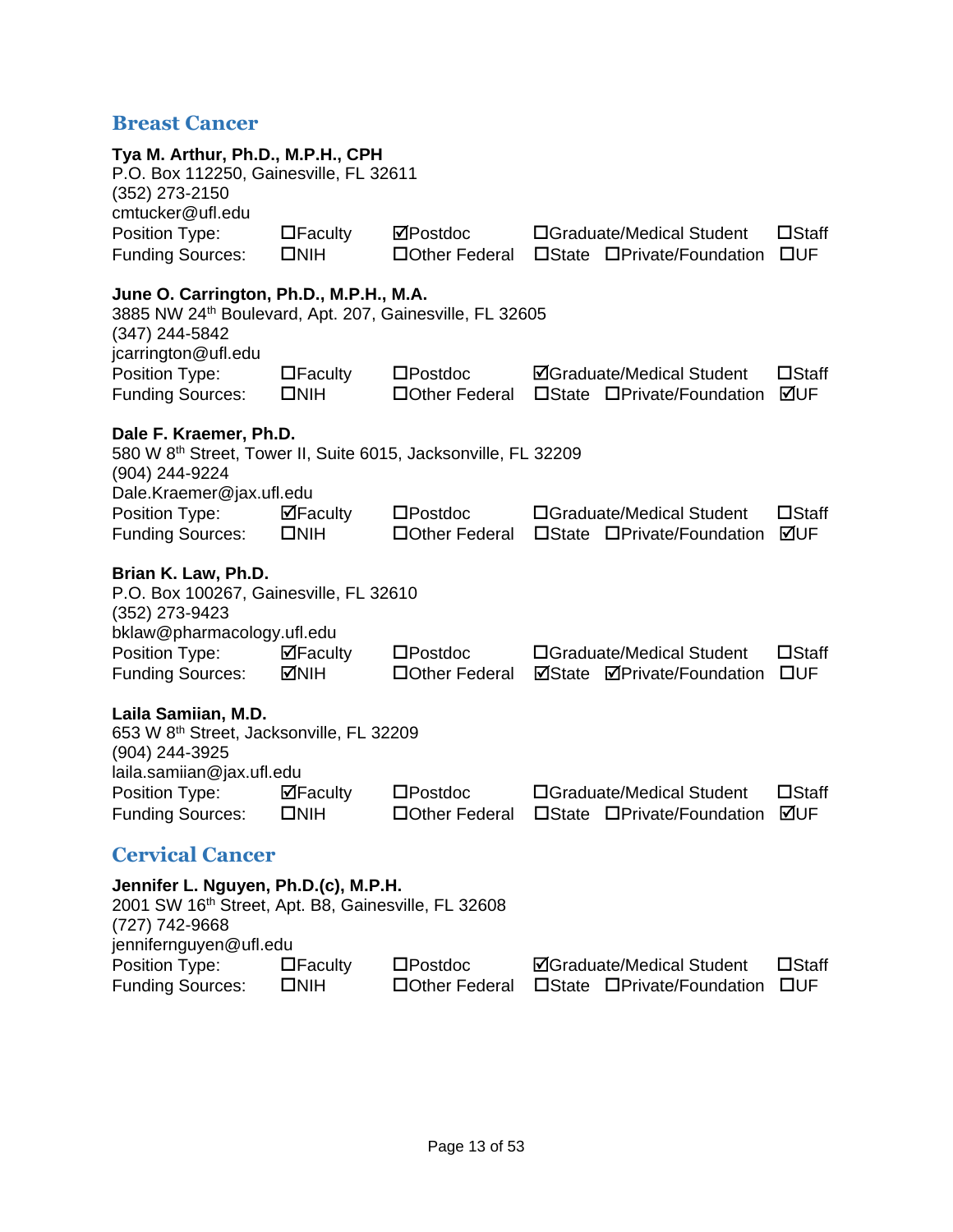#### **Lisa B. Spiryda, M.D., Ph.D.**

<span id="page-14-0"></span>

| P.O. Box 100294, Gainesville FL 32610<br>(352) 273-7660<br>spiryda@yahoo.com                                                            |                                         |                                            |                                                                |                                 |
|-----------------------------------------------------------------------------------------------------------------------------------------|-----------------------------------------|--------------------------------------------|----------------------------------------------------------------|---------------------------------|
| Position Type:<br><b>Funding Sources:</b>                                                                                               | $\Box$ Faculty<br>MNH                   | $\square$ Postdoc<br>□ Other Federal       | □Graduate/Medical Student<br>□State <b>ØPrivate/Foundation</b> | $\square$ Staff<br>$\square$ UF |
| <b>Colon, Colorectal, and Anorectal Cancer</b>                                                                                          |                                         |                                            |                                                                |                                 |
| Thomas J. George, Jr., M.D., F.A.C.P.<br>P.O. BOX 100278, Gainesville, FL 32610<br>(352) 273-8008<br>thom.george@medicine.ufl.edu       |                                         |                                            |                                                                |                                 |
| Position Type:<br><b>Funding Sources:</b>                                                                                               | $\Box$ Faculty<br>$\square$ NIH         | $\square$ Postdoc<br>□ Other Federal       | □Graduate/Medical Student<br><b>ØState □Private/Foundation</b> | $\square$ Staff<br>⊠UF          |
| Mansour Mohamadzadeh, Ph.D.<br>P.O. Box 110880, Gainesville, FL 32611<br>(352) 294-4117<br>m.zadeh@ufl.edu                              |                                         |                                            |                                                                |                                 |
| Position Type:<br><b>Funding Sources:</b>                                                                                               | $\mathbf{\nabla}$ Faculty<br><b>MIH</b> | $\square$ Postdoc<br><b>⊠Other Federal</b> | □Graduate/Medical Student<br><b>ØState ØPrivate/Foundation</b> | $\square$ Staff<br>⊠UF          |
| Jennifer L. Nguyen, Ph.D.(c), M.P.H.<br>2001 SW 16th Street, Apt. B8, Gainesville, FL 32608<br>(727) 742-9668<br>jennifernguyen@ufl.edu |                                         |                                            |                                                                |                                 |
| Position Type:<br><b>Funding Sources:</b>                                                                                               | $\Box$ Faculty<br>$\square$ NIH         | $\square$ Postdoc<br>□ Other Federal       | <b>ØGraduate/Medical Student</b><br>□State □Private/Foundation | $\square$ Staff<br>$\square$ UF |
| Romaine C. Nichols, Jr., M.D.<br>2015 Jefferson Street, Jacksonville, FL 32406<br>(904) 874-6107                                        |                                         |                                            |                                                                |                                 |
| rnichols@floridaproton.org<br>Position Type:<br><b>Funding Sources:</b>                                                                 | $\Box$ Faculty<br>$\square$ NIH         | $\square$ Postdoc<br>□ Other Federal       | □Graduate/Medical Student<br>□State □Private/Foundation        | $\square$ Staff<br>$\square$ UF |
| Carolyn M. Tucker, Ph.D.<br>P.O. Box 112250, Gainesville, FL 32611<br>(352) 273-2167<br>cmtucker@ufl.edu                                |                                         |                                            |                                                                |                                 |
| Position Type:                                                                                                                          | $\Box$ Faculty                          | $\square$ Postdoc                          | □Graduate/Medical Student                                      | $\square$ Staff                 |
| <b>Funding Sources:</b>                                                                                                                 | $\square$ NIH                           | □ Other Federal                            | <b>ØState □Private/Foundation</b>                              | $\square$ UF                    |
| Mary Ellen Young, Ph.D.<br>P.O. Box 100175, Gainesville, FL 32610<br>(352) 273-6496<br>meyoung@phhp.ufl.edu                             |                                         |                                            |                                                                |                                 |
| Position Type:<br><b>Funding Sources:</b>                                                                                               | ⊠Faculty<br>$\square$ NIH               | $\square$ Postdoc<br>□Other Federal        | □Graduate/Medical Student<br>⊠State<br>□Private/Foundation     | $\square$ Staff<br>$\square$ UF |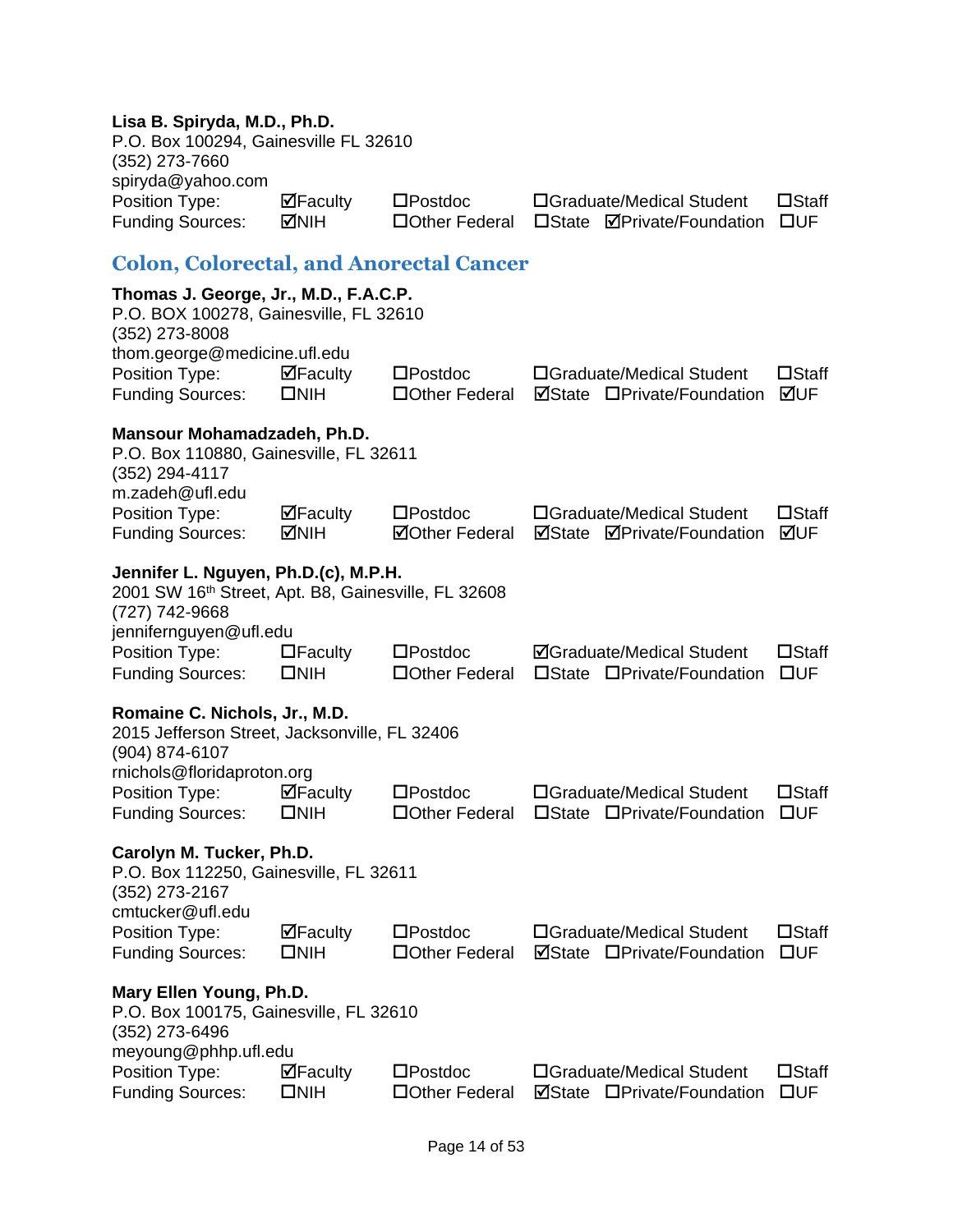### <span id="page-15-0"></span>**Liver Cancer**

<span id="page-15-3"></span><span id="page-15-2"></span><span id="page-15-1"></span>

| Yuan Lu, Ph.D.<br>3702 NE 1 <sup>st</sup> Way, Gainesville, FL 32609<br>$(352)$ 275-6565<br>joannaclever@ufl.edu                                                    |                                 |                                            |                                                                     |                                 |  |
|---------------------------------------------------------------------------------------------------------------------------------------------------------------------|---------------------------------|--------------------------------------------|---------------------------------------------------------------------|---------------------------------|--|
| Position Type:<br><b>Funding Sources:</b>                                                                                                                           | $\Box$ Faculty<br>$\square$ NIH | $\square$ Postdoc<br>□ Other Federal       | <b>ØGraduate/Medical Student</b><br>□State □Private/Foundation      | $\square$ Staff<br>$\square$ UF |  |
| <b>Oral and Pharyngeal Cancer</b>                                                                                                                                   |                                 |                                            |                                                                     |                                 |  |
| Henrietta L. Logan, Ph.D., M.A.<br>P.O. Box 103628, Gainesville, FL 32601<br>$(352)$ 273-5965<br>hlogan@dental.ufl.edu<br>Position Type:<br><b>Funding Sources:</b> | $\Box$ Faculty<br>$\square$ NIH | $\square$ Postdoc<br><b>⊠Other Federal</b> | □Graduate/Medical Student<br>□State <b>ØPrivate/Foundation</b>      | $\square$ Staff<br>$\square$ UF |  |
| <b>Prostate Cancer</b>                                                                                                                                              |                                 |                                            |                                                                     |                                 |  |
| Philipp Dahm, M.D., M.H.Sc.<br>P.O. Box 100247, Gainesville, FL 32610<br>(352) 273-8634<br>p.dahm@urology.ufl.edu                                                   |                                 |                                            |                                                                     |                                 |  |
| Position Type:<br><b>Funding Sources:</b>                                                                                                                           | $\Box$ Faculty<br>$\square$ NIH | $\square$ Postdoc<br>□ Other Federal       | □Graduate/Medical Student<br>□State □Private/Foundation             | $\square$ Staff<br>$\square$ UF |  |
| Walter O'Dell, Ph.D.<br>P.O. Box 100385, Gainesville, FL 32610<br>wodell@ufl.edu                                                                                    |                                 |                                            |                                                                     |                                 |  |
| Position Type:<br><b>Funding Sources:</b>                                                                                                                           | $\Box$ Faculty<br>$\square$ NIH | $\square$ Postdoc<br><b>⊠Other Federal</b> | □Graduate/Medical Student<br>$\square$ State<br>□Private/Foundation | $\Box$ Staff<br><b>OUF</b>      |  |
| <b>Diabetes</b>                                                                                                                                                     |                                 |                                            |                                                                     |                                 |  |
| Jing Chen, Ph.D.<br>1275 Center Drive, Room 587, Gainesville, FL 32608<br>(352) 273-9262<br>jic24@ufl.edu                                                           |                                 |                                            |                                                                     |                                 |  |
| Position Type:<br><b>Funding Sources:</b>                                                                                                                           | $\Box$ Faculty<br>$\square$ NIH | $\square$ Postdoc<br><b>ØOther Federal</b> | □Graduate/Medical Student<br>□State <b>ØPrivate/Foundation</b>      | $\square$ Staff<br>$\square$ UF |  |
| Demetra D. Christou, Ph.D.<br>P.O. Box 118205, Gainesville, FL 32611<br>(352) 294-1715<br>ddchristou@ufl.edu                                                        |                                 |                                            |                                                                     |                                 |  |
| Position Type:<br><b>Funding Sources:</b>                                                                                                                           | $\Box$ Faculty<br>$\square$ NIH | $\square$ Postdoc<br>□Other Federal        | □Graduate/Medical Student<br>□State □Private/Foundation             | $\square$ Staff<br>$\square$ UF |  |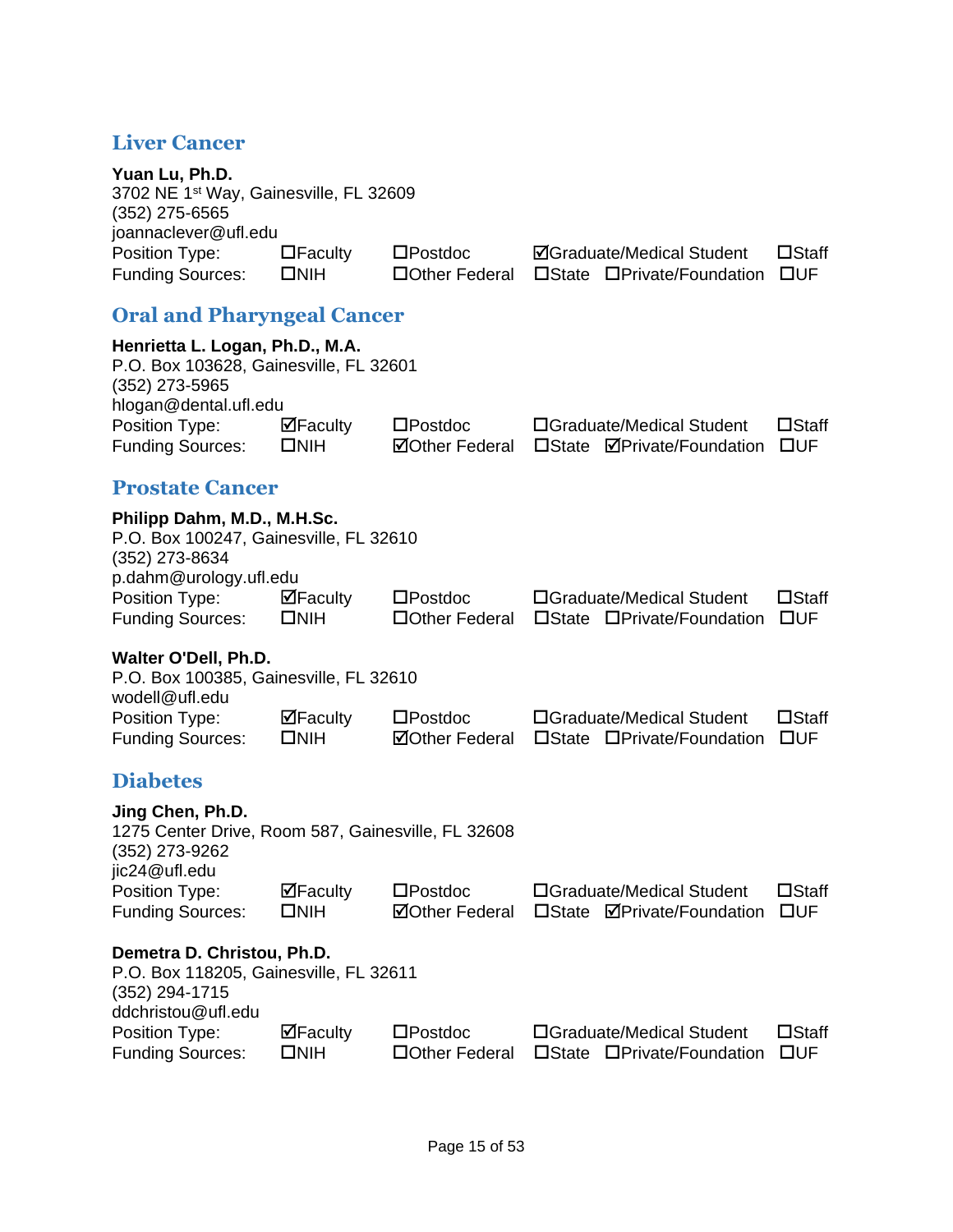<span id="page-16-1"></span><span id="page-16-0"></span>

| Dale F. Kraemer, Ph.D.<br>580 W 8th Street, Tower II, Suite 6015, Jacksonville, FL 32209<br>(904) 244-9224                                 |                                 |                                            |                                                                |                                 |
|--------------------------------------------------------------------------------------------------------------------------------------------|---------------------------------|--------------------------------------------|----------------------------------------------------------------|---------------------------------|
| Dale.Kraemer@jax.ufl.edu<br>Position Type:<br><b>Funding Sources:</b>                                                                      | $\Box$ Faculty<br>$\square$ NIH | $\square$ Postdoc<br>□ Other Federal       | □Graduate/Medical Student<br>□State □Private/Foundation        | $\square$ Staff<br>⊠UF          |
| Margaret C. Lo, M.D.<br>P.O. Box 100277, Gainesville, FL 32610<br>$(352)$ 265-0651<br>lomc@medicine.ufl.edu                                |                                 |                                            |                                                                |                                 |
| Position Type:<br><b>Funding Sources:</b>                                                                                                  | $\Box$ Faculty<br>$\square$ NIH | $\square$ Postdoc<br>□ Other Federal       | □Graduate/Medical Student<br>□State <b>ØPrivate/Foundation</b> | $\square$ Staff<br>⊠UF          |
| Daniel J. Robinson, Pharm.D., B.S.<br>1 College Circle, HUSOP, Bangor, ME 04401<br>(352) 318-0114; (207) 404-5625<br>robinsonjd@husson.edu |                                 |                                            |                                                                |                                 |
| Position Type:<br><b>Funding Sources:</b>                                                                                                  | $\Box$ Faculty<br>$\square$ NIH | $\square$ Postdoc<br><b>ØOther Federal</b> | □Graduate/Medical Student<br>□State □Private/Foundation        | $\square$ Staff<br>$\square$ UF |
| <b>Hypertension</b>                                                                                                                        |                                 |                                            |                                                                |                                 |
| Connie J. Mulligan, Ph.D.<br>P.O. Box 103610, Gainesville, FL 32610<br>(352) 273-8092<br>cmulligan@ufl.edu                                 |                                 | $\square$ Postdoc                          |                                                                | $\square$ Staff                 |
| Position Type:<br><b>Funding Sources:</b>                                                                                                  | $\Box$ Faculty<br>$\square$ NIH | <b>ØOther Federal</b>                      | □Graduate/Medical Student<br>□State □Private/Foundation        | ⊠UF                             |
| <b>HIV/AIDS</b>                                                                                                                            |                                 |                                            |                                                                |                                 |
| Alba P. Amaya-Burns, M.D., M.S.<br>P.O. Box 100175, Gainesville, FL 32610<br>(352) 273-6565<br>aaburns@phhp.ufl.edu                        |                                 |                                            |                                                                |                                 |
| Position Type:<br><b>Funding Sources:</b>                                                                                                  | ⊠Faculty<br>$\square$ NIH       | $\square$ Postdoc<br>□Other Federal        | □Graduate/Medical Student<br>□State □Private/Foundation        | $\square$ Staff<br><b>MUF</b>   |
| Larry E. Burrell II, M.S.<br>716 SW 16th Avenue, Apt. 304, Gainesville, FL 32601<br>(404) 433-3369<br>leburrell2@uf.edu                    |                                 |                                            |                                                                |                                 |
| Position Type:<br><b>Funding Sources:</b>                                                                                                  | $\Box$ Faculty<br>$\square$ NIH | $\square$ Postdoc<br>□Other Federal        | <b>ØGraduate/Medical Student</b><br>□State □Private/Foundation | $\square$ Staff<br><b>OUF</b>   |
| Allyson Diggins, M.A., B.S.<br>(919) 534-5957<br>adiggins@ufl.edu                                                                          |                                 |                                            |                                                                |                                 |
| Position Type:<br><b>Funding Sources:</b>                                                                                                  | $\Box$ Faculty<br>$\square$ NIH | $\square$ Postdoc<br>□Other Federal        | <b>ØGraduate/Medical Student</b><br>□State □Private/Foundation | $\square$ Staff<br><b>OUF</b>   |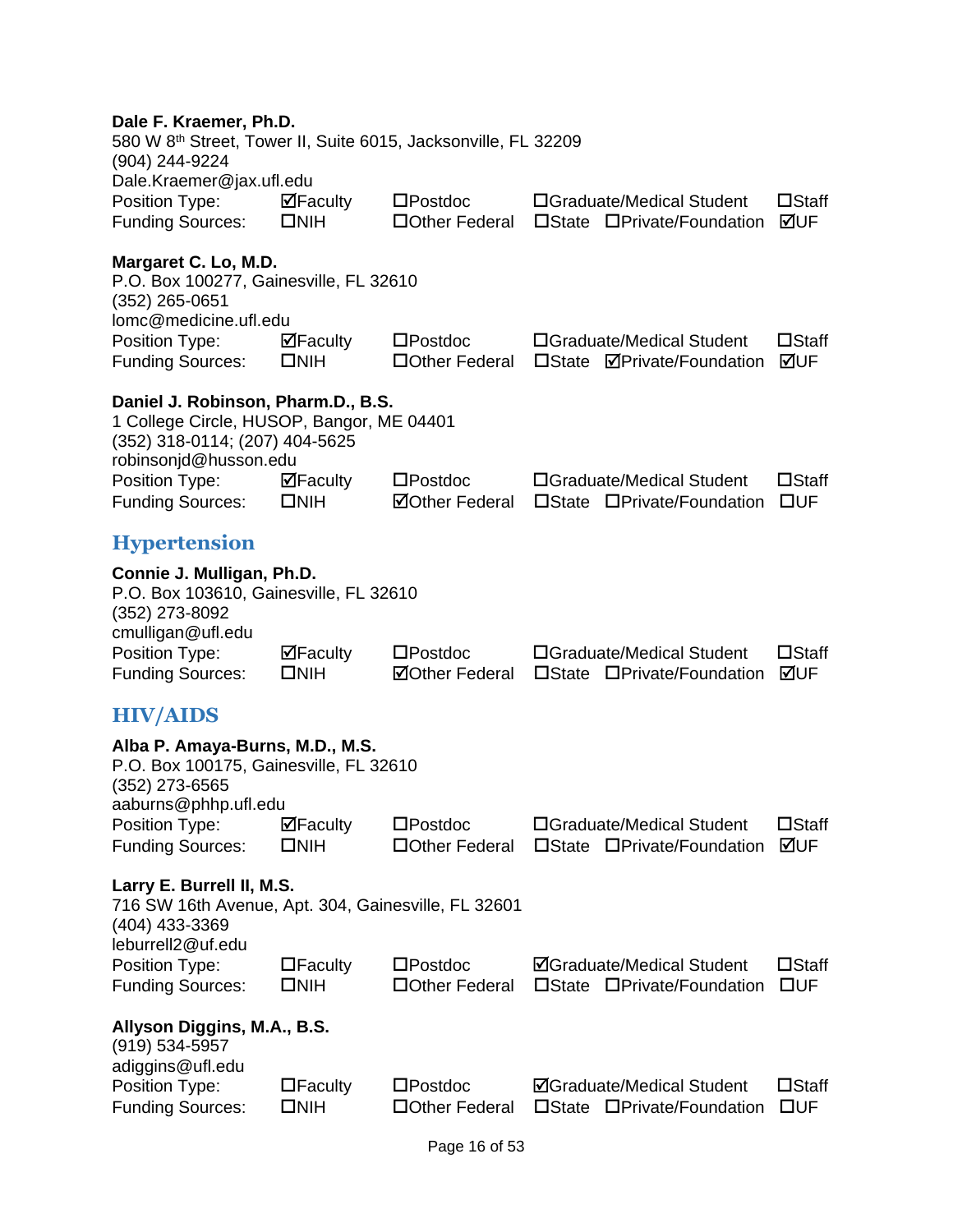#### **Hanyao Qiu, Ph.D.(c)**

102 Olesen Drive, Apt. 300, Naperville, IL 60540 (352) 328-8578 hyqiu@ufl.edu Position Type: Execulty Electroc Mustaduate/Medical Student Electric Cratic Cratic Cratic Cruding Sources: Electric Crother Federal Electric Critical Student Current Funding Sources: Electric Critical Crustate Critical Stu

Funding Sources: NIH Other Federal State Private/Foundation UF

#### **IBS and GI Disorders**

<span id="page-17-1"></span><span id="page-17-0"></span>

| <b>IBS and GI Disorders</b>                                                                                |                                            |                                            |                                                                   |                                 |
|------------------------------------------------------------------------------------------------------------|--------------------------------------------|--------------------------------------------|-------------------------------------------------------------------|---------------------------------|
| Mansour Mohamadzadeh, Ph.D.<br>P.O. Box 110880, Gainesville, FL 32611<br>(352) 294-4117<br>m.zadeh@ufl.edu |                                            |                                            |                                                                   |                                 |
| Position Type:<br><b>Funding Sources:</b>                                                                  | $\boxdot$ Faculty<br><b>MNIH</b>           | $\square$ Postdoc<br><b>⊠Other Federal</b> | □Graduate/Medical Student<br>⊠State<br><b>ØPrivate/Foundation</b> | $\square$ Staff<br>⊠UF          |
| <b>Infectious Diseases</b>                                                                                 |                                            |                                            |                                                                   |                                 |
| Allyson Diggins, M.A.<br>(919) 534-5957<br>adiggins@ufl.edu                                                |                                            |                                            |                                                                   |                                 |
| Position Type:<br><b>Funding Sources:</b>                                                                  | $\Box$ Faculty<br>$\square$ NIH            | $\square$ Postdoc<br>□ Other Federal       | <b>ØGraduate/Medical Student</b><br>□State □Private/Foundation    | $\square$ Staff<br>$\square$ UF |
| Oliver Grundmann, Ph.D.<br>P.O. Box 100485, Gainesville, FL 32610<br>(352) 246-4994<br>grundman@ufl.edu    |                                            |                                            |                                                                   |                                 |
| Position Type:<br><b>Funding Sources:</b>                                                                  | $\Box$ Faculty<br>$\square$ NIH            | $\square$ Postdoc<br>□Other Federal        | □Graduate/Medical Student<br>□State □Private/Foundation           | $\square$ Staff<br>⊠UF          |
| Leon P. Lounibos, Ph.D.<br>200 9th Street, SE Vero Beach, FL 32962<br>(772) 778-7200<br>lounibos@ufl.edu   |                                            |                                            |                                                                   |                                 |
| Position Type:<br><b>Funding Sources:</b>                                                                  | $\mathbf{\nabla}$ Faculty<br>$\square$ NIH | $\square$ Postdoc<br>□Other Federal        | □Graduate/Medical Student<br>□State □Private/Foundation           | $\square$ Staff<br>$\square$ UF |
| Raies A. Mir, Ph.D. (c)<br>P.O. Box 110910, Gainesville, FL 32611<br>(352) 392-0328<br>arman597@ufl.edu    |                                            |                                            |                                                                   |                                 |
| Position Type:<br><b>Funding Sources:</b>                                                                  | $\Box$ Faculty<br>$\square$ NIH            | $\square$ Postdoc<br>□Other Federal        | <b>ØGraduate/Medical Student</b><br>□State □Private/Foundation    | $\square$ Staff<br>$\square$ UF |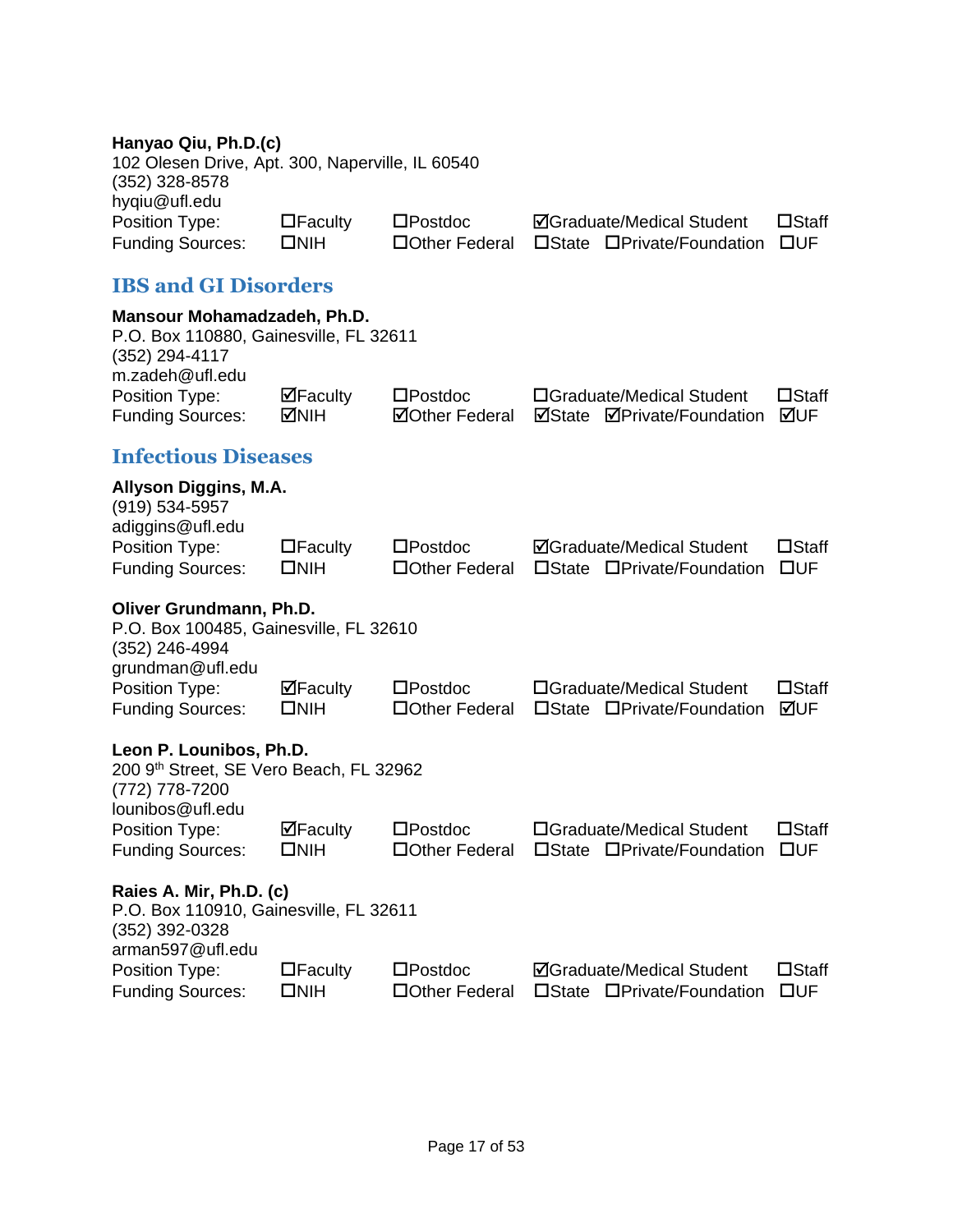| Nnanyelugo G. Odezulu, B.S.C. |  |  |  |
|-------------------------------|--|--|--|
|-------------------------------|--|--|--|

<span id="page-18-1"></span><span id="page-18-0"></span>

| Nnanyelugo G. Odezulu, B.S.C.<br>2601 SW Archer Road, Apt. 349, Gainesville, FL 32608<br>(352) 214-9325        |                                 |                                            |                                                                            |                                 |
|----------------------------------------------------------------------------------------------------------------|---------------------------------|--------------------------------------------|----------------------------------------------------------------------------|---------------------------------|
| nnaodezulu@ufl.edu<br>Position Type:<br><b>Funding Sources:</b>                                                | $\Box$ Faculty<br>$\square$ NIH | $\square$ Postdoc<br>□ Other Federal       | <b>ØGraduate/Medical Student</b><br>$\square$ State<br>□Private/Foundation | $\square$ Staff<br>$\square$ UF |
| Hanyao Qiu, Ph.D. (c)<br>102 Olesen Drive, Apt. 300, Naperville, IL 60540<br>(352) 328-8578<br>hyqiu@ufl.edu   |                                 |                                            |                                                                            |                                 |
| Position Type:<br><b>Funding Sources:</b>                                                                      | $\Box$ Faculty<br>$\square$ NIH | $\square$ Postdoc<br>□ Other Federal       | <b>ØGraduate/Medical Student</b><br>□State □Private/Foundation             | $\square$ Staff<br>$\square$ UF |
| Lisa B. Spiryda, M.D., Ph.D.<br>P.O. Box 100294, Gainesville FL 32610<br>(352) 273-7660<br>spiryda@yahoo.com   |                                 |                                            |                                                                            |                                 |
| Position Type:<br><b>Funding Sources:</b>                                                                      | $\Box$ Faculty<br>MIH           | $\square$ Postdoc<br>□ Other Federal       | □Graduate/Medical Student<br>□State <b>ØPrivate/Foundation</b>             | $\square$ Staff<br>$\square$ UF |
| John R. Stepp, Ph.D.<br>P.O. Box 117305, Gainesville, FL 32611<br>(352) 392-0299<br>stepp@ufl.edu              |                                 |                                            |                                                                            |                                 |
| Position Type:<br><b>Funding Sources:</b>                                                                      | $\Box$ Faculty<br><b>MIH</b>    | $\square$ Postdoc<br><b>⊠Other Federal</b> | □Graduate/Medical Student<br>□State <b>ØPrivate/Foundation</b>             | $\square$ Staff<br>$\square$ UF |
| <b>Kidney Disease</b>                                                                                          |                                 |                                            |                                                                            |                                 |
| Okorie Okorocha, J.D., M.S.<br>3940 Laurel Canyon Boulevard, Suite 1038, Studio City, CA 91604                 |                                 |                                            |                                                                            |                                 |
| 0321OO@ooesq.com<br>Position Type:<br><b>Funding Sources:</b>                                                  | $\Box$ Faculty<br><b>DNIH</b>   | $\square$ Postdoc<br>□ Other Federal       | <b>ØGraduate/Medical Student</b><br>□State □Private/Foundation             | $\square$ Staff<br>$\square$ UF |
| <b>Obesity</b>                                                                                                 |                                 |                                            |                                                                            |                                 |
| Cory L. Armstrong, Ph.D.<br>P.O. Box 118400, Gainesville, FL 32611<br>(352) 392-0847<br>carmstrong@jou.ufl.edu |                                 |                                            |                                                                            |                                 |
| Position Type:<br><b>Funding Sources:</b>                                                                      | ⊠Faculty<br>$\square$ NIH       | $\square$ Postdoc<br>□Other Federal        | □Graduate/Medical Student<br>$\square$ State<br>□Private/Foundation        | $\square$ Staff<br>⊠UF          |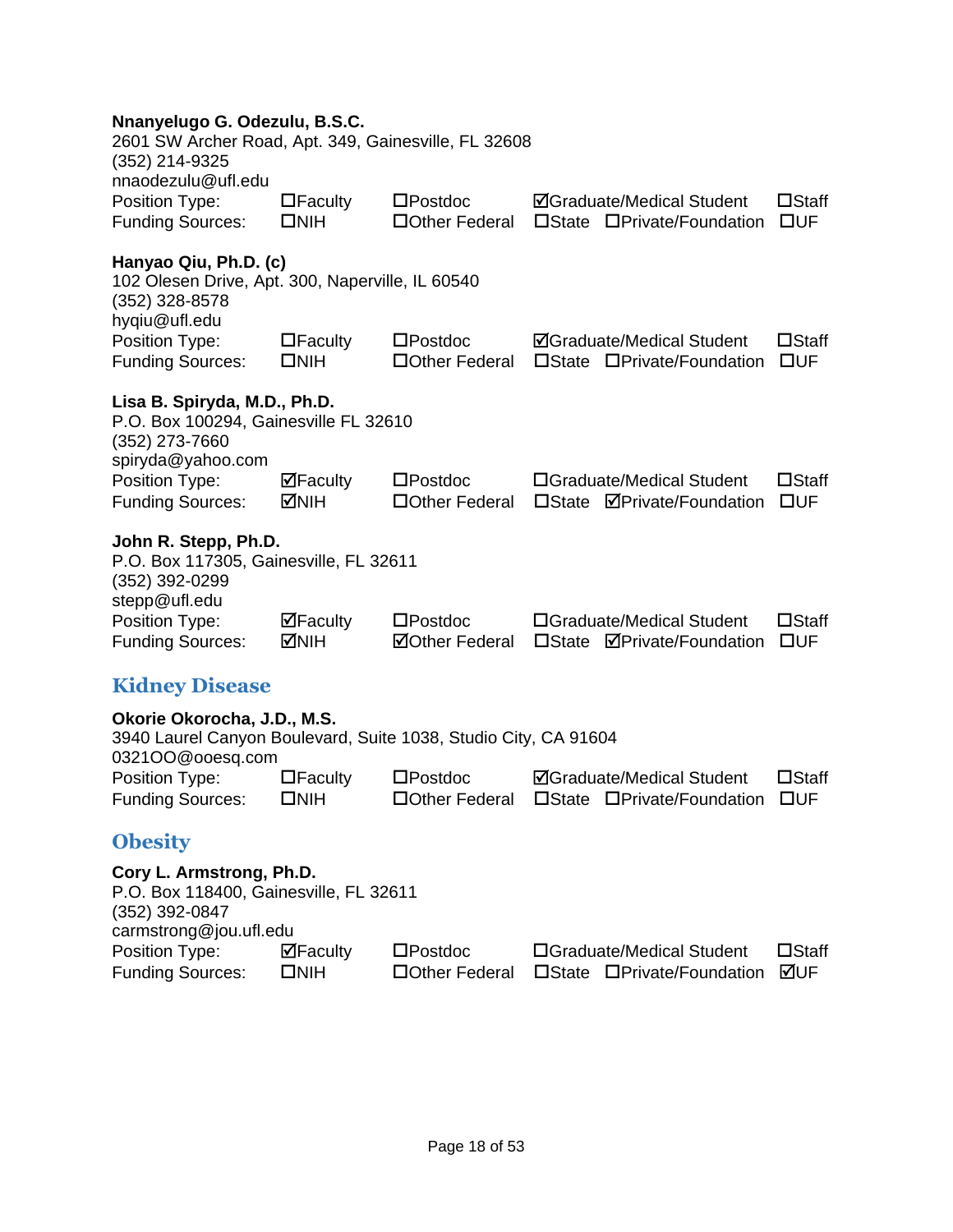#### **Tya M. Arthur, Ph.D., M.P.H., CPH**

| . ya m. Aranar,D., .m. ,<br>P.O. Box 112250, Gainesville, FL 32611<br>(352) 273-2150<br>cmtucker@ufl.edu            |                                        |                                            |                                                                     |                                 |
|---------------------------------------------------------------------------------------------------------------------|----------------------------------------|--------------------------------------------|---------------------------------------------------------------------|---------------------------------|
| Position Type:<br><b>Funding Sources:</b>                                                                           | $\Box$ Faculty<br>$\square$ NIH        | ⊠Postdoc<br>□Other Federal                 | □Graduate/Medical Student<br>□State □Private/Foundation             | $\square$ Staff<br>$\square$ UF |
| Jay M. Bernhardt, Ph.D., M.P.H.<br>P.O. Box 118210, Gainesville, FL 32611<br>(352) 294-1800<br>jaybernhardt@ufl.edu |                                        |                                            |                                                                     |                                 |
| Position Type:<br><b>Funding Sources:</b>                                                                           | $\boxdot$ Faculty<br>MNIH              | $\square$ Postdoc<br>□ Other Federal       | □Graduate/Medical Student<br>□State □Private/Foundation             | $\square$ Staff<br>$\square$ UF |
| Demetra D. Christou, Ph.D.<br>P.O. Box 118205, Gainesville, FL 32611<br>(352) 294-1715<br>ddchristou@ufl.edu        |                                        |                                            |                                                                     |                                 |
| Position Type:<br><b>Funding Sources:</b>                                                                           | $\boxdot$ Faculty<br>$\square$ NIH     | $\square$ Postdoc<br>□ Other Federal       | □Graduate/Medical Student<br>□State □Private/Foundation             | $\square$ Staff<br>$\square$ UF |
| Allyson Diggins, M.A.<br>(919) 534-5957<br>adiggins@ufl.edu                                                         |                                        |                                            |                                                                     |                                 |
| Position Type:<br><b>Funding Sources:</b>                                                                           | $\Box$ Faculty<br>$\square$ NIH        | $\square$ Postdoc<br>□ Other Federal       | <b>ØGraduate/Medical Student</b><br>□State □Private/Foundation      | $\square$ Staff<br>$\square$ UF |
| Marilyn C. Dumont-Driscoll, M.D., Ph.D.<br>P.O. Box 100296, Gainesville, FL 32610<br>$(352)$ 334-1340               |                                        |                                            |                                                                     |                                 |
| dumonmd@peds.ufl.edu<br>Position Type:<br><b>Funding Sources:</b>                                                   | $\Box$ Faculty<br>$\square$ NIH        | $\square$ Postdoc<br><b>ØOther Federal</b> | □Graduate/Medical Student<br>□State □Private/Foundation             | $\square$ Staff<br>$\square$ UF |
| Traci A. Irani, Ph.D.<br>P.O. Box 112060, Gainesville, FL 32611<br>(352) 273-2588<br>irani@ufl.edu                  |                                        |                                            |                                                                     |                                 |
| Position Type:<br><b>Funding Sources:</b>                                                                           | ⊠Faculty<br>$\square$ NIH              | $\square$ Postdoc<br>□Other Federal        | □Graduate/Medical Student<br>$\square$ State<br>□Private/Foundation | $\square$ Staff<br><b>OUF</b>   |
| David M. Janicke, Ph.D.<br>P.O. Box 100165, Gainesville, FL 32610<br>(352) 273-6046<br>djanicke@phhp.ufl.edu        |                                        |                                            |                                                                     |                                 |
| Position Type:<br><b>Funding Sources:</b>                                                                           | $\overline{\mathbf{P}}$ Faculty<br>MM⊡ | $\square$ Postdoc<br>□Other Federal        | □Graduate/Medical Student<br>□State □Private/Foundation             | $\square$ Staff<br><b>OUF</b>   |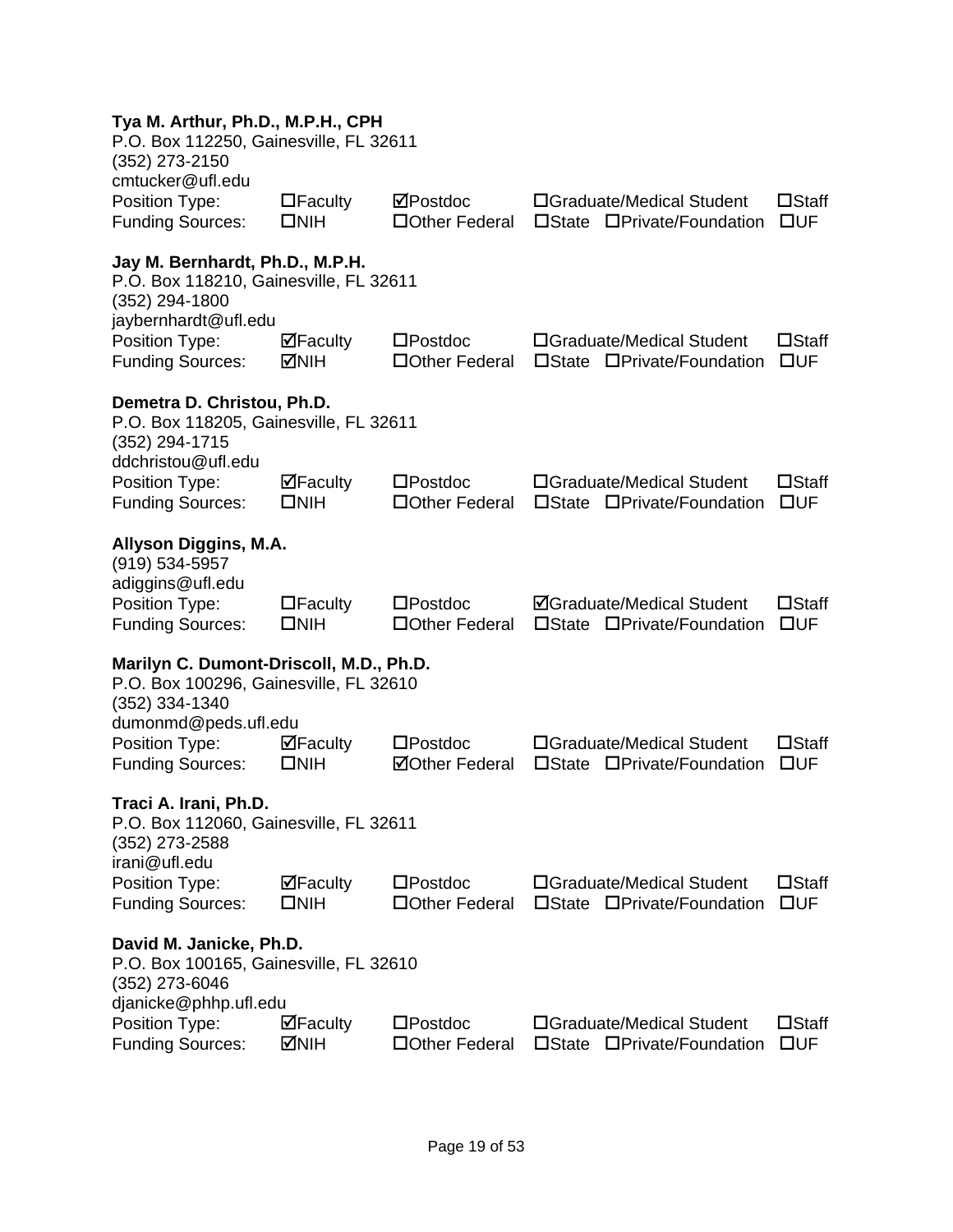<span id="page-20-0"></span>

| Margaret C. Lo, M.D.<br>P.O. Box 100277, Gainesville, FL 32610<br>(352) 265-0651<br>lomc@medicine.ufl.edu                                  |                                 |                                            |                                                                            |                                 |
|--------------------------------------------------------------------------------------------------------------------------------------------|---------------------------------|--------------------------------------------|----------------------------------------------------------------------------|---------------------------------|
| Position Type:<br><b>Funding Sources:</b>                                                                                                  | $\Box$ Faculty<br>$\square$ NIH | $\square$ Postdoc<br>□ Other Federal       | □Graduate/Medical Student<br>□State <b>ØPrivate/Foundation</b>             | $\square$ Staff<br>⊠UF          |
| <b>Neil E. Rowland</b><br>P.O. Box 112250, Gainesville, FL 32611<br>(352) 273-2178<br>nrowland@ufl.edu                                     |                                 |                                            |                                                                            |                                 |
| Position Type:<br><b>Funding Sources:</b>                                                                                                  | $\Box$ Faculty<br>MMH           | $\square$ Postdoc<br>□ Other Federal       | □Graduate/Medical Student<br>□State □Private/Foundation                    | $\Box$ Staff<br>$\square$ UF    |
| Janet H. Silverstein, M.D.<br>1701 SW 16th Avenue, Gainesville, FL 32608<br>(352) 334-1390                                                 |                                 |                                            |                                                                            |                                 |
| silvejh@peds.ufl.edu<br>Position Type:<br><b>Funding Sources:</b>                                                                          | $\Box$ Faculty<br>MIH⊡          | $\square$ Postdoc<br>□ Other Federal       | □Graduate/Medical Student<br><b>ØState □Private/Foundation</b>             | $\square$ Staff<br>⊠UF          |
| Carolyn M. Tucker, Ph.D.<br>P.O. Box 112250, Gainesville, FL 32611<br>(352) 273-2167<br>cmtucker@ufl.edu                                   |                                 |                                            |                                                                            |                                 |
| Position Type:<br><b>Funding Sources:</b>                                                                                                  | $\Box$ Faculty<br>$\square$ NIH | $\square$ Postdoc<br>□Other Federal        | □Graduate/Medical Student<br>$\square$ State<br><b>ØPrivate/Foundation</b> | $\square$ Staff<br>$\square$ UF |
| <b>Respiratory and Pulmonary Conditions</b>                                                                                                |                                 |                                            |                                                                            |                                 |
| Susan C. Horky, L.C.S.W., M.S.W.<br>P.O. Box 100296, Gainesville, FL 32610<br>(352) 273-8380                                               |                                 |                                            |                                                                            |                                 |
| chauncey@ufl.edu<br>Position Type:<br><b>Funding Sources:</b>                                                                              | ⊠Faculty<br>$\square$ NIH       | $\square$ Postdoc<br>□Other Federal        | □Graduate/Medical Student<br>□State ØPrivate/Foundation ØUF                | $\square$ Staff                 |
| Kim Ilgon, Ph.D. Candidate, M.S.<br>4985 NW 41 <sup>st</sup> Lane, Apt. 4111, Gainesville, FL 32606<br>(352) 505-1850<br>ilgon.kim@ufl.edu |                                 |                                            |                                                                            |                                 |
| Position Type:<br><b>Funding Sources:</b>                                                                                                  | $\Box$ Faculty<br>$\square$ NIH | $\square$ Postdoc<br>□Other Federal        | <b>ØGraduate/Medical Student</b><br>□State □Private/Foundation             | $\square$ Staff<br>$\square$ UF |
| Michael L. Stellefson, Ph.D.<br>P.O. Box 118210, Gainesville, FL 32611<br>(352) 294-1805<br>mstellefson@ufl.edu                            |                                 |                                            |                                                                            |                                 |
| Position Type:<br><b>Funding Sources:</b>                                                                                                  | $\Box$ Faculty<br>$\square$ NIH | $\square$ Postdoc<br><b>ØOther Federal</b> | □Graduate/Medical Student<br>□State □Private/Foundation                    | $\square$ Staff<br>⊠UF          |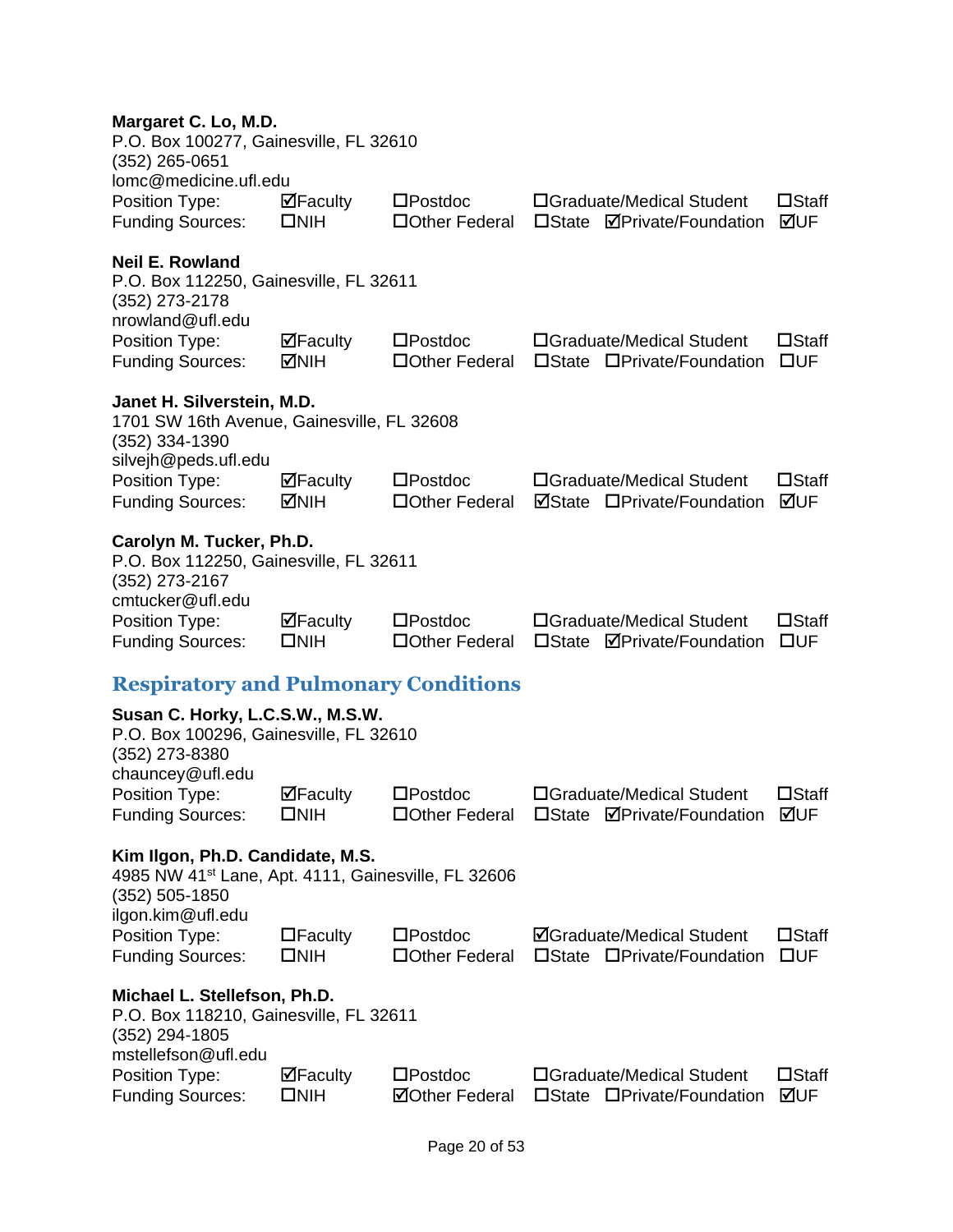### <span id="page-21-0"></span>**Tuberculosis**

<span id="page-21-1"></span>

| Alba P. Amaya-Burns, M.D., M.S.<br>P.O. Box 100175, Gainesville, FL 32610<br>(352) 273-6565<br>aaburns@phhp.ufl.edu                                    |                                                  |                                            |                                                                   |                                 |
|--------------------------------------------------------------------------------------------------------------------------------------------------------|--------------------------------------------------|--------------------------------------------|-------------------------------------------------------------------|---------------------------------|
| Position Type:<br><b>Funding Sources:</b>                                                                                                              | $\overline{\mathbf{M}}$ Faculty<br>$\square$ NIH | $\square$ Postdoc<br>□ Other Federal       | □Graduate/Medical Student<br>□State □Private/Foundation           | $\square$ Staff<br>⊠UF          |
| Charles A. Peloquin, Pharm.D.<br>P.O. Box 100486, Gainesville, FL 32610<br>(352) 273-6266<br>peloquin@cop.ufl.edu                                      |                                                  |                                            |                                                                   |                                 |
| Position Type:<br><b>Funding Sources:</b>                                                                                                              | $\boxdot$ Faculty<br>$\square$ NIH               | $\square$ Postdoc<br>□ Other Federal       | □Graduate/Medical Student<br>□State □Private/Foundation           | $\square$ Staff<br>$\square$ UF |
| Barbara Zsembik, Ph.D., L.P.N.<br>P.O. Box 117330, Gainesville, FL 32611<br>(352) 294-7190<br>zsembik@ufl.edu                                          |                                                  |                                            |                                                                   |                                 |
| Position Type:<br><b>Funding Sources:</b>                                                                                                              | $\Box$ Faculty<br>$\square$ NIH                  | $\square$ Postdoc<br>□ Other Federal       | □Graduate/Medical Student<br>□State □Private/Foundation           | $\square$ Staff<br>$\square$ UF |
| <b>ECONOMICS AND FINANCE</b>                                                                                                                           |                                                  |                                            |                                                                   |                                 |
| Subhajyoti Bandyopadhyay, Ph.D.<br>P.O. Box 117169, Gainesville, FL 32611<br>$(352)$ 392-5946<br>shubho@ufl.edu                                        |                                                  |                                            |                                                                   |                                 |
| Position Type:<br><b>Funding Sources:</b>                                                                                                              | $\Box$ Faculty<br>$\square$ NIH                  | $\square$ Postdoc<br>□ Other Federal       | □Graduate/Medical Student<br>□State □Private/Foundation           | $\square$ Staff<br>⊠UF          |
| Frank A. Catalanotto, D.M.D.<br>1329 SW 16th Avenue, Room 5180, Gainesville, FL 32610<br>(352) 273-5970; (352) 256-5909<br>fcatalanotto@dental.ufl.edu |                                                  |                                            |                                                                   |                                 |
| Position Type:<br><b>Funding Sources:</b>                                                                                                              | ⊠Faculty<br>MNH                                  | $\square$ Postdoc<br><b>⊠Other Federal</b> | □Graduate/Medical Student<br>⊠State<br><b>ØPrivate/Foundation</b> | $\square$ Staff<br>$\square$ UF |
| Lisa L. Duke, Ph.D.<br>P.O. Box 118400, Gainesville, FL 32611<br>(352) 392-0447<br>Lduke@ufl.edu                                                       |                                                  |                                            |                                                                   |                                 |
| Position Type:<br><b>Funding Sources:</b>                                                                                                              | ⊠Faculty<br><b>NIH</b>                           | $\square$ Postdoc<br>□Other Federal        | □Graduate/Medical Student<br>□State □Private/Foundation           | $\square$ Staff<br><b>OUF</b>   |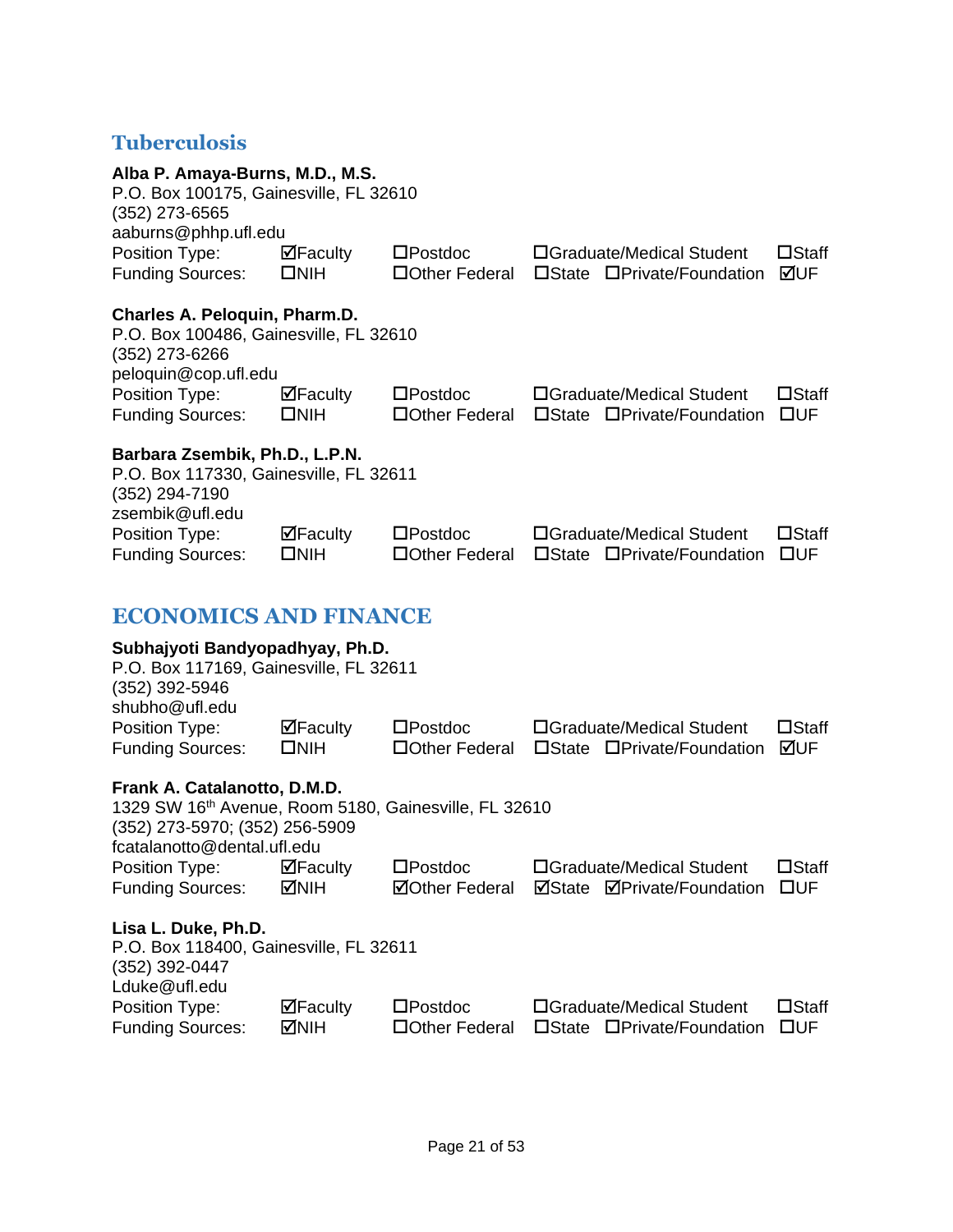| Kim Ilgon, Ph.D.(c), M.S.<br>4985 NW 41 <sup>st</sup> Lane, Apt. 4111, Gainesville, FL 32606<br>$(352) 505 - 1850$             |                                                  |                                      |                                                                            |                                 |
|--------------------------------------------------------------------------------------------------------------------------------|--------------------------------------------------|--------------------------------------|----------------------------------------------------------------------------|---------------------------------|
| ilgon.kim@ufl.edu<br>Position Type:<br><b>Funding Sources:</b>                                                                 | $\Box$ Faculty<br>$\square$ NIH                  | $\square$ Postdoc<br>□ Other Federal | <b>ØGraduate/Medical Student</b><br>□State □Private/Foundation             | $\square$ Staff<br>$\square$ UF |
| Margaret C. Lo, M.D.<br>P.O. Box 100277, Gainesville, FL 32610<br>(352) 265-0651                                               |                                                  |                                      |                                                                            |                                 |
| lomc@medicine.ufl.edu<br>Position Type:<br><b>Funding Sources:</b>                                                             | $\boxdot$ Faculty<br>$\square$ NIH               | $\square$ Postdoc<br>□Other Federal  | □Graduate/Medical Student<br><b>ØPrivate/Foundation</b><br>$\square$ State | $\square$ Staff<br>⊠UF          |
| Mercedes K. Murphy, M.S.<br>P.O. Box 117900, Gainesville, FL 32611<br>(386) 871-7630<br>murphym@ufl.edu                        |                                                  |                                      |                                                                            |                                 |
| Position Type:<br><b>Funding Sources:</b>                                                                                      | $\Box$ Faculty<br>$\square$ NIH                  | $\square$ Postdoc<br>□ Other Federal | <b>ØGraduate/Medical Student</b><br>□State □Private/Foundation             | $\square$ Staff<br>$\square$ UF |
| Romaine C. Nichols, Jr., M.D.<br>2015 Jefferson Street, Jacksonville, FL 32406<br>(904) 874-6107<br>rnichols@floridaproton.org |                                                  |                                      |                                                                            |                                 |
| Position Type:<br><b>Funding Sources:</b>                                                                                      | $\overline{\mathbf{P}}$ Faculty<br>$\square$ NIH | $\square$ Postdoc<br>□ Other Federal | □Graduate/Medical Student<br>□State □Private/Foundation                    | $\square$ Staff<br><b>OUF</b>   |
| Hanyao Qiu, Ph.D.(c)<br>102 Olesen Drive, Apt. 300, Naperville, IL 60540<br>(352) 328-8578<br>hyqiu@ufl.edu                    |                                                  |                                      |                                                                            |                                 |
| Position Type:<br><b>Funding Sources:</b>                                                                                      | $\Box$ Faculty<br>$\square$ NIH                  | $\square$ Postdoc<br>□ Other Federal | <b>ØGraduate/Medical Student</b><br>□Private/Foundation<br>$\square$ State | $\square$ Staff<br><b>OUF</b>   |
| <b>Neil E. Rowland</b><br>P.O. Box 112250, Gainesville, FL 32611<br>(352) 273-2178                                             |                                                  |                                      |                                                                            |                                 |
| nrowland@ufl.edu<br>Position Type:<br><b>Funding Sources:</b>                                                                  | $\overline{\mathbf{P}}$ Faculty<br>MNH           | $\square$ Postdoc<br>□ Other Federal | □Graduate/Medical Student<br>□State □Private/Foundation                    | $\square$ Staff<br>$\square$ UF |
| Laila Samiian, M.D.<br>653 W 8 <sup>th</sup> Street, Jacksonville, FL 32209<br>(904) 244-3925<br>laila.samiian@jax.ufl.edu     |                                                  |                                      |                                                                            |                                 |
| Position Type:<br><b>Funding Sources:</b>                                                                                      | $\Box$ Faculty<br>$\square$ NIH                  | $\square$ Postdoc<br>□Other Federal  | □Graduate/Medical Student<br>□State □Private/Foundation                    | $\square$ Staff<br>⊠UF          |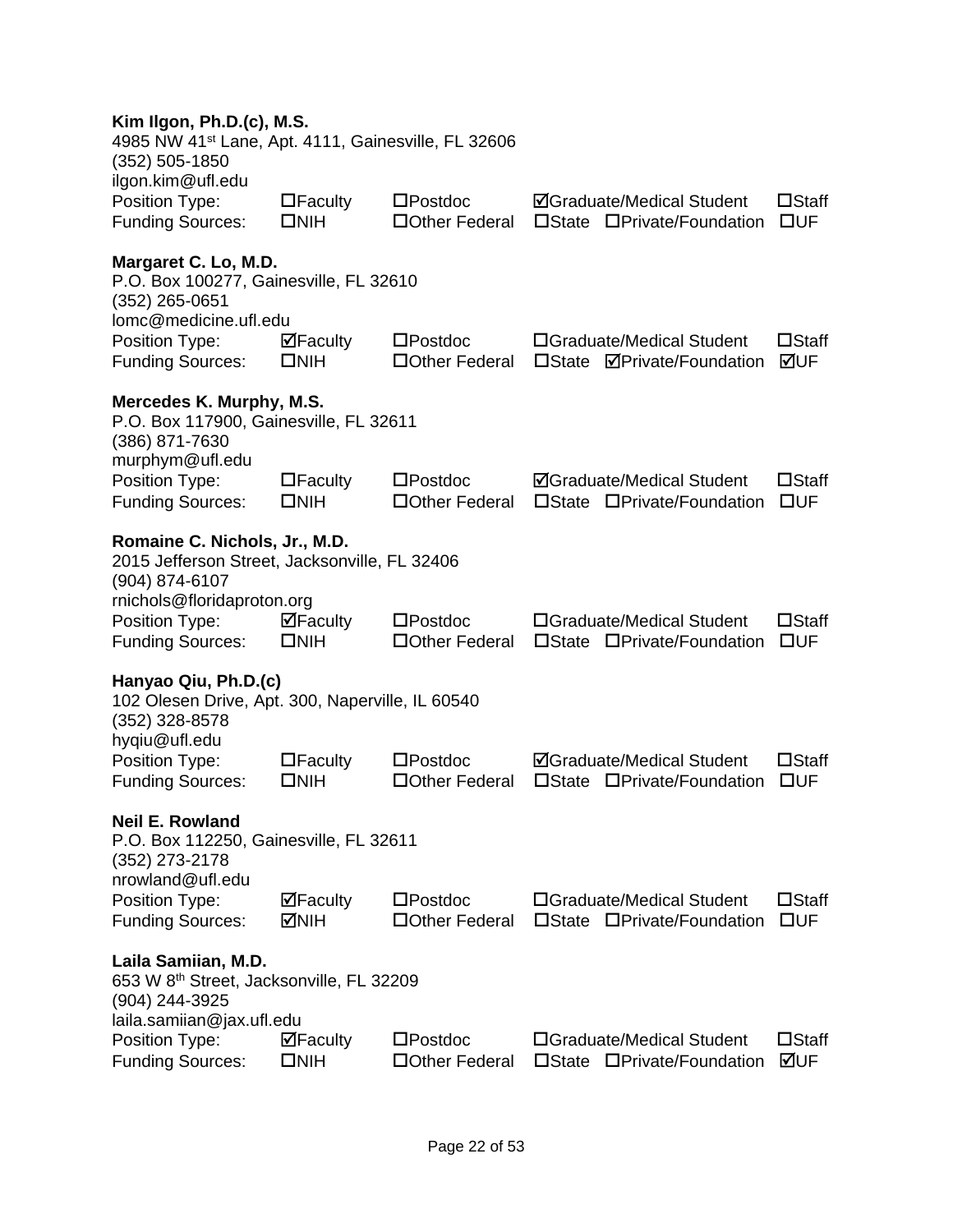#### **Martin P. Wegman, M.D., Ph.D.**

<span id="page-23-1"></span><span id="page-23-0"></span>

| P.O. Box 100177, Gainesville, FL 32610<br>(585) 775-7751<br>mwegman@ufl.edu                                        |                                 |                                            |                                                                       |                                 |
|--------------------------------------------------------------------------------------------------------------------|---------------------------------|--------------------------------------------|-----------------------------------------------------------------------|---------------------------------|
| Position Type:<br><b>Funding Sources:</b>                                                                          | $\Box$ Faculty<br><b>MIH</b>    | $\square$ Postdoc<br>□ Other Federal       | <b>ØGraduate/Medical Student</b><br>□State <b>ØPrivate/Foundation</b> | $\square$ Staff<br>$\square$ UF |
| Lindsey J. Woodworth, Ph.D. (c), M.A., B.B.A.<br>P.O. Box 117140, Gainesville, FL 32611-7140<br>Iwoodworth@ufl.edu |                                 |                                            |                                                                       |                                 |
| Position Type:<br><b>Funding Sources:</b>                                                                          | $\Box$ Faculty<br>$\square$ NIH | $\square$ Postdoc<br>□Other Federal        | <b>ØGraduate/Medical Student</b><br>□State □Private/Foundation        | $\square$ Staff<br>$\square$ UF |
| <b>EDUCATION</b>                                                                                                   |                                 |                                            |                                                                       |                                 |
| Maria R. Coady, Ph.D.<br>P.O. Box 117048, Gainesville, FL 32611<br>(352) 359-0600<br>mcoady@coe.ufl.edu            |                                 |                                            |                                                                       |                                 |
| Position Type:<br><b>Funding Sources:</b>                                                                          | $\Box$ Faculty<br>$\square$ NIH | $\square$ Postdoc<br>□ Other Federal       | □Graduate/Medical Student<br>□State <b>ØPrivate/Foundation</b>        | $\square$ Staff<br>$\square$ UF |
| Lindsey J. Woodworth, Ph.D. (c), M.A., B.B.A.<br>P.O. Box 117140, Gainesville, FL 32611-7140<br>Iwoodworth@ufl.edu |                                 |                                            |                                                                       |                                 |
| Position Type:<br><b>Funding Sources:</b>                                                                          | $\Box$ Faculty<br>$\square$ NIH | $\square$ Postdoc<br>□ Other Federal       | <b>ØGraduate/Medical Student</b><br>□State □Private/Foundation        | $\square$ Staff<br>$\square$ UF |
| <b>Colleges/Medical Schools and Students</b>                                                                       |                                 |                                            |                                                                       |                                 |
| Laura K. Guyer, Ph.D. R.D.<br>205 Ustler Hall, Gainesville, FL 32611<br>(352) 332-0523<br>lkguyer@ufl.edu          |                                 |                                            |                                                                       |                                 |
| Position Type:<br><b>Funding Sources:</b>                                                                          | $\Box$ Faculty<br>$\square$ NIH | $\square$ Postdoc<br><b>⊠Other Federal</b> | □Graduate/Medical Student<br>□State □Private/Foundation               | $\square$ Staff<br>□UF          |
| Shivashankar Halan, M.S.<br>P.O. Box 116120, Gainesville, FL 32610<br>(352) 226-1612<br>shivashankarh@ufl.edu      |                                 |                                            |                                                                       |                                 |
| Position Type:<br><b>Funding Sources:</b>                                                                          | $\Box$ Faculty<br>$\square$ NIH | $\square$ Postdoc<br>□ Other Federal       | <b>ØGraduate/Medical Student</b><br>□State □Private/Foundation        | $\square$ Staff<br>$\square$ UF |
| Gungeet Joshi, Ph.D (c), M.S.<br>P.O. Box 118210, Gainesville, FL 32611<br>(352) 392-0583<br>Gungeet@ufl.edu       |                                 |                                            |                                                                       |                                 |
| Position Type:<br><b>Funding Sources:</b>                                                                          | $\Box$ Faculty<br>$\square$ NIH | $\square$ Postdoc<br>□Other Federal        | <b>ØGraduate/Medical Student</b><br>□State □Private/Foundation        | $\square$ Staff<br>$\square$ UF |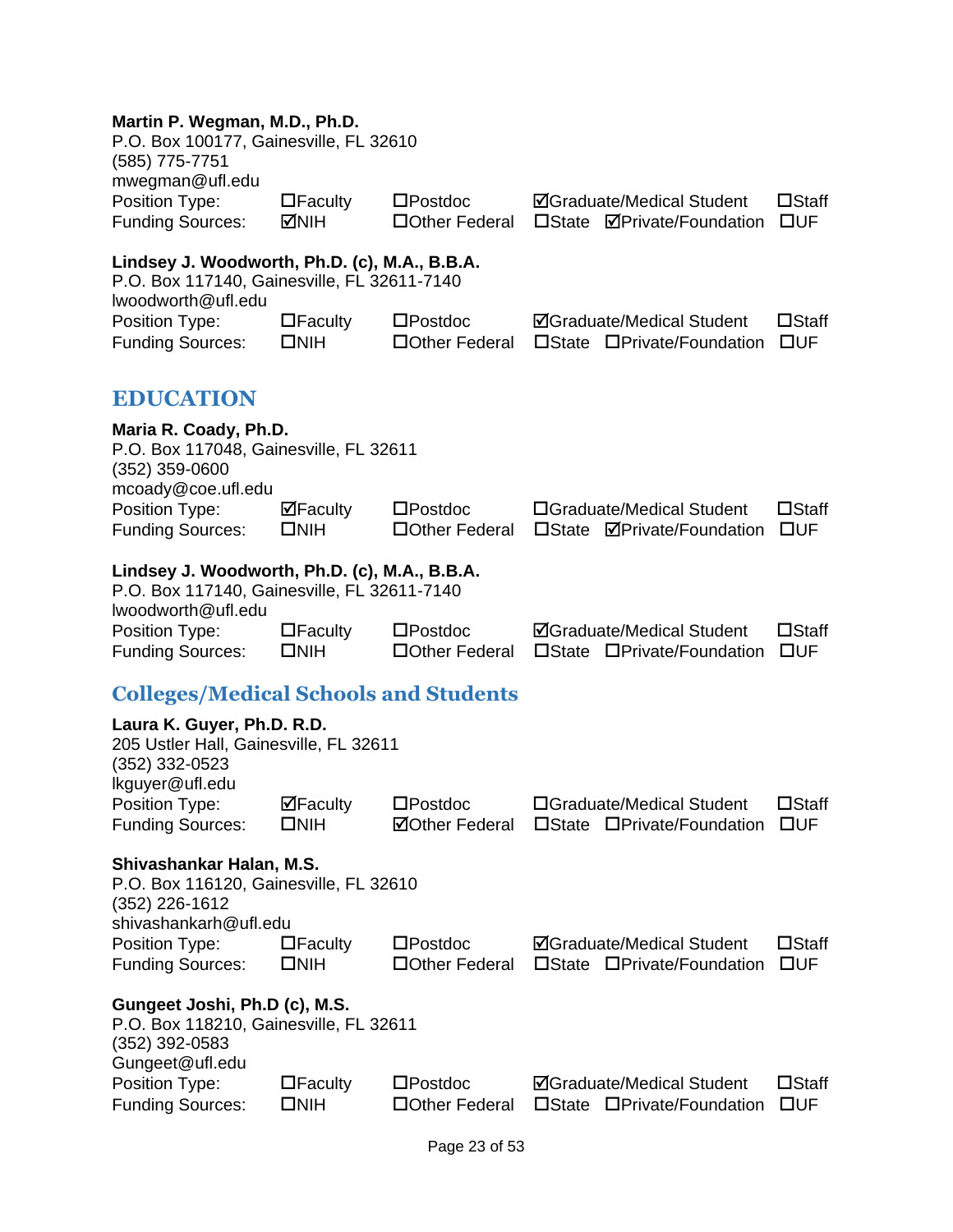#### **Tatyana "Tanya" M. Koropeckyj-Cox, Ph.D.**

<span id="page-24-2"></span><span id="page-24-1"></span><span id="page-24-0"></span>

| P.O. Box 117330, Gainesville, FL 32611<br>(352) 294-7177; (352) 392-6568                                         |                                                  |                                            |                                                                            |                                 |
|------------------------------------------------------------------------------------------------------------------|--------------------------------------------------|--------------------------------------------|----------------------------------------------------------------------------|---------------------------------|
| Position Type:<br><b>Funding Sources:</b>                                                                        | $\Box$ Faculty<br>$\square$ NIH                  | $\square$ Postdoc<br>□ Other Federal       | □Graduate/Medical Student<br>□State □Private/Foundation                    | $\square$ Staff<br>$\square$ UF |
| Bruce R. Stevens, Ph.D.<br>P.O. Box 100274, Gainesville, FL 32510<br>(352) 392-4480<br>stevensb@ufl.edu          |                                                  |                                            |                                                                            |                                 |
| Position Type:<br><b>Funding Sources:</b>                                                                        | $\Box$ Faculty<br>$\square$ NIH                  | $\square$ Postdoc<br>□ Other Federal       | □Graduate/Medical Student<br>□State ØPrivate/Foundation                    | $\square$ Staff<br>⊠UF          |
| <b>Nursing and Nursing Education</b>                                                                             |                                                  |                                            |                                                                            |                                 |
| Karen S. Reed, D.H.Sc., M.S.N.<br>P.O. Box 100187, Gainesville, FL 32610<br>(352) 273-6097<br>ksreed@ufl.edu     |                                                  |                                            |                                                                            |                                 |
| Position Type:<br><b>Funding Sources:</b>                                                                        | $\Box$ Faculty<br>$\square$ NIH                  | $\square$ Postdoc<br>□Other Federal        | □Graduate/Medical Student<br>□State <b>ØPrivate/Foundation</b>             | $\square$ Staff<br>⊠UF          |
| <b>Public School and Students</b>                                                                                |                                                  |                                            |                                                                            |                                 |
| Stephen W. Smith, Ph.D.<br>P.O. Box 117040, Gainesville FL 32611<br>(352) 273-4263<br>swsmith@coe.ufl.edu        |                                                  |                                            |                                                                            |                                 |
| Position Type:<br><b>Funding Sources:</b>                                                                        | $\Box$ Faculty<br>$\square$ NIH                  | $\square$ Postdoc<br><b>ØOther Federal</b> | □Graduate/Medical Student<br>□State □Private/Foundation                    | $\square$ Staff<br>⊠UF          |
| Robert G. White, Ph.D., M.A., M.S.<br>P.O. Box 117330, Gainesville, FL 32611<br>(352) 294-7189<br>rwhite@ufl.edu |                                                  |                                            |                                                                            |                                 |
| Position Type:<br><b>Funding Sources:</b>                                                                        | $\overline{\mathbf{P}}$ Faculty<br>$\square$ NIH | $\square$ Postdoc                          | □Graduate/Medical Student<br>□Other Federal □State □Private/Foundation □UF | $\square$ Staff                 |
| Brenda Wiens, Ph.D.<br>P.O. Box 100165, Gainesville, FL 32610<br>(352) 273-5120<br>wiens@phhp.ufl.edu            |                                                  |                                            |                                                                            |                                 |
| Position Type:<br><b>Funding Sources:</b>                                                                        | $\boxdot$ Faculty<br>$\square$ NIH               | $\square$ Postdoc<br>□Other Federal        | □Graduate/Medical Student<br>□State □Private/Foundation                    | $\square$ Staff<br>⊠UF          |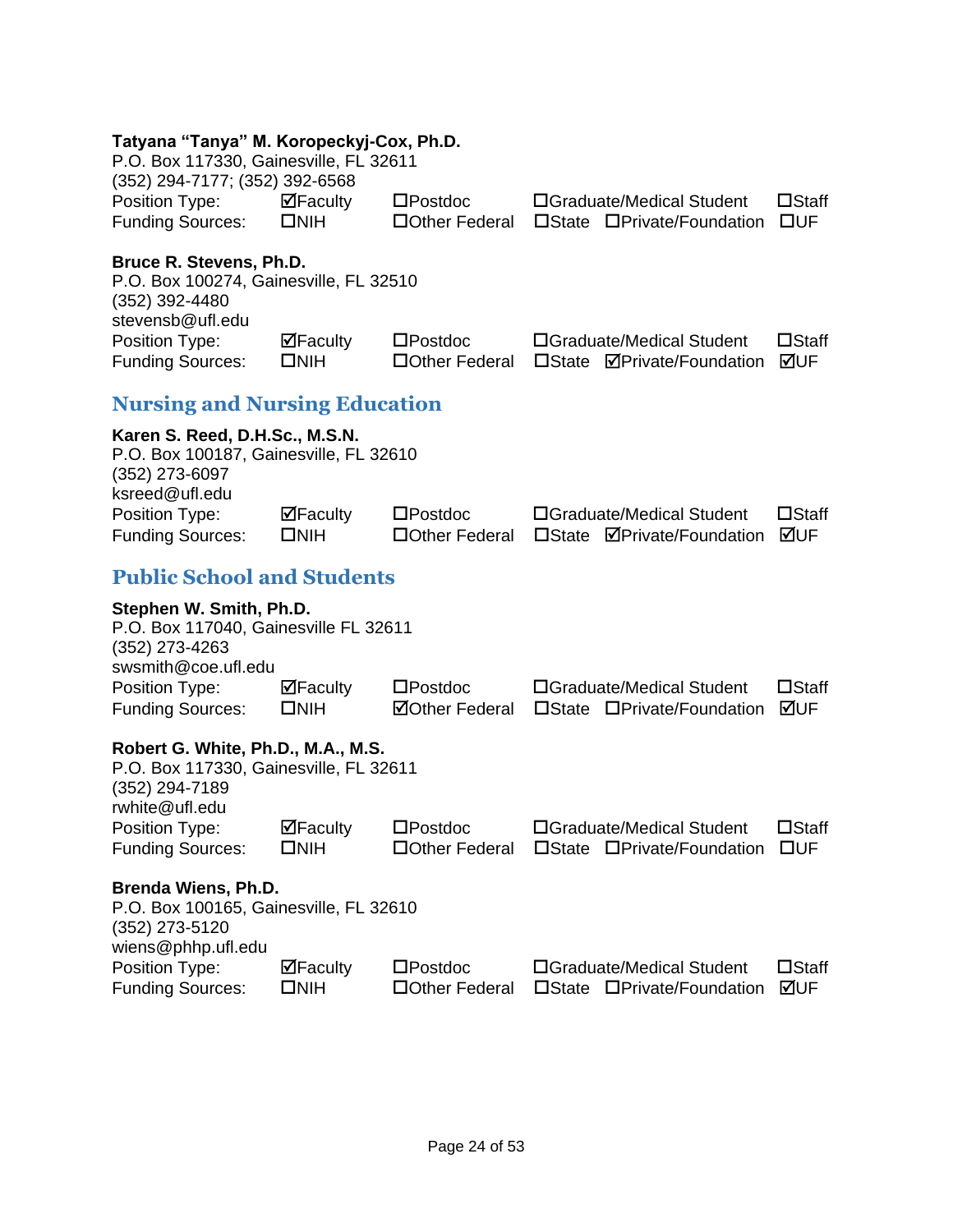### **FAMILY**

| Maria R. Coady, Ph.D.<br>P.O. Box 117048, Gainesville, FL 32611<br>$(352)$ 359-0600<br>mcoady@coe.ufl.edu            |                                 |                                            |                                                                            |                                 |
|----------------------------------------------------------------------------------------------------------------------|---------------------------------|--------------------------------------------|----------------------------------------------------------------------------|---------------------------------|
| Position Type:<br><b>Funding Sources:</b>                                                                            | $\Box$ Faculty<br>$\square$ NIH | $\square$ Postdoc<br>□Other Federal        | □Graduate/Medical Student<br>$\square$ State<br><b>⊠Private/Foundation</b> | $\square$ Staff<br>DUF          |
| Susan C. Horky, L.C.S.W., M.S.W.<br>P.O. Box 100296, Gainesville, FL 32610<br>(352) 273-8380<br>chauncey@ufl.edu     |                                 |                                            |                                                                            |                                 |
| Position Type:<br><b>Funding Sources:</b>                                                                            | ⊠Faculty<br>$\square$ NIH       | $\square$ Postdoc<br>□ Other Federal       | □Graduate/Medical Student<br>□State <b>ØPrivate/Foundation</b>             | $\square$ Staff<br>⊠UF          |
| Meggan M. Jordan, Ph.D.<br>P.O. Box 100175, Gainesville, FL 32610<br>(407) 923-2363<br>megganj@ufl.edu               |                                 |                                            |                                                                            |                                 |
| Position Type:<br><b>Funding Sources:</b>                                                                            | $\Box$ Faculty<br>$\square$ NIH | ⊠Postdoc<br><b>⊠Other Federal</b>          | □Graduate/Medical Student<br>□State □Private/Foundation                    | $\square$ Staff<br>$\square$ UF |
| Tatyana "Tanya" M. Koropeckyj-Cox, Ph.D.<br>P.O. Box 117330, Gainesville, FL 32611<br>(352) 294-7177; (352) 392-6568 |                                 |                                            |                                                                            |                                 |
| Position Type:<br><b>Funding Sources:</b>                                                                            | $\Box$ Faculty<br>$\square$ NIH | $\square$ Postdoc<br>□ Other Federal       | □Graduate/Medical Student<br>□State □Private/Foundation                    | $\square$ Staff<br>$\square$ UF |
| Patricia A. Solo-Josephson, M.D.<br>1522 Penman Road, Jacksonville Beach, FL 32250<br>(904) 334-9102                 |                                 |                                            |                                                                            |                                 |
| Patricia_Solo-Josephson@doh.state.fl.us<br>Position Type:<br><b>Funding Sources:</b>                                 | ⊠Faculty<br>$\square$ NIH       | $\square$ Postdoc<br><b>⊠Other Federal</b> | □Graduate/Medical Student<br>□State <b>ØPrivate/Foundation</b>             | $\square$ Staff<br>$\square$ UF |
| Robert G. White, Ph.D., M.A., M.S.<br>P.O. Box 117330, Gainesville, FL 32611<br>(352) 294-7189<br>rwhite@ufl.edu     |                                 |                                            |                                                                            |                                 |
| Position Type:<br><b>Funding Sources:</b>                                                                            | $\Box$ Faculty<br>$\square$ NIH | $\square$ Postdoc<br>□Other Federal        | □Graduate/Medical Student<br>□State □Private/Foundation                    | $\square$ Staff<br>$\square$ UF |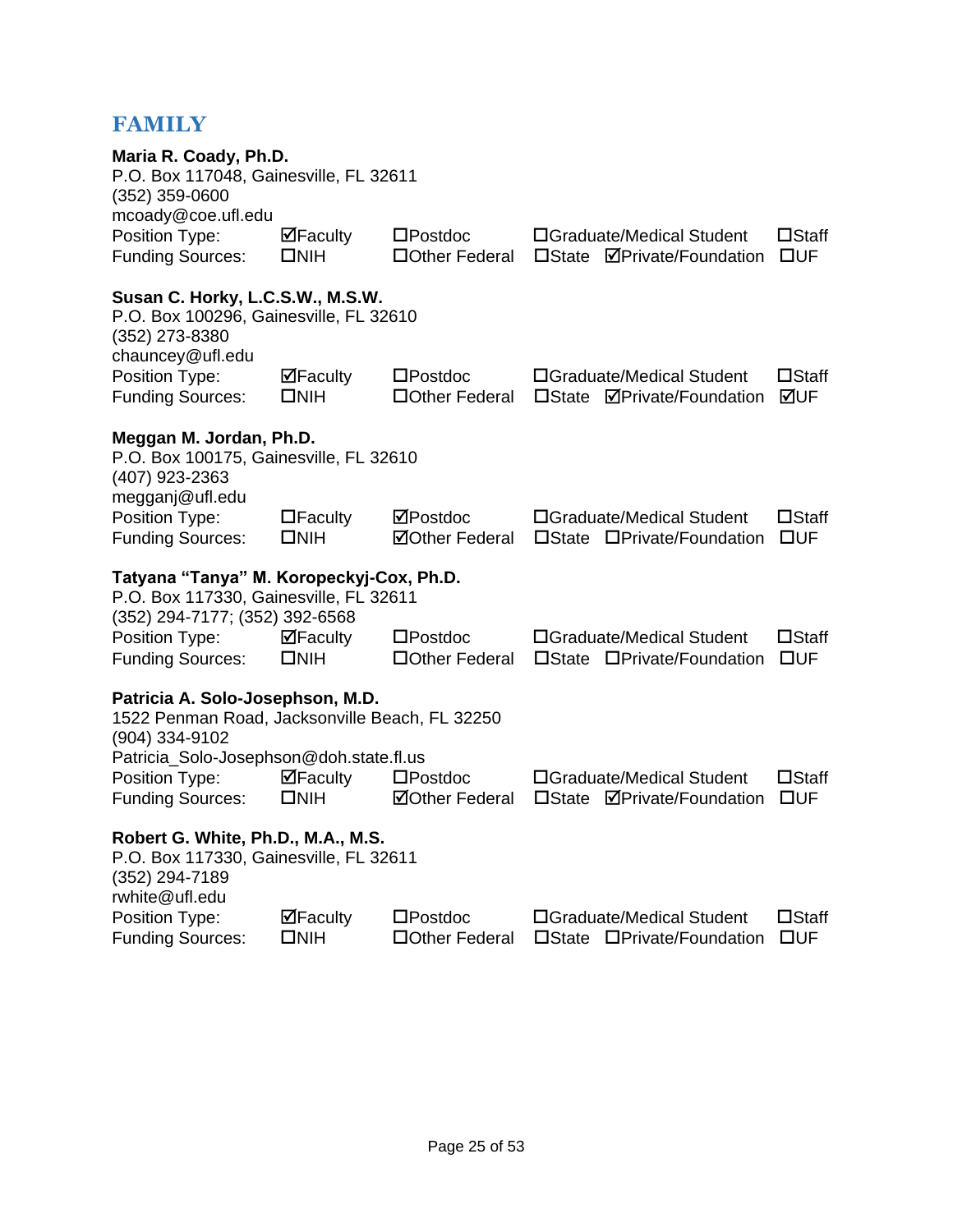### <span id="page-26-0"></span>**GENDER AND SEXUAL HEALTH**

<span id="page-26-2"></span><span id="page-26-1"></span>

| <b>Stacey Griner</b><br>P.O. Box 100185, Gainesville, FL 32610<br>(863) 255-9969<br>Staceygriner@ufl.edu                               |                                 |                                      |                                                                |                                 |
|----------------------------------------------------------------------------------------------------------------------------------------|---------------------------------|--------------------------------------|----------------------------------------------------------------|---------------------------------|
| Position Type:<br><b>Funding Sources:</b>                                                                                              | $\Box$ Faculty<br>$\square$ NIH | $\square$ Postdoc<br>□ Other Federal | <b>ØGraduate/Medical Student</b><br>□State □Private/Foundation | $\square$ Staff<br>$\square$ UF |
| Bonnie Moradi, Ph.D.<br>P.O. Box 112250, Gainesville, FL 32611<br>(352) 273-2159<br>moradib@ufl.edu                                    |                                 |                                      |                                                                |                                 |
| Position Type:<br><b>Funding Sources:</b>                                                                                              | $\Box$ Faculty<br>$\square$ NIH | $\square$ Postdoc<br>□ Other Federal | □Graduate/Medical Student<br>□State <b>ØPrivate/Foundation</b> | $\square$ Staff<br>$\square$ UF |
| <b>Gender</b>                                                                                                                          |                                 |                                      |                                                                |                                 |
| Sharon A. Abramowitz, Ph.D.<br>P.O. Box 117305, Gainesville, FL 32611<br>(352) 273-4763<br>sabramowitz@ufl.edu                         |                                 |                                      |                                                                |                                 |
| Position Type:<br><b>Funding Sources:</b>                                                                                              | $\Box$ Faculty<br>$\square$ NIH | $\square$ Postdoc<br>□ Other Federal | □Graduate/Medical Student<br>□State □Private/Foundation        | $\square$ Staff<br>$\square$ UF |
| Kim Ilgon, Ph.D. (c), M.S.<br>4985 NW 41 <sup>st</sup> Lane, Apt. 4111, Gainesville, FL 32606<br>$(352)$ 505-1850<br>ilgon.kim@ufl.edu |                                 |                                      |                                                                |                                 |
| Position Type:<br><b>Funding Sources:</b>                                                                                              | $\Box$ Faculty<br>$\square$ NIH | $\square$ Postdoc<br>□ Other Federal | <b>ØGraduate/Medical Student</b><br>□State □Private/Foundation | $\square$ Staff<br>$\square$ UF |
| Hanyao Qiu, Ph.D. (c)<br>102 Olesen Drive, Apt. 300, Naperville, IL 60540<br>(352) 328-8578<br>hyqiu@ufl.edu                           |                                 |                                      |                                                                |                                 |
| Position Type:<br><b>Funding Sources:</b>                                                                                              | $\Box$ Faculty<br>$\square$ NIH | $\square$ Postdoc<br>□ Other Federal | <b>ØGraduate/Medical Student</b><br>□State □Private/Foundation | $\square$ Staff<br>$\square$ UF |
| <b>Sexual Orientation</b>                                                                                                              |                                 |                                      |                                                                |                                 |
| Larry E. Burrell II, M.S.<br>716 SW 16th Avenue, Apt 304, Gainesville, FL 32601<br>(404) 433-3369<br>leburrell2@uf.edu                 |                                 |                                      |                                                                |                                 |
| Position Type:<br><b>Funding Sources:</b>                                                                                              | $\Box$ Faculty<br>$\square$ NIH | $\square$ Postdoc<br>□ Other Federal | <b>ØGraduate/Medical Student</b><br>□State □Private/Foundation | $\square$ Staff<br>$\square$ UF |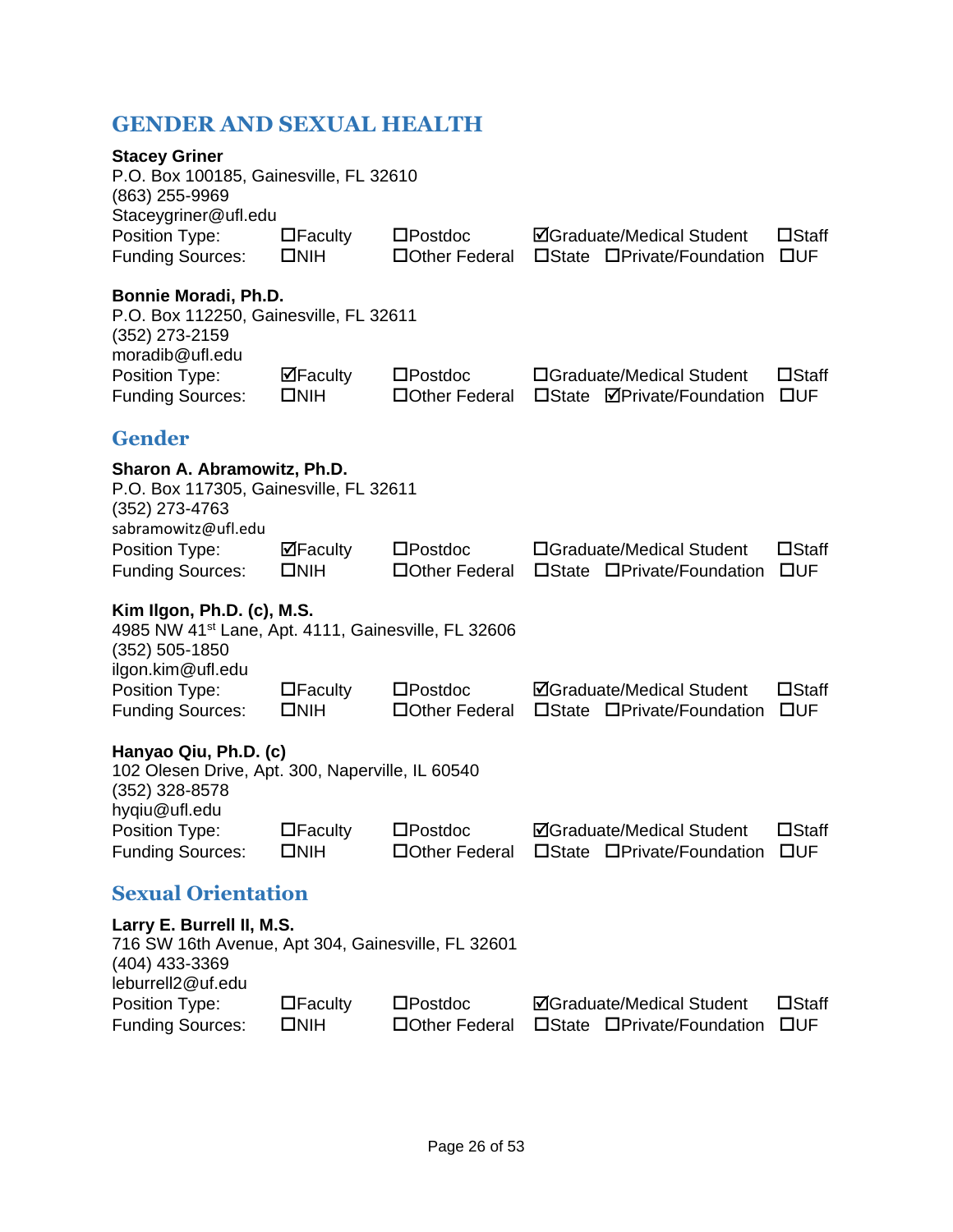#### **Cesar G. Escobar-Viera, M.D., M.P.H.**

| 708 SW 16th Avenue, Apt. 214, Gainesville, Florida 32601 |                |                   |                                       |                 |
|----------------------------------------------------------|----------------|-------------------|---------------------------------------|-----------------|
| (352) 363-4471                                           |                |                   |                                       |                 |
| cgescobar@ufl.edu                                        |                |                   |                                       |                 |
| Position Type:                                           | $\Box$ Faculty | $\square$ Postdoc | <b>ØGraduate/Medical Student</b>      | $\square$ Staff |
| <b>Funding Sources:</b>                                  | $\square$ NIH  | □ Other Federal   | □State □Private/Foundation <b>ØUF</b> |                 |

### <span id="page-27-0"></span>**GENETICS AND CELLULAR BIOLOGY**

| Akash K. Basak, Ph.D. (c), M.S.<br>1111 SW 16th Avenue, Apt. 51, Gainesville, FL 32601<br>(352) 792-7455   |                                    |                                            |                 |                                                                |                                 |
|------------------------------------------------------------------------------------------------------------|------------------------------------|--------------------------------------------|-----------------|----------------------------------------------------------------|---------------------------------|
| akashbasak1988@ufl.edu<br>Position Type:<br><b>Funding Sources:</b>                                        | $\Box$ Faculty<br>$\square$ NIH    | $\square$ Postdoc<br>□Other Federal        | $\square$ State | <b>ØGraduate/Medical Student</b><br><b>ØPrivate/Foundation</b> | $\square$ Staff<br>⊠UF          |
| Jing Chen, Ph.D.<br>1275 Center Drive, Room 587, Gainesville, FL 32608<br>(352) 273-9262<br>jic24@ufl.edu  |                                    |                                            |                 |                                                                |                                 |
| Position Type:<br><b>Funding Sources:</b>                                                                  | $\boxdot$ Faculty<br>$\square$ NIH | $\square$ Postdoc<br><b>⊠Other Federal</b> | $\square$ State | □Graduate/Medical Student<br><b>ØPrivate/Foundation</b>        | $\square$ Staff<br>$\square$ UF |
| Jake N. Cho, M.S.<br>P.O. Box 100274, Gainesville, FL 32610<br>(508) 801-5778<br>njkcho@ufl.edu            |                                    |                                            |                 |                                                                |                                 |
| Position Type:<br><b>Funding Sources:</b>                                                                  | $\Box$ Faculty<br>$\square$ NIH    | $\square$ Postdoc<br>□ Other Federal       |                 | <b>ØGraduate/Medical Student</b><br>□State □Private/Foundation | $\square$ Staff<br>$\square$ UF |
| Yuan Lu, Ph.D.<br>3702 NE 1 <sup>st</sup> Way, Gainesville, FL 32609<br>(352) 275-6565                     |                                    |                                            |                 |                                                                |                                 |
| joannaclever@ufl.edu<br>Position Type:<br><b>Funding Sources:</b>                                          | $\Box$ Faculty<br>$\square$ NIH    | $\square$ Postdoc<br>□ Other Federal       |                 | <b>ØGraduate/Medical Student</b><br>□State □Private/Foundation | $\square$ Staff<br>$\square$ UF |
| Mansour Mohamadzadeh, Ph.D.<br>P.O. Box 110880, Gainesville, FL 32611<br>(352) 294-4117<br>m.zadeh@ufl.edu |                                    |                                            |                 |                                                                |                                 |
| Position Type:<br><b>Funding Sources:</b>                                                                  | ⊠Faculty<br><b>NIH</b>             | $\square$ Postdoc<br><b>ØOther Federal</b> | ⊠State          | □Graduate/Medical Student<br><b>ØPrivate/Foundation</b>        | $\square$ Staff<br>⊠UF          |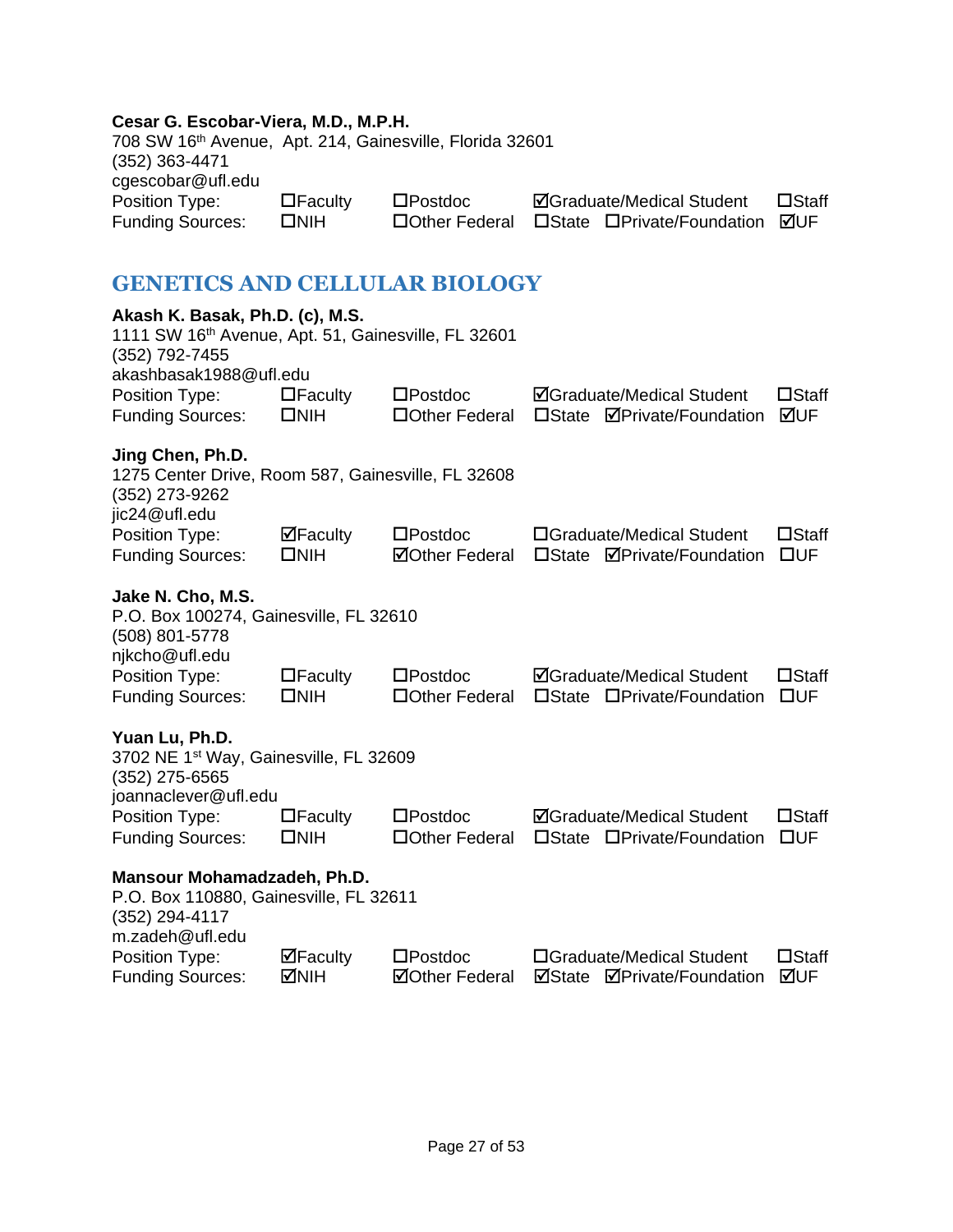### **Connie J. Mulligan, Ph.D.**

<span id="page-28-1"></span><span id="page-28-0"></span>

| Comme J. Munigan, Fn.D.<br>P.O. Box 103610, Gainesville, FL 32610<br>(352) 273-8092                             |                                 |                                            |                 |                                                                |                                 |
|-----------------------------------------------------------------------------------------------------------------|---------------------------------|--------------------------------------------|-----------------|----------------------------------------------------------------|---------------------------------|
| cmulligan@ufl.edu<br>Position Type:<br><b>Funding Sources:</b>                                                  | $\Box$ Faculty<br>$\square$ NIH | $\square$ Postdoc<br><b>⊠Other Federal</b> |                 | □Graduate/Medical Student<br>□State □Private/Foundation        | $\square$ Staff<br>⊠UF          |
| Yiider Tseng, Ph.D.<br>P.O. Box 116005, Gainesville, Florida 32611<br>(352) 392-0862<br>ytseng@ufl.edu          |                                 |                                            |                 |                                                                |                                 |
| Position Type:<br><b>Funding Sources:</b>                                                                       | $\Box$ Faculty<br><b>MIH</b>    | $\square$ Postdoc<br><b>ØOther Federal</b> |                 | □Graduate/Medical Student<br>□State □Private/Foundation        | $\square$ Staff<br>$\square$ UF |
| <b>GLOBAL HEALTH</b>                                                                                            |                                 |                                            |                 |                                                                |                                 |
| Alba P. Amaya-Burns, M.D.<br>P.O. Box 100175, Gainesville, FL 32610<br>$(352)$ 273-6565<br>aaburns@phhp.ufl.edu |                                 |                                            |                 |                                                                |                                 |
| Position Type:<br><b>Funding Sources:</b>                                                                       | $\Box$ Faculty<br>$\square$ NIH | $\square$ Postdoc<br>□ Other Federal       |                 | □Graduate/Medical Student<br>□State □Private/Foundation        | $\square$ Staff<br>⊠UF          |
| <b>Africa</b>                                                                                                   |                                 |                                            |                 |                                                                |                                 |
| Sharon A. Abramowitz, Ph.D.<br>P.O. Box 117305, Gainesville, FL 32611<br>(352) 273-4763<br>sabramowitz@ufl.edu  |                                 |                                            |                 |                                                                |                                 |
| Position Type:<br><b>Funding Sources:</b>                                                                       | $\Box$ Faculty<br>$\square$ NIH | $\square$ Postdoc<br>□ Other Federal       |                 | □Graduate/Medical Student<br>□State □Private/Foundation        | $\square$ Staff<br>$\square$ UF |
| John D. Anderson IV, M.S.<br>P.O. Box 100009, Gainesville, FL 32610<br>(352) 273-5466<br>j5anders@epi.ufl.edu   |                                 |                                            |                 |                                                                |                                 |
| Position Type:<br><b>Funding Sources:</b>                                                                       | $\Box$ Faculty<br>$\square$ NIH | $\square$ Postdoc<br>□Other Federal        |                 | □Graduate/Medical Student<br>□State <b>ØPrivate/Foundation</b> | ⊠Staff<br>$\square$ UF          |
| Connie J. Mulligan, Ph.D.<br>P.O. Box 103610, Gainesville, FL 32610<br>(352) 273-8092<br>cmulligan@ufl.edu      |                                 |                                            |                 |                                                                |                                 |
| Position Type:<br><b>Funding Sources:</b>                                                                       | ⊠Faculty<br>$\square$ NIH       | $\square$ Postdoc<br><b>ØOther Federal</b> | $\square$ State | □Graduate/Medical Student<br>□Private/Foundation               | $\square$ Staff<br>⊠UF          |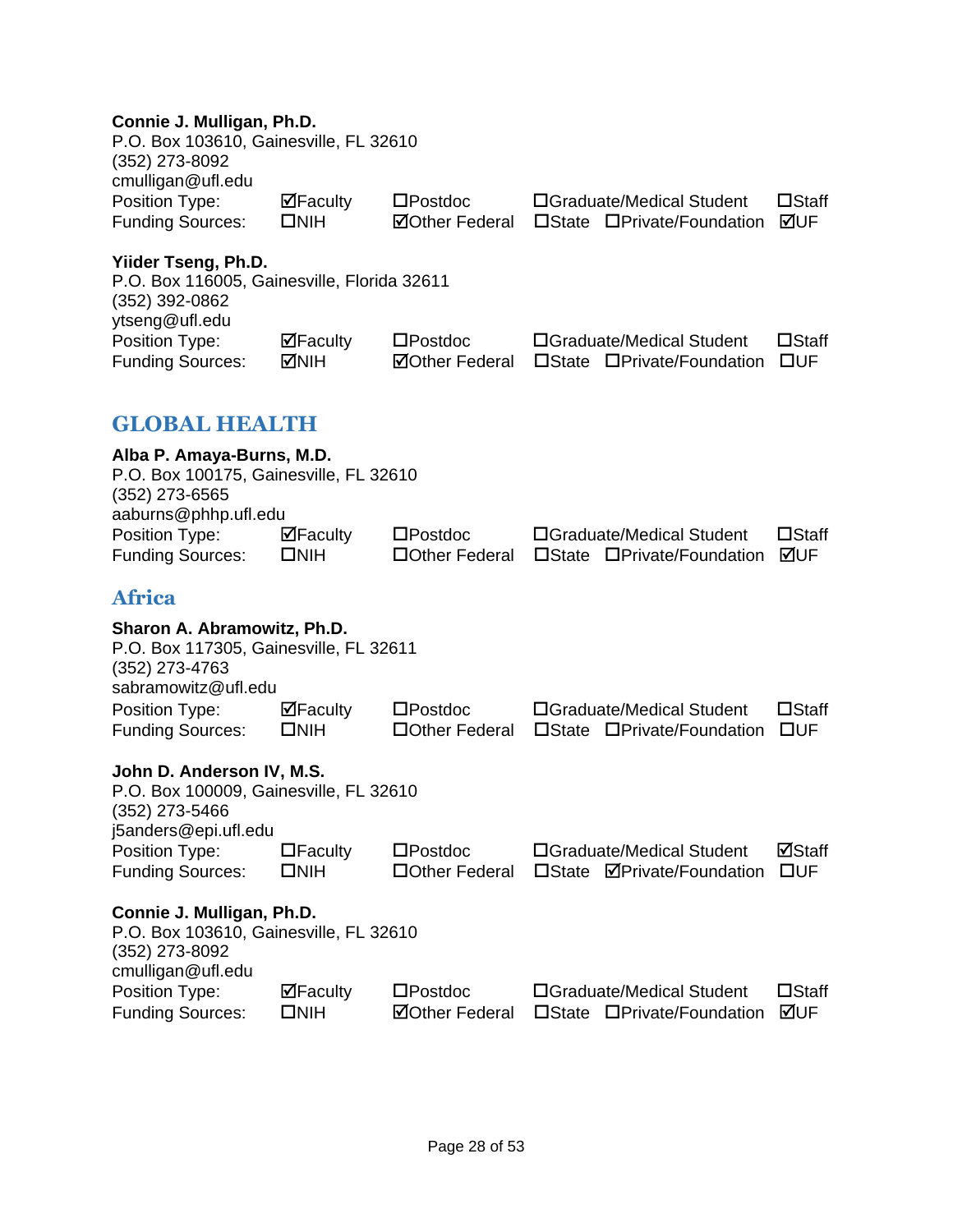#### **Nnanyelugo G. Odezulu, B.S.C.**

| $\Box$ Faculty | $\square$ Postdoc |                                                      | $\square$ Staff                                                |
|----------------|-------------------|------------------------------------------------------|----------------------------------------------------------------|
| $\square$ NIH  | □ Other Federal   |                                                      | <b>TIUE</b>                                                    |
|                |                   | 2601 SW Archer Road, Apt. 349, Gainesville, FL 32608 | <b>ØGraduate/Medical Student</b><br>□State □Private/Foundation |

### <span id="page-29-0"></span>**Asia**

| John D. Anderson IV, M.S.<br>P.O. Box 100009, Gainesville, FL 32610<br>(352) 273-5466                         |                                 |                                      |                 |                                                                |                                 |
|---------------------------------------------------------------------------------------------------------------|---------------------------------|--------------------------------------|-----------------|----------------------------------------------------------------|---------------------------------|
| j5anders@epi.ufl.edu<br>Position Type:<br><b>Funding Sources:</b>                                             | $\Box$ Faculty<br>$\square$ NIH | $\square$ Postdoc<br>□ Other Federal |                 | □Graduate/Medical Student<br>□State <b>ØPrivate/Foundation</b> | ⊠Staff<br>$\square$ UF          |
| Gungeet Joshi, Ph.D (c), M.S.<br>P.O. Box 118210, Gainesville, FL 32611<br>(352) 392-0583<br>Gungeet@ufl.edu  |                                 |                                      |                 |                                                                |                                 |
| Position Type:<br><b>Funding Sources:</b>                                                                     | $\Box$ Faculty<br>$\square$ NIH | $\square$ Postdoc<br>□ Other Federal |                 | <b>ØGraduate/Medical Student</b><br>□State □Private/Foundation | $\Box$ Staff<br>$\square$ UF    |
| Karen S. Reed, D.H.Sc., M.S.N.<br>P.O. Box 100187, Gainesville, FL 32610<br>(352) 273-6097<br>ksreed@ufl.edu  |                                 |                                      |                 |                                                                |                                 |
| Position Type:<br><b>Funding Sources:</b>                                                                     | $\Box$ Faculty<br>$\square$ NIH | $\square$ Postdoc<br>□ Other Federal | $\square$ State | □Graduate/Medical Student<br><b>ØPrivate/Foundation</b>        | $\square$ Staff<br>⊠UF          |
| <b>Caribbean</b>                                                                                              |                                 |                                      |                 |                                                                |                                 |
| Barbara Zsembik, Ph.D., L.P.N.<br>P.O. Box 117330, Gainesville, FL 32611<br>(352) 294-7190<br>zsembik@ufl.edu |                                 |                                      |                 |                                                                |                                 |
| Position Type:<br><b>Funding Sources:</b>                                                                     | $\Box$ Faculty<br>$\square$ NIH | $\square$ Postdoc<br>□ Other Federal |                 | □Graduate/Medical Student<br>□State □Private/Foundation        | $\square$ Staff<br>$\square$ UF |
| <b>Global and Geographic Distribution</b>                                                                     |                                 |                                      |                 |                                                                |                                 |
| Liang Mao, Ph.D., Faculty                                                                                     |                                 |                                      |                 |                                                                |                                 |

<span id="page-29-2"></span><span id="page-29-1"></span>

| Liang Mao, Ph.D., Faculty                   |            |                   |                            |                 |
|---------------------------------------------|------------|-------------------|----------------------------|-----------------|
| 3141 Turlington Hall, Gainesville, FL 32611 |            |                   |                            |                 |
| $(352)$ 294-7516                            |            |                   |                            |                 |
| liangmao@ufl.edu                            |            |                   |                            |                 |
| Position Type:                              | ⊠Faculty   | $\square$ Postdoc | □Graduate/Medical Student  | $\square$ Staff |
| <b>Funding Sources:</b>                     | <b>NIH</b> | □ Other Federal   | □State □Private/Foundation | – EUE           |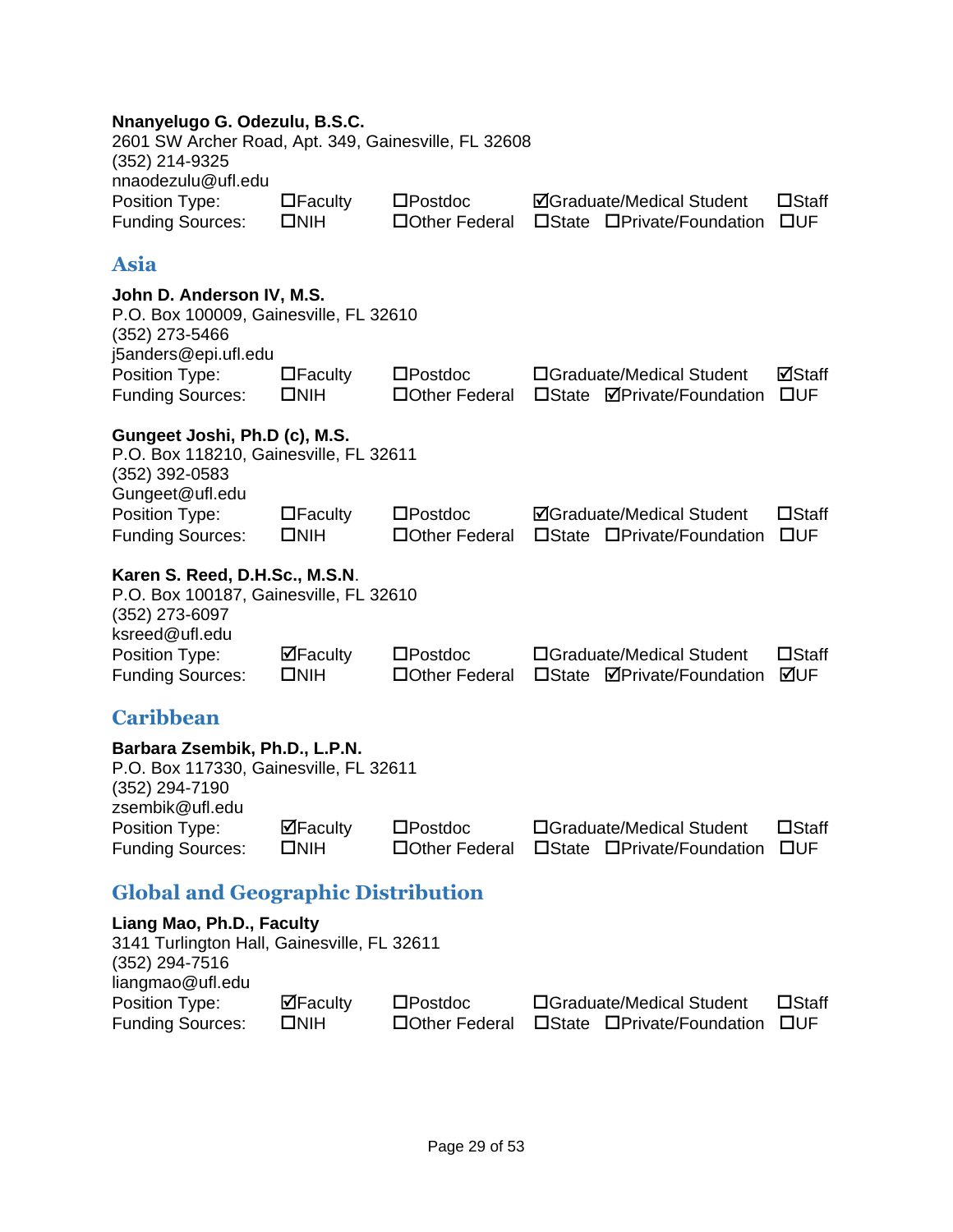### <span id="page-30-0"></span>**Latin America**

<span id="page-30-1"></span>

| Barbara Zsembik, Ph.D., L.P.N.<br>P.O. Box 117330, Gainesville, FL 32611<br>(352) 294-7190<br>zsembik@ufl.edu                      |                                                  |                                            |                                                                                   |                                 |
|------------------------------------------------------------------------------------------------------------------------------------|--------------------------------------------------|--------------------------------------------|-----------------------------------------------------------------------------------|---------------------------------|
| Position Type:<br><b>Funding Sources:</b>                                                                                          | $\Box$ Faculty<br>$\square$ NIH                  | $\square$ Postdoc<br>□ Other Federal       | □Graduate/Medical Student<br>□State □Private/Foundation                           | $\square$ Staff<br>$\square$ UF |
| <b>HEALTH CARE ACCESS</b>                                                                                                          |                                                  |                                            |                                                                                   |                                 |
| Linda B. Cottler, Ph.D., M.P.H.<br>P.O. Box 100231, Gainesville, FL 32610<br>(352) 273-5468<br>lbcottler@ufl.edu                   |                                                  |                                            |                                                                                   |                                 |
| Position Type:<br><b>Funding Sources:</b>                                                                                          | $\Box$ Faculty<br>⊠NIH                           | $\square$ Postdoc<br><b>ØOther Federal</b> | □Graduate/Medical Student<br><b>ØPrivate/Foundation</b><br>$\square$ State        | $\Box$ Staff<br>$\square$ UF    |
| Sean E. Lynch, Ph.D., M.S.W.<br>580 W 8th Street, Tower II, Suite 6015, Jacksonville, FL 32209<br>(904) 244-9630                   |                                                  |                                            |                                                                                   |                                 |
| Sean.Lynch@jax.ufl.edu<br>Position Type:<br><b>Funding Sources:</b>                                                                | $\overline{\mathbf{M}}$ Faculty<br>$\square$ NIH | $\square$ Postdoc<br>□ Other Federal       | □Graduate/Medical Student<br>□State □Private/Foundation                           | $\square$ Staff<br>$\square$ UF |
| Liang Mao, Ph.D.<br>P.O. Box 117315, Gainesville, FL 32610<br>(352) 294-7516<br>liangmao@ufl.edu                                   |                                                  |                                            |                                                                                   |                                 |
| Position Type:<br><b>Funding Sources:</b>                                                                                          | $\boxdot$ Faculty<br>$\square$ NIH               | $\square$ Postdoc<br>□ Other Federal       | □Graduate/Medical Student<br>□State □Private/Foundation                           | $\square$ Staff<br>$\square$ UF |
| Melody K. Schiaffino, Ph.D., M.P.H.<br>289 Corry Village, Apt. 2, Gainesville, Florida 32603<br>(813) 405-6626<br>mschiaff@ufl.edu |                                                  |                                            |                                                                                   |                                 |
| Position Type:<br><b>Funding Sources:</b>                                                                                          | $\Box$ Faculty<br>$\square$ NIH                  | $\square$ Postdoc<br>□Other Federal        | <b>ØGraduate/Medical Student</b><br><b>ØPrivate/Foundation</b><br>$\square$ State | $\square$ Staff<br>⊠UF          |
| Patricia A. Solo-Josephson, M.D.<br>1522 Penman Road, Jacksonville Beach, FL 32250<br>(904) 334-9102                               |                                                  |                                            |                                                                                   |                                 |
| Patricia_Solo-Josephson@doh.state.fl.us<br>Position Type:<br><b>Funding Sources:</b>                                               | $\Box$ Faculty<br>$\square$ NIH                  | $\square$ Postdoc<br><b>ØOther Federal</b> | □Graduate/Medical Student<br>$\square$ State<br><b>ØPrivate/Foundation</b>        | $\square$ Staff<br>$\square$ UF |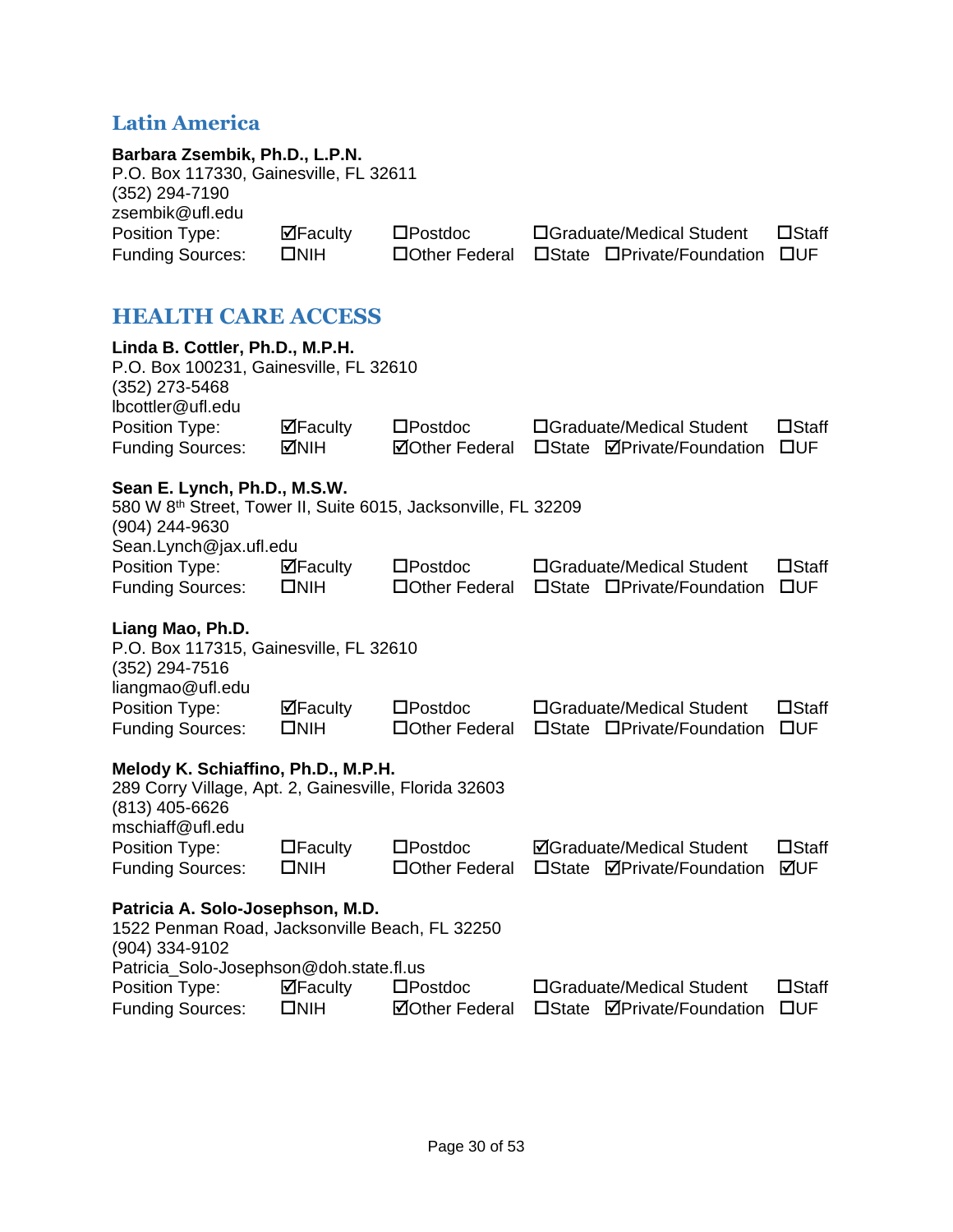### <span id="page-31-0"></span>**HEALTH LITERACY**

<span id="page-31-1"></span>

| Nicole M. Cranley, Ph.D. (c), M.S.<br>P.O. Box 100175, Gainesville, FL 32608<br>(615) 972-9824<br>ncranley@phhp.ufl.edu                  |                                 |                                      |                                                                |                                 |
|------------------------------------------------------------------------------------------------------------------------------------------|---------------------------------|--------------------------------------|----------------------------------------------------------------|---------------------------------|
| Position Type:<br><b>Funding Sources:</b>                                                                                                | $\Box$ Faculty<br>$\square$ NIH | $\square$ Postdoc<br>□Other Federal  | <b>ØGraduate/Medical Student</b><br>□State □Private/Foundation | $\square$ Staff<br>$\square$ UF |
| Jennifer L. Nguyen, Ph.D. (c), M.P.H.<br>2001 SW 16th Street, Apt. B8, Gainesville, FL 32608<br>(727) 742-9668<br>jennifernguyen@ufl.edu |                                 |                                      |                                                                |                                 |
| Position Type:<br><b>Funding Sources:</b>                                                                                                | $\Box$ Faculty<br>$\square$ NIH | $\square$ Postdoc<br>□Other Federal  | <b>ØGraduate/Medical Student</b><br>□State □Private/Foundation | $\square$ Staff<br>$\square$ UF |
| Scott L. Silliman, M.D.<br>580 W 8th Street, Jacksonville, FL 32223<br>(904) 244-9831                                                    |                                 |                                      |                                                                |                                 |
| scott.silliman@jax.ufl.edu<br>Position Type:<br><b>Funding Sources:</b>                                                                  | ⊠Faculty<br>$\square$ NIH       | $\square$ Postdoc<br>□ Other Federal | □Graduate/Medical Student<br>□State □Private/Foundation        | $\square$ Staff<br>⊠UF          |
| Kim B. Walsh-Childers, Ph.D., B.J.<br>P.O. Box 118400, Gainesville, FL 32611<br>(352) 392-3924<br>kwchilders@jou.ufl.edu                 |                                 |                                      |                                                                |                                 |
| Position Type:<br><b>Funding Sources:</b>                                                                                                | ⊠Faculty<br>$\square$ NIH       | $\square$ Postdoc<br>□ Other Federal | □Graduate/Medical Student<br>□State □Private/Foundation        | $\square$ Staff<br>$\square$ UF |
| <b>IMMIGRATION</b>                                                                                                                       |                                 |                                      |                                                                |                                 |
| Maria R. Coady, Ph.D.<br>P.O. Box 117048, Gainesville, FL 32611<br>$(352)$ 359-0600<br>mcoady@coe.ufl.edu                                |                                 |                                      |                                                                |                                 |
| Position Type:<br><b>Funding Sources:</b>                                                                                                | ⊠Faculty<br>$\square$ NIH       | $\square$ Postdoc<br>□Other Federal  | □Graduate/Medical Student<br>□State ØPrivate/Foundation        | $\square$ Staff<br>$\square$ UF |
| Gungeet Joshi, Ph.D (c), M.S.<br>P.O. Box 118210, Gainesville, FL 32611<br>(352) 392-0583<br>Gungeet@ufl.edu                             |                                 |                                      |                                                                |                                 |
| Position Type:<br><b>Funding Sources:</b>                                                                                                | $\Box$ Faculty<br>$\square$ NIH | $\square$ Postdoc<br>□Other Federal  | <b>ØGraduate/Medical Student</b><br>□State □Private/Foundation | $\square$ Staff<br>$\square$ UF |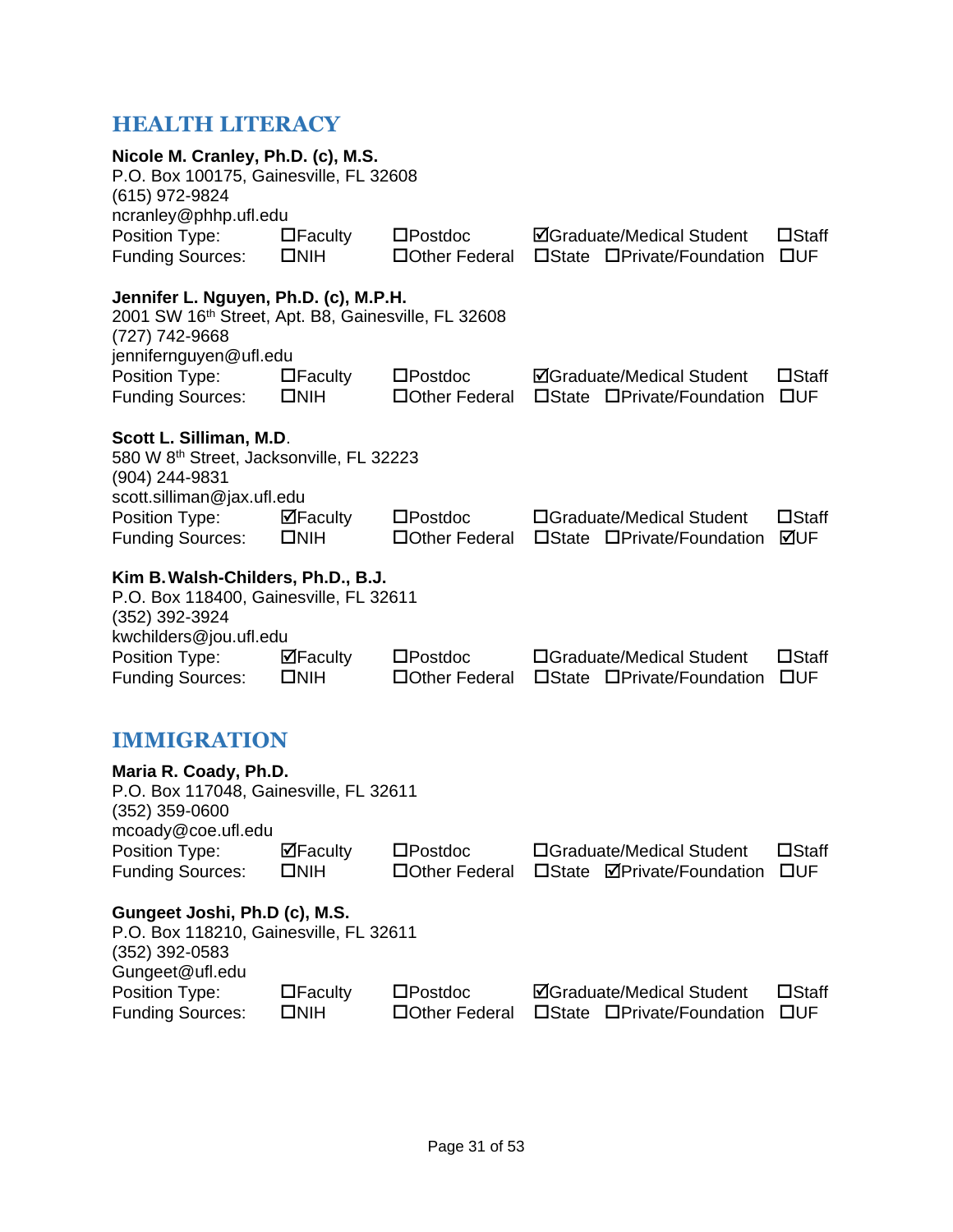#### **Patricia A. Solo-Josephson, M.D.**

| 1522 Penman Road, Jacksonville Beach, FL 32250<br>(904) 334-9102<br>Patricia_Solo-Josephson@doh.state.fl.us        |                |                       |  |                                   |                 |
|--------------------------------------------------------------------------------------------------------------------|----------------|-----------------------|--|-----------------------------------|-----------------|
| Position Type:                                                                                                     | $\Box$ Faculty | $\square$ Postdoc     |  | □Graduate/Medical Student         | $\square$ Staff |
| <b>Funding Sources:</b>                                                                                            | $\Box$ NIH     | <b>⊠Other Federal</b> |  | □State <b>ØPrivate/Foundation</b> | $\square$ UF    |
| <b>Brenda Wiens, Ph.D.</b>                                                                                         |                |                       |  |                                   |                 |
| P.O. Box 100165, Gainesville, FL 32610<br>(352) 273-5120<br>wiens@phhp.ufl.edu                                     |                |                       |  |                                   |                 |
| Position Type:                                                                                                     | $\Box$ Faculty | $\square$ Postdoc     |  | □Graduate/Medical Student         | $\square$ Staff |
| <b>Funding Sources:</b>                                                                                            | <b>DNIH</b>    | □Other Federal        |  | □State □Private/Foundation        | ⊠UF             |
| Barbara Zsembik, Ph.D., L.P.N.<br>P.O. Box 117330, Gainesville, FL 32611-7330<br>(352) 294-7190<br>zsembik@ufl.edu |                |                       |  |                                   |                 |
|                                                                                                                    | $\Box$ Faculty | $\square$ Postdoc     |  | □Graduate/Medical Student         | $\square$ Staff |
| Position Type:<br><b>Funding Sources:</b>                                                                          | <b>ONIH</b>    | □Other Federal        |  | □State □Private/Foundation        | $\square$ UF    |
| <b>LABOR AND WORKFORCE</b>                                                                                         |                |                       |  |                                   |                 |

<span id="page-32-0"></span>

| Karen E. Mulitalo, M.P.A.S.            |                        |                   |                                   |                 |
|----------------------------------------|------------------------|-------------------|-----------------------------------|-----------------|
| P.O. Box 100176, Gainesville, FL 32605 |                        |                   |                                   |                 |
| $(352)$ 265-7955                       |                        |                   |                                   |                 |
| karen.mulitalo@pap.ufl.edu             |                        |                   |                                   |                 |
| Position Type:                         | $\blacksquare$ Faculty | $\square$ Postdoc | □Graduate/Medical Student         | $\square$ Staff |
| <b>Funding Sources:</b>                | $\square$ NIH          | □Other Federal    | <b>ØState □Private/Foundation</b> | $\square$ UF    |
| Robert G. White, Ph.D., M.A., M.S.     |                        |                   |                                   |                 |
| P.O. Box 117330, Gainesville, FL 32611 |                        |                   |                                   |                 |
| (352) 294-7189                         |                        |                   |                                   |                 |
| rwhite@ufl.edu                         |                        |                   |                                   |                 |

| Position Type:          | $\Box$ Faculty | $\square$ Postdoc | □Graduate/Medical Student                         | $\square$ Staff |
|-------------------------|----------------|-------------------|---------------------------------------------------|-----------------|
| <b>Funding Sources:</b> | □NIH           |                   | □ Other Federal □ State □ Private/Foundation □ UF |                 |

### <span id="page-32-1"></span>**MEDICATIONS, PRESCRIPTIONS, AND INTERVENTIONS**

| Demetra D. Christou, Ph.D.             |               |                   |                            |              |
|----------------------------------------|---------------|-------------------|----------------------------|--------------|
| P.O. Box 118205, Gainesville, FL 32611 |               |                   |                            |              |
| (352) 294-1715                         |               |                   |                            |              |
| ddchristou@ufl.edu                     |               |                   |                            |              |
| Position Type:                         | ⊠Faculty      | $\square$ Postdoc | □Graduate/Medical Student  | $\Box$ Staff |
| <b>Funding Sources:</b>                | $\square$ NIH | □ Other Federal   | □State □Private/Foundation | <b>TIUF</b>  |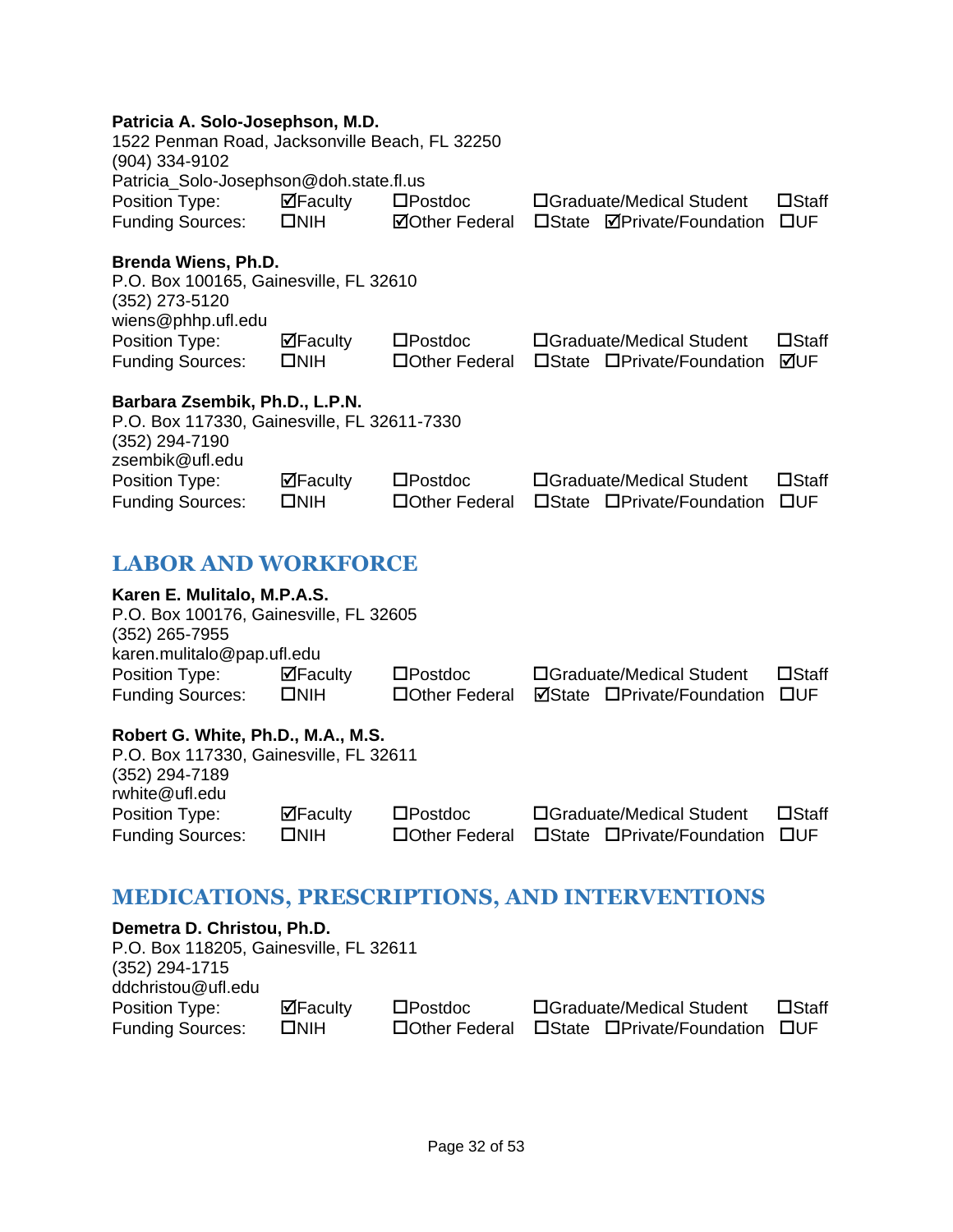### <span id="page-33-0"></span>**Medical Devices and Health Care Products**

<span id="page-33-1"></span>

| Hitomi Greenslet, D.Eng.<br>P.O. Box 116300, Gainesville, FL 32611<br>(352) 392-0812<br>hitomiy@ufl.edu                                          |                                 |                                            |                                                                       |                                 |
|--------------------------------------------------------------------------------------------------------------------------------------------------|---------------------------------|--------------------------------------------|-----------------------------------------------------------------------|---------------------------------|
| Position Type:<br><b>Funding Sources:</b>                                                                                                        | $\Box$ Faculty<br>$\square$ NIH | $\square$ Postdoc<br><b>ØOther Federal</b> | □Graduate/Medical Student<br>□State <b>ØPrivate/Foundation</b>        | $\square$ Staff<br>⊠UF          |
| Kuan-Hui "Vincent" Hsu, Ph.D.<br>P.O. Box 116005, Gainesville, FL 32611<br>(352) 283-1859<br>vansin@ufl.edu                                      |                                 |                                            |                                                                       |                                 |
| Position Type:<br><b>Funding Sources:</b>                                                                                                        | $\Box$ Faculty<br>$\square$ NIH | $\square$ Postdoc<br>□Other Federal        | <b>ØGraduate/Medical Student</b><br>□State <b>ØPrivate/Foundation</b> | $\square$ Staff<br>⊠UF          |
| Walter O'Dell, Ph.D.<br>P.O. Box 100385, Gainesville, FL 32610<br>wodell@ufl.edu                                                                 |                                 |                                            |                                                                       |                                 |
| Position Type:<br><b>Funding Sources:</b>                                                                                                        | $\Box$ Faculty<br>$\square$ NIH | $\square$ Postdoc<br><b>⊠Other Federal</b> | □Graduate/Medical Student<br>□State □Private/Foundation               | $\square$ Staff<br>$\square$ UF |
| <b>Curtis R. Taylor</b><br>P.O. Box 116300, Gainesville, FL 32611<br>(352) 392-4440<br>curtis.taylor@ufl.edu                                     |                                 |                                            |                                                                       |                                 |
| Position Type:<br><b>Funding Sources:</b>                                                                                                        | $\Box$ Faculty<br>$\square$ NIH | $\square$ Postdoc<br><b>⊠Other Federal</b> | □Graduate/Medical Student<br>□State □Private/Foundation               | $\square$ Staff<br>⊠UF          |
| <b>Medications and Pharmaceutics</b>                                                                                                             |                                 |                                            |                                                                       |                                 |
| Nicholas S. Bodor, Ph.D., D.Sc., DSc.h.c.(multi)<br>P.O. BOX 100494, Gainesville, FL 32610<br>(305) 571-8490                                     |                                 |                                            |                                                                       |                                 |
| nsbodor@gmail.com<br>Position Type:<br><b>Funding Sources:</b>                                                                                   | $\Box$ Faculty<br>$\square$ NIH | $\square$ Postdoc<br>□Other Federal        | □Graduate/Medical Student<br>□State <b>ØPrivate/Foundation</b>        | $\square$ Staff<br><b>OUF</b>   |
| Toni L. Glover, Ph.D., A.R.N.P., G.N.P.-B.C., F.N.P.-B.C., C.P.E.<br>P.O. Box 100197, Gainesville, FL 32610<br>(352) 273-6431<br>tglover@ufl.edu |                                 |                                            |                                                                       |                                 |
| Position Type:<br><b>Funding Sources:</b>                                                                                                        | $\Box$ Faculty<br>$\square$ NIH | $\square$ Postdoc<br>□Other Federal        | □Graduate/Medical Student<br>□State <b>ØPrivate/Foundation</b>        | ⊠Staff<br>$\square$ UF          |
| Kuan-Hui "Vincent" Hsu, Ph.D.<br>P.O. Box 116005, Gainesville, FL 32611<br>(352) 283-1859<br>vansin@ufl.edu                                      |                                 |                                            |                                                                       |                                 |
| Position Type:<br><b>Funding Sources:</b>                                                                                                        | $\Box$ Faculty<br>$\square$ NIH | $\square$ Postdoc<br>□Other Federal        | <b>ØGraduate/Medical Student</b><br>□State <b>ØPrivate/Foundation</b> | $\square$ Staff<br>⊠UF          |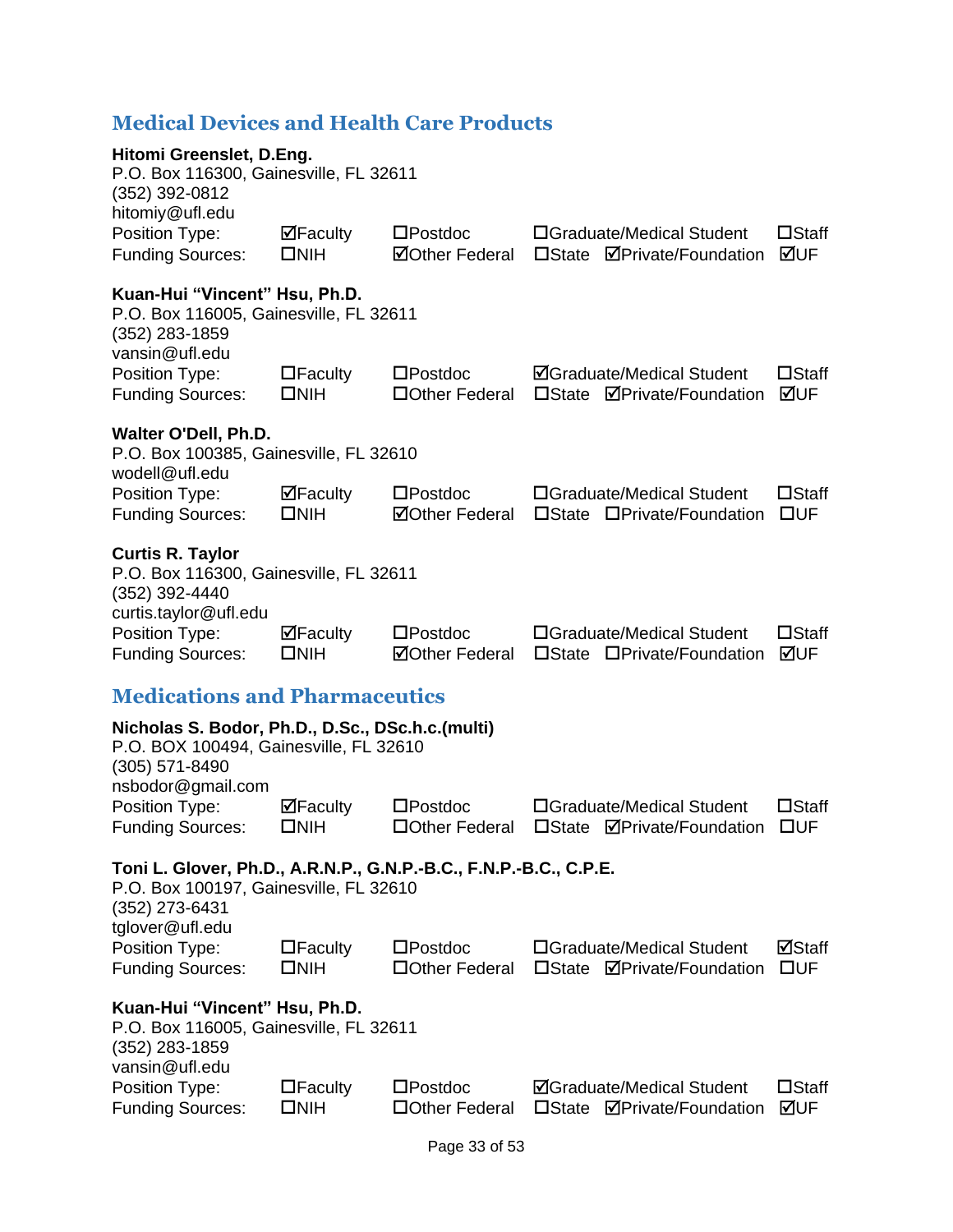#### **Debbie Treise, Ph.D.**

| P.O. Box 117168, Gainesville, Florida 32611<br>(352) 392-6557 |                                 |                   |                                           |                 |
|---------------------------------------------------------------|---------------------------------|-------------------|-------------------------------------------|-----------------|
| dtreise@jou.ufl.edu                                           |                                 |                   |                                           |                 |
| Position Type:                                                | $\overline{\mathbf{M}}$ Faculty | $\square$ Postdoc | □Graduate/Medical Student                 | $\square$ Staff |
| <b>Funding Sources:</b>                                       | $\square$ NIH                   |                   | □Other Federal □State ØPrivate/Foundation | l⊠lif           |
|                                                               |                                 |                   |                                           |                 |

| Katherine L. Vogel Anderson, Pharm.D.<br>P.O. Box 100486, Gainesville, FL 32653<br>(352) 273-6240 |                |                   |                            |              |
|---------------------------------------------------------------------------------------------------|----------------|-------------------|----------------------------|--------------|
| kvanderson@cop.ufl.edu                                                                            |                |                   |                            |              |
| Position Type:                                                                                    | $\Box$ Faculty | $\square$ Postdoc | □Graduate/Medical Student  | $\Box$ Staff |
| <b>Funding Sources:</b>                                                                           | <b>NIH</b>     | □ Other Federal   | □State □Private/Foundation | MUF          |

### <span id="page-34-0"></span>**Patient Adherence and Compliance**

| Nicole M. Cranley, Ph.D. (c), M.S.<br>P.O. Box 100175, Gainesville, FL 32608<br>(615) 972-9824<br>ncranley@phhp.ufl.edu |                                 |                                     |                                                                                   |                                 |
|-------------------------------------------------------------------------------------------------------------------------|---------------------------------|-------------------------------------|-----------------------------------------------------------------------------------|---------------------------------|
| Position Type:<br><b>Funding Sources:</b>                                                                               | $\Box$ Faculty<br>$\square$ NIH | $\square$ Postdoc<br>□Other Federal | <b>ØGraduate/Medical Student</b><br>□State □Private/Foundation                    | $\square$ Staff<br>$\square$ UF |
| Kuan-Hui "Vincent" Hsu, Ph.D.<br>P.O. Box 116005, Gainesville, FL 32611<br>$(352)$ 283-1859<br>vansin@ufl.edu           |                                 |                                     |                                                                                   |                                 |
| Position Type:<br><b>Funding Sources:</b>                                                                               | $\Box$ Faculty<br>$\square$ NIH | $\square$ Postdoc<br>□Other Federal | <b>ØGraduate/Medical Student</b><br><b>ØPrivate/Foundation</b><br>$\square$ State | $\square$ Staff<br>⊠UF          |
| Olihe N. Okoro, M.Pharm., M.P.H.<br>P.O. Box 100496, Gainesville, FL 32610<br>(352) 328-8808<br>ookoro@ufl.edu          |                                 |                                     |                                                                                   |                                 |
| Position Type:<br><b>Funding Sources:</b>                                                                               | $\Box$ Faculty<br><b>DNIH</b>   | $\square$ Postdoc<br>□Other Federal | <b>ØGraduate/Medical Student</b><br><b>ØPrivate/Foundation</b><br>$\square$ State | $\square$ Staff<br>$\square$ UF |
| Scott L. Silliman, M.D.<br>580 W 8 <sup>th</sup> Street, Jacksonville, FL 32223<br>(904) 244-9831                       |                                 |                                     |                                                                                   |                                 |
| scott.silliman@jax.ufl.edu<br>Position Type:<br><b>Funding Sources:</b>                                                 | $\Box$ Faculty<br><b>ONIH</b>   | $\square$ Postdoc<br>□Other Federal | □Graduate/Medical Student<br>□State □Private/Foundation                           | $\square$ Staff<br>⊠UF          |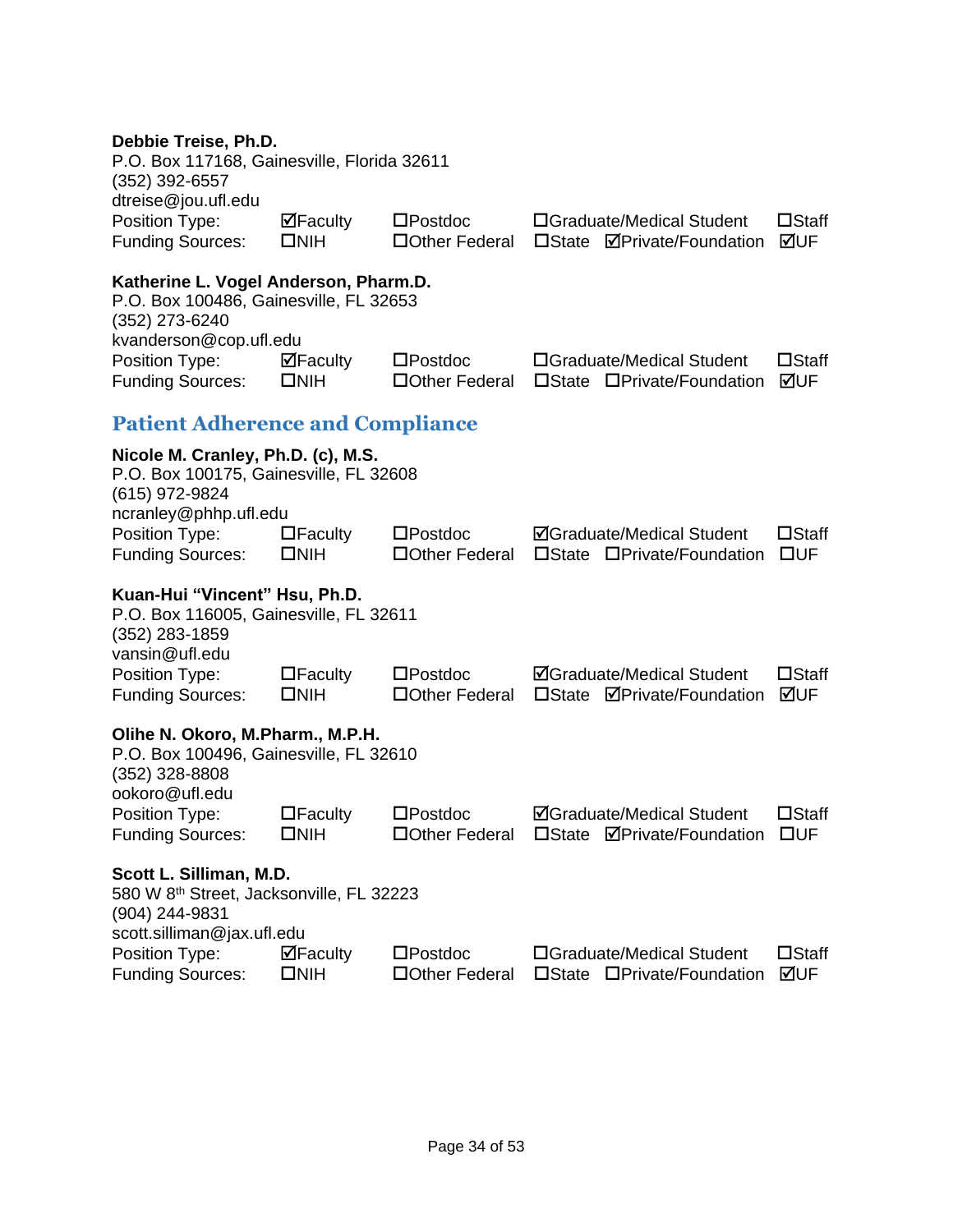### <span id="page-35-0"></span>**Substance Abuse, Dependence and Addiction**

<span id="page-35-1"></span>

| Larry E. Burrell II, M.S.<br>716 SW 16th Avenue, Apt 304, Gainesville, FL 32601<br>(404) 433-3369                                    |                                      |                                      |                                                                |                                 |
|--------------------------------------------------------------------------------------------------------------------------------------|--------------------------------------|--------------------------------------|----------------------------------------------------------------|---------------------------------|
| leburrell2@uf.edu<br>Position Type:<br><b>Funding Sources:</b>                                                                       | $\Box$ Faculty<br>$\square$ NIH      | $\square$ Postdoc<br>□ Other Federal | <b>ØGraduate/Medical Student</b><br>□State □Private/Foundation | $\square$ Staff<br>$\square$ UF |
| Allyson Diggins, M.A.<br>$(919) 534 - 5957$<br>adiggins@ufl.edu                                                                      |                                      |                                      |                                                                |                                 |
| Position Type:<br><b>Funding Sources:</b>                                                                                            | $\Box$ Faculty<br>$\square$ NIH      | $\square$ Postdoc<br>□ Other Federal | <b>ØGraduate/Medical Student</b><br>□State □Private/Foundation | $\square$ Staff<br>$\square$ UF |
| <b>MENTAL HEALTH</b>                                                                                                                 |                                      |                                      |                                                                |                                 |
| Sharon A. Abramowitz, Ph.D.<br>P.O. Box 117305, Gainesville, FL 32611<br>(352) 273-4763<br>sabramowitz@ufl.edu                       |                                      |                                      |                                                                |                                 |
| Position Type:<br><b>Funding Sources:</b>                                                                                            | $\Box$ Faculty<br>$\square$ NIH      | $\square$ Postdoc<br>□ Other Federal | □Graduate/Medical Student<br>□State □Private/Foundation        | $\square$ Staff<br>$\square$ UF |
| Alba P. Amaya-Burns, M.D.<br>P.O. Box 100175, Gainesville, FL 32610<br>(352) 273-6565                                                |                                      |                                      |                                                                |                                 |
| aaburns@phhp.ufl.edu<br>Position Type:<br><b>Funding Sources:</b>                                                                    | $\Box$ Faculty<br>$\square$ NIH      | $\square$ Postdoc<br>□ Other Federal | □Graduate/Medical Student<br>□State □Private/Foundation        | $\square$ Staff<br>⊠UF          |
| Maria R. Coady, Ph.D.<br>P.O. Box 117048, Gainesville, FL 32611<br>$(352)$ 359-0600<br>mcoady@coe.ufl.edu                            |                                      |                                      |                                                                |                                 |
| Position Type:<br><b>Funding Sources:</b>                                                                                            | $\boxtimes$ Faculty<br>$\square$ NIH | $\square$ Postdoc<br>□Other Federal  | □Graduate/Medical Student<br>□State ØPrivate/Foundation □UF    | $\square$ Staff                 |
| Cesar G. Escobar-Viera, M.D., M.P.H.<br>708 SW 16th Avenue, Apt. 214, Gainesville, FL 32601<br>$(352)$ 363-4471<br>cgescobar@ufl.edu |                                      |                                      |                                                                |                                 |
| Position Type:<br><b>Funding Sources:</b>                                                                                            | $\Box$ Faculty<br>$\square$ NIH      | $\square$ Postdoc<br>□Other Federal  | <b>ØGraduate/Medical Student</b><br>□State □Private/Foundation | $\square$ Staff<br>⊠UF          |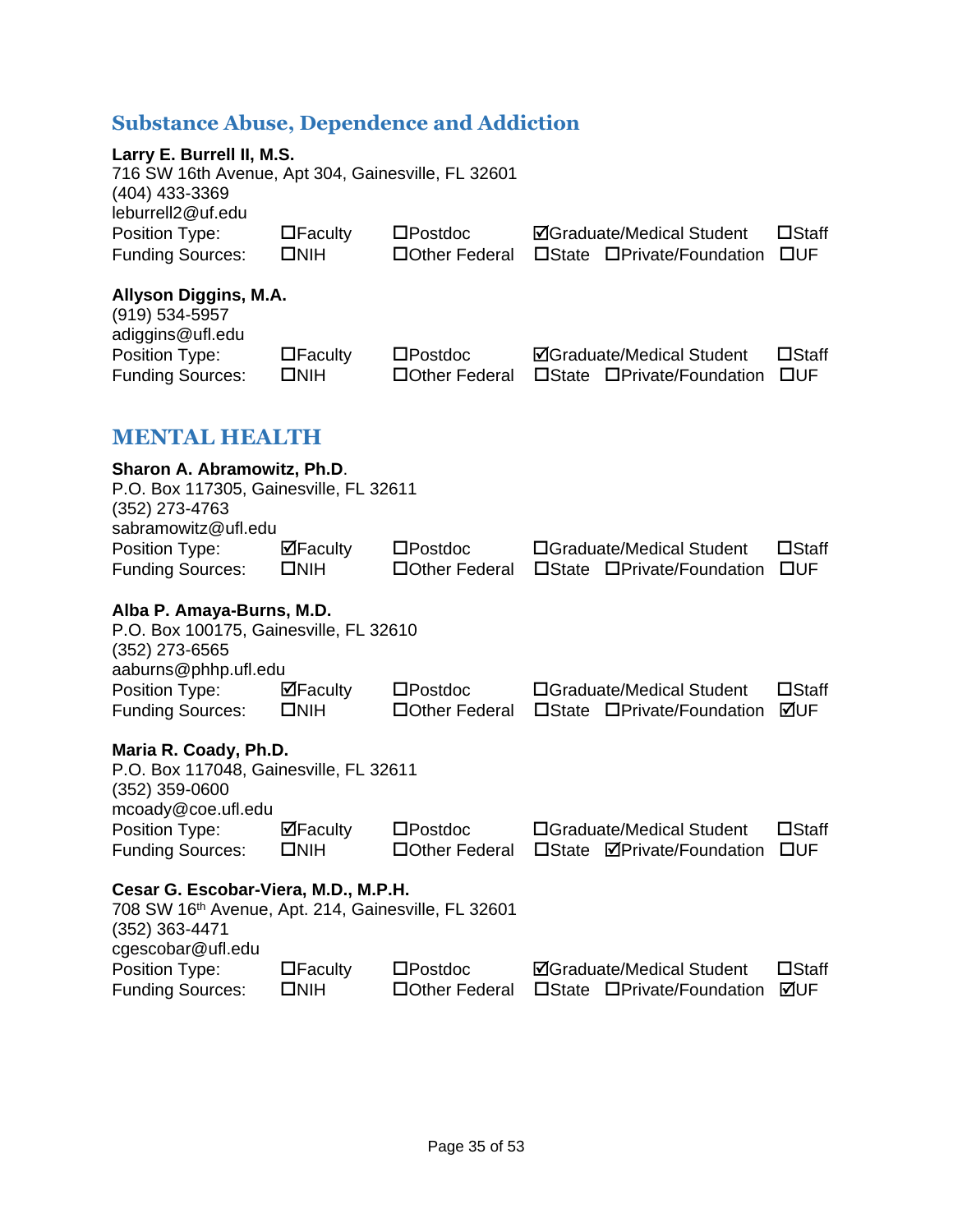#### **Sean E. Lynch, Ph.D., M.S.W.**

| 580 W 8 <sup>th</sup> Street, Tower II, Suite 6015, Jacksonville, FL 32209<br>(904) 244-9630              |                                    |                                            |                                                                            |                                 |
|-----------------------------------------------------------------------------------------------------------|------------------------------------|--------------------------------------------|----------------------------------------------------------------------------|---------------------------------|
| Sean.Lynch@jax.ufl.edu<br>Position Type:<br><b>Funding Sources:</b>                                       | $\Box$ Faculty<br>$\square$ NIH    | $\square$ Postdoc<br>□ Other Federal       | □Graduate/Medical Student<br>$\square$ State<br>□Private/Foundation        | $\square$ Staff<br>$\square$ UF |
| Bonnie Moradi, Ph.D.<br>P.O. Box 112250, Gainesville, FL 32611<br>(352) 273-2159<br>moradib@ufl.edu       |                                    |                                            |                                                                            |                                 |
| Position Type:<br><b>Funding Sources:</b>                                                                 | $\Box$ Faculty<br>$\square$ NIH    | $\square$ Postdoc<br>□ Other Federal       | □Graduate/Medical Student<br>□State <b>ØPrivate/Foundation</b>             | $\square$ Staff<br>$\square$ UF |
| Kate A. Ratliff, Ph.D.<br>P.O. Box 112250, Gainesville, FL 63211<br>(352) 273-2155<br>ratliff@ufl.edu     |                                    |                                            |                                                                            |                                 |
| Position Type:<br><b>Funding Sources:</b>                                                                 | $\Box$ Faculty<br>$\square$ NIH    | $\square$ Postdoc<br>□ Other Federal       | □Graduate/Medical Student<br>□State □Private/Foundation                    | $\square$ Staff<br>$\square$ UF |
| Stephen W. Smith, Ph.D.<br>P.O. Box 117040, Gainesville FL 32611<br>(352) 273-4263<br>swsmith@coe.ufl.edu |                                    |                                            |                                                                            |                                 |
| Position Type:<br><b>Funding Sources:</b>                                                                 | $\Box$ Faculty<br>$\square$ NIH    | $\square$ Postdoc<br><b>⊠Other Federal</b> | □Graduate/Medical Student<br>□State □Private/Foundation                    | $\square$ Staff<br>⊠UF          |
| Jeanne-Marie R. Stacciarini, Ph.D., R.N.<br>P.O. Box 117168, Gainesville, Florida 32611<br>(352) 273-6499 |                                    |                                            |                                                                            |                                 |
| jeannems@ufl.edu<br>Position Type:<br><b>Funding Sources:</b>                                             | ⊠Faculty<br><b>MNIH</b>            | $\square$ Postdoc<br>□ Other Federal       | □Graduate/Medical Student<br><b>ØPrivate/Foundation</b><br>$\Box$ State    | $\square$ Staff<br>⊠UF          |
| Bruce R. Stevens, Ph.D.<br>P.O. Box 100274, Gainesville, FL 32510<br>(352) 392-4480<br>stevensb@ufl.edu   |                                    |                                            |                                                                            |                                 |
| Position Type:<br><b>Funding Sources:</b>                                                                 | $\boxdot$ Faculty<br>$\square$ NIH | $\square$ Postdoc<br>□Other Federal        | □Graduate/Medical Student<br><b>ØPrivate/Foundation</b><br>$\square$ State | $\square$ Staff<br>⊠UF          |
| Carolyn M. Tucker, Ph.D.<br>P.O. Box 112250, Gainesville, FL 32611<br>(352) 273-2167<br>cmtucker@ufl.edu  |                                    |                                            |                                                                            |                                 |
| Position Type:<br><b>Funding Sources:</b>                                                                 | $\Box$ Faculty<br>$\square$ NIH    | $\square$ Postdoc<br>□Other Federal        | □Graduate/Medical Student<br>□State □Private/Foundation                    | $\square$ Staff<br>$\square$ UF |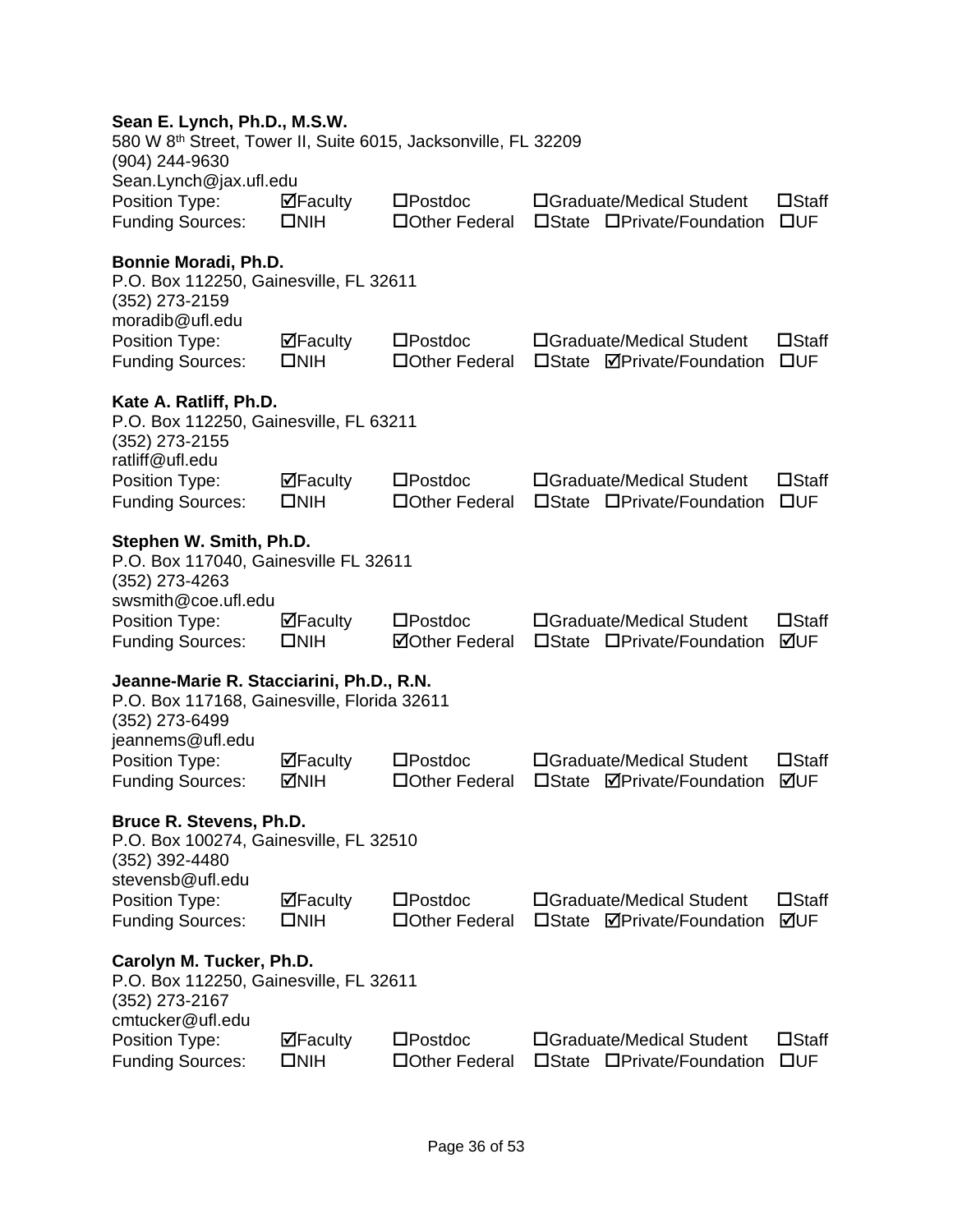### <span id="page-37-0"></span>**NEUROLOGY AND STROKE**

| Douglas M. Bennion, B.S.<br>3203 NW 4th Street, Gainesville, FL 32609<br>(352) 870-4303                                         |                                       |                                           |                 |                                                                |                                 |
|---------------------------------------------------------------------------------------------------------------------------------|---------------------------------------|-------------------------------------------|-----------------|----------------------------------------------------------------|---------------------------------|
| douglasbennion@ufl.edu<br>Position Type:<br><b>Funding Sources:</b>                                                             | $\Box$ Faculty<br>$\square$ NIH       | $\square$ Postdoc<br>$\Box$ Other Federal |                 | <b>ØGraduate/Medical Student</b><br>□State □Private/Foundation | $\square$ Staff<br>$\square$ UF |
| Scott L. Silliman, M.D.<br>580 W 8 <sup>th</sup> Street, Jacksonville, FL 32223<br>(904) 244-9831<br>scott.silliman@jax.ufl.edu |                                       |                                           |                 |                                                                |                                 |
| Position Type:<br><b>Funding Sources:</b>                                                                                       | $\Box$ Faculty<br>$\square$ NIH       | $\square$ Postdoc<br>□Other Federal       |                 | □Graduate/Medical Student<br>□State □Private/Foundation        | $\square$ Staff<br>⊠UF          |
| Michael F. Waters, M.D., Ph.D.<br>P.O. Box 100236, Gainesville, FL 32610<br>(352) 273-5550<br>mwaters@neurology.ufl.edu         |                                       |                                           |                 |                                                                |                                 |
| Position Type:<br><b>Funding Sources:</b>                                                                                       | $\blacksquare$ Faculty<br><b>MNIH</b> | $\square$ Postdoc<br>□Other Federal       |                 | □Graduate/Medical Student<br>□State □Private/Foundation        | $\square$ Staff<br>$\square$ UF |
| <b>Brenda Wiens, Ph.D.</b><br>P.O. Box 100165, Gainesville, FL 32610<br>(352) 273-5120<br>wiens@phhp.ufl.edu                    |                                       |                                           |                 |                                                                |                                 |
| Position Type:<br><b>Funding Sources:</b>                                                                                       | $\boxdot$ Faculty<br>□NIH             | $\square$ Postdoc<br>□Other Federal       | $\square$ State | □Graduate/Medical Student<br>□Private/Foundation               | $\square$ Staff<br>⊠UF          |

## <span id="page-37-1"></span>**NUTRITION, FOOD DESERTS, AND FOOD INSECURITY**

| Cory L. Armstrong, Ph.D.               |                |                   |                                        |                 |
|----------------------------------------|----------------|-------------------|----------------------------------------|-----------------|
| P.O. Box 118400, Gainesville, FL 32611 |                |                   |                                        |                 |
| (352) 392-0847                         |                |                   |                                        |                 |
| carmstrong@jou.ufl.edu                 |                |                   |                                        |                 |
| Position Type:                         | $\Box$ Faculty | $\square$ Postdoc | □Graduate/Medical Student              | $\square$ Staff |
| <b>Funding Sources:</b>                | $\square$ NIH  | □Other Federal    | □State □Private/Foundation             | ⊠UF             |
| Traci A. Irani, Ph.D.                  |                |                   |                                        |                 |
| P.O. Box 112060, Gainesville, FL 32611 |                |                   |                                        |                 |
| (352) 273-2588                         |                |                   |                                        |                 |
| irani@ufl.edu                          |                |                   |                                        |                 |
| Position Type:                         | $\Box$ Faculty | $\square$ Postdoc | □Graduate/Medical Student              | $\Box$ Staff    |
| <b>Funding Sources:</b>                | $\square$ NIH  | □Other Federal    | □Private/Foundation<br>$\square$ State | □UF             |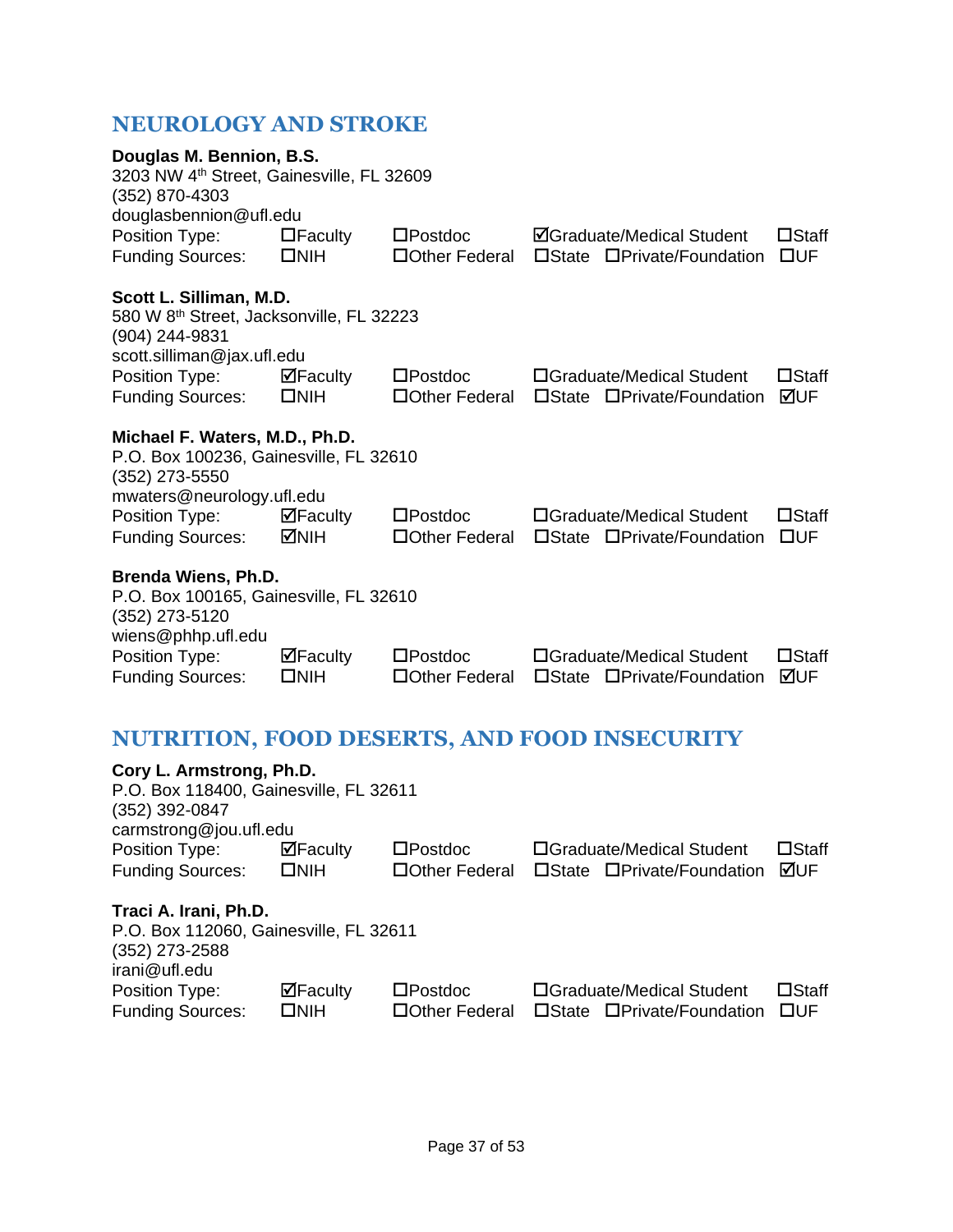#### **Thomas E. Reynolds, Jr., Ph.D., J.D.**

| 111011183 L. REVIIUIUS, JT., I TI.D., J.D.<br>222 SE 9th Street, Gainesville, FL 32601<br>(352) 682-6055<br>reynolte@ufl.edu                     |                        |                                      |                                                         |                                 |
|--------------------------------------------------------------------------------------------------------------------------------------------------|------------------------|--------------------------------------|---------------------------------------------------------|---------------------------------|
| Position Type:                                                                                                                                   | $\Box$ Faculty         | $\square$ Postdoc                    | <b>ØGraduate/Medical Student</b>                        | $\square$ Staff                 |
| <b>Funding Sources:</b>                                                                                                                          | $\square$ NIH          | □Other Federal                       | □State □Private/Foundation                              | $\square$ UF                    |
| <b>Neil E. Rowland</b><br>P.O. Box 112250, Gainesville, FL 32611<br>(352) 273-2178                                                               |                        |                                      |                                                         |                                 |
| nrowland@ufl.edu                                                                                                                                 |                        |                                      |                                                         |                                 |
| Position Type:<br><b>Funding Sources:</b>                                                                                                        | ⊠Faculty<br><b>MIH</b> | $\square$ Postdoc<br>□ Other Federal | □Graduate/Medical Student<br>□State □Private/Foundation | $\square$ Staff<br>$\square$ UF |
| Martin P. Wegman, M.D., Ph.D.<br>P.O. Box 100177, Gainesville, FL 32610<br>(585) 775-7751<br>mwegman@ufl.edu                                     |                        |                                      |                                                         |                                 |
| Position Type:                                                                                                                                   | $\Box$ Faculty         | $\square$ Postdoc                    | <b>ØGraduate/Medical Student</b>                        | $\square$ Staff                 |
| <b>Funding Sources:</b>                                                                                                                          | <b>MIH</b>             | □Other Federal                       | □State <b>ØPrivate/Foundation</b>                       | $\square$ UF                    |
| <b>PAIN AND PALLIATIVE CARE</b>                                                                                                                  |                        |                                      |                                                         |                                 |
| Toni L. Glover, Ph.D., A.R.N.P., G.N.P.-B.C., F.N.P.-B.C., C.P.E.<br>P.O. Box 100197, Gainesville, FL 32610<br>(352) 273-6431<br>tglover@ufl.edu |                        |                                      |                                                         |                                 |
| Position Type:                                                                                                                                   | $\Box$ Faculty         | $\square$ Postdoc                    | □Graduate/Medical Student                               | ⊠Staff                          |
| <b>Funding Sources:</b>                                                                                                                          | $\square$ NIH          | □Other Federal                       | □State <b>ØPrivate/Foundation</b>                       | <b>OUF</b>                      |

#### <span id="page-38-0"></span>**Ann L. Horgas, Ph.D.**

| ATH L. HVI YUJ, FILL.                  |                                 |                   |                            |                 |
|----------------------------------------|---------------------------------|-------------------|----------------------------|-----------------|
| P.O. Box 100187, Gainesville, FL 32610 |                                 |                   |                            |                 |
| (352) 273-7622                         |                                 |                   |                            |                 |
| ahorgas@ufl.edu                        |                                 |                   |                            |                 |
| Position Type:                         | $\overline{\mathbf{M}}$ Faculty | $\square$ Postdoc | □Graduate/Medical Student  | $\square$ Staff |
| <b>Funding Sources:</b>                | MNIH                            | □ Other Federal   | □State □Private/Foundation | <b>TIUF</b>     |

### <span id="page-38-1"></span>**PATHOLOGY AND IMMUNOLOGY**

| Jennifer T. Cirieco, M.S.               |                |                   |                                  |                 |
|-----------------------------------------|----------------|-------------------|----------------------------------|-----------------|
| 7456 Eleanor Circle, Sarasota, FL 34243 |                |                   |                                  |                 |
| (941) 223-5907                          |                |                   |                                  |                 |
| jcirieco@ufl.edu                        |                |                   |                                  |                 |
| Position Type:                          | $\Box$ Faculty | $\square$ Postdoc | <b>ØGraduate/Medical Student</b> | $\square$ Staff |
| <b>Funding Sources:</b>                 | $\square$ NIH  | □ Other Federal   | □State □Private/Foundation       | <b>TIUE</b>     |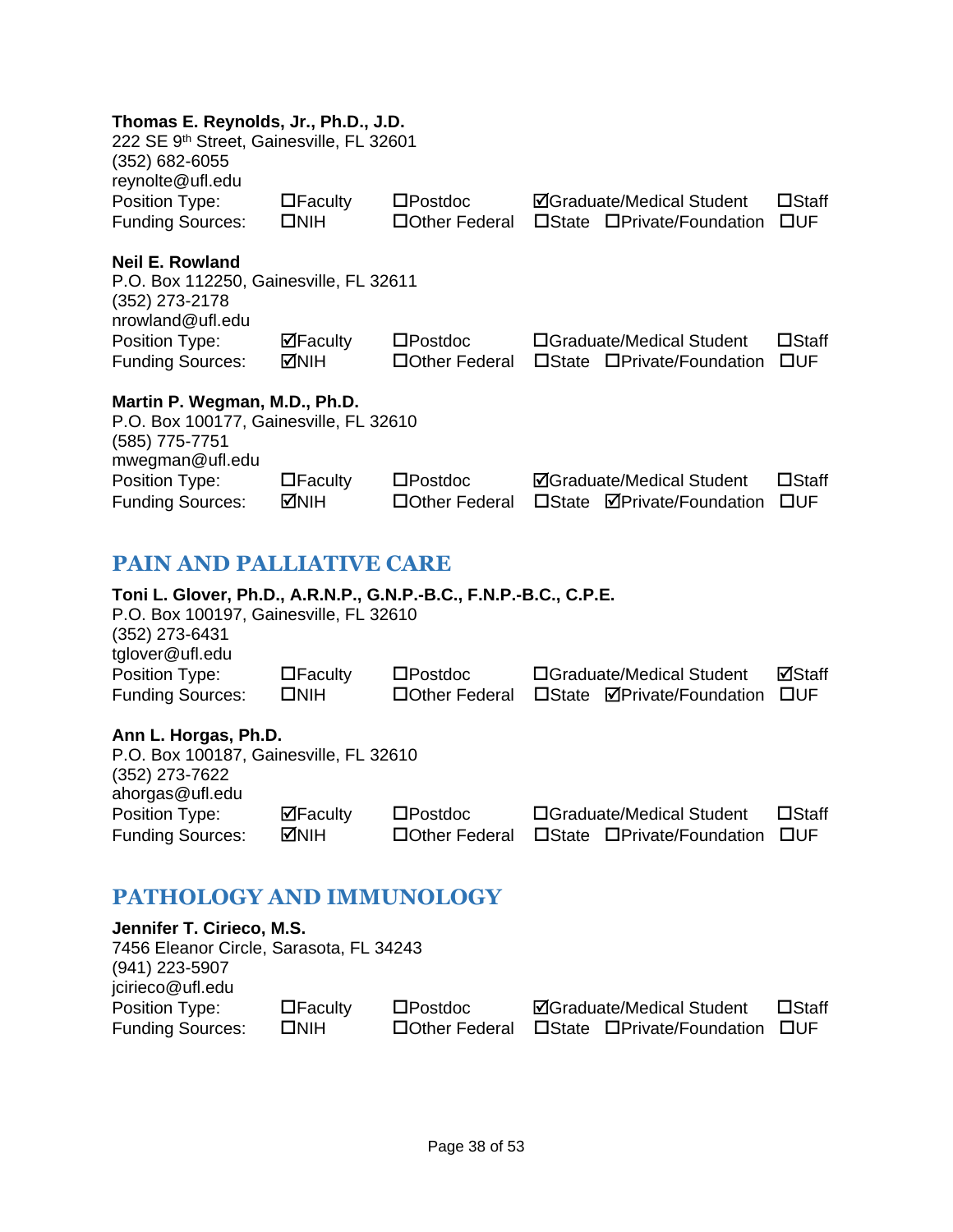### <span id="page-39-0"></span>**Epidemiology**

<span id="page-39-1"></span>

| Allyson Diggins, M.A.<br>(919) 534-5957                                                                                 |                                    |                                      |                                                                            |                                 |
|-------------------------------------------------------------------------------------------------------------------------|------------------------------------|--------------------------------------|----------------------------------------------------------------------------|---------------------------------|
| adiggins@ufl.edu<br>Position Type:<br><b>Funding Sources:</b>                                                           | $\Box$ Faculty<br>$\square$ NIH    | $\square$ Postdoc<br>□ Other Federal | <b>ØGraduate/Medical Student</b><br>□State □Private/Foundation             | $\square$ Staff<br>$\square$ UF |
| Pamela K. Gilbert, Ph.D.<br>P.O. Box 117310, Gainesville, FL 32611<br>(352) 294-2828<br>pgilbert@ufl.edu                |                                    |                                      |                                                                            |                                 |
| Position Type:<br><b>Funding Sources:</b>                                                                               | $\boxdot$ Faculty<br>$\square$ NIH | $\square$ Postdoc<br>□ Other Federal | □Graduate/Medical Student<br>□State <b>ØPrivate/Foundation</b>             | $\square$ Staff<br>⊠UF          |
| Hui Hu, B.S.<br>P.O. Box 100231, Gainesville, FL 32610<br>(352) 642-3388<br>huihu@ufl.edu                               |                                    |                                      |                                                                            |                                 |
| Position Type:<br><b>Funding Sources:</b>                                                                               | $\Box$ Faculty<br>$\square$ NIH    | $\square$ Postdoc<br>□ Other Federal | <b>ØGraduate/Medical Student</b><br>$\square$ State<br>□Private/Foundation | $\square$ Staff<br>$\square$ UF |
| Matthew Prebble, M.P.H. (c), M.S.<br>3147 Ravenwood Drive, Falls Church, VA 22044<br>(703) 568-6574<br>mprebble@ufl.edu |                                    |                                      |                                                                            |                                 |
| Position Type:<br><b>Funding Sources:</b>                                                                               | $\Box$ Faculty<br>$\square$ NIH    | $\square$ Postdoc<br>□ Other Federal | <b>ØGraduate/Medical Student</b><br>□State □Private/Foundation             | $\square$ Staff<br>$\square$ UF |
| Hanyao Qiu, Ph.D. (c)<br>102 Olesen Drive, Apt. 300, Naperville, IL 60540<br>(352) 328-8578<br>hyqiu@ufl.edu            |                                    |                                      |                                                                            |                                 |
| Position Type:<br><b>Funding Sources:</b>                                                                               | $\Box$ Faculty<br>$\square$ NIH    | $\square$ Postdoc<br>□ Other Federal | <b>ØGraduate/Medical Student</b><br>$\square$ State<br>□Private/Foundation | $\square$ Staff<br>$\square$ UF |
| <b>Immunizations and Vaccinations</b>                                                                                   |                                    |                                      |                                                                            |                                 |
| John D. Anderson IV, M.S.<br>P.O. Box 100009, Gainesville, FL 32610<br>(352) 273-5466<br>j5anders@epi.ufl.edu           |                                    |                                      |                                                                            |                                 |
| Position Type:<br><b>Funding Sources:</b>                                                                               | $\Box$ Faculty<br>$\square$ NIH    | $\square$ Postdoc<br>□Other Federal  | □Graduate/Medical Student<br><b>ØPrivate/Foundation</b><br>$\square$ State | ⊠Staff<br>$\square$ UF          |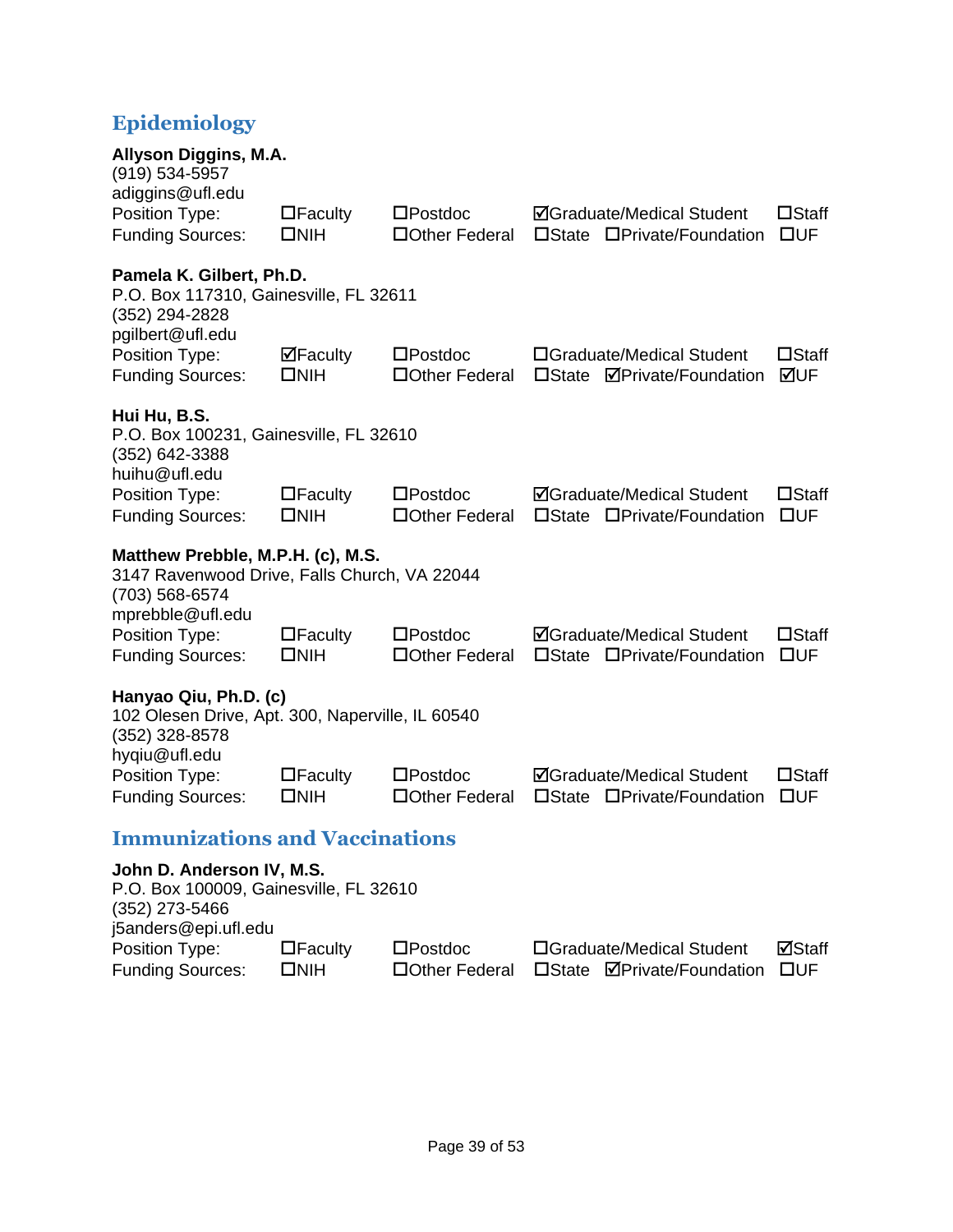#### **Nnanyelugo G. Odezulu, B.S.C.**

<span id="page-40-0"></span>

| 2601 SW Archer Road, Apt. 349, Gainesville, FL 32608<br>(352) 214-9325<br>nnaodezulu@ufl.edu                                               |                                         |                                      |                                                                            |                                 |
|--------------------------------------------------------------------------------------------------------------------------------------------|-----------------------------------------|--------------------------------------|----------------------------------------------------------------------------|---------------------------------|
| Position Type:                                                                                                                             | $\Box$ Faculty                          | $\square$ Postdoc                    | <b>ØGraduate/Medical Student</b>                                           | $\square$ Staff                 |
| <b>Funding Sources:</b>                                                                                                                    | $\square$ NIH                           | □ Other Federal                      | □State □Private/Foundation                                                 | $\square$ UF                    |
| Hanyao Qiu, Ph.D. (c)<br>102 Olesen Drive, Apt.300, Naperville, IL 60540<br>(352) 328-8578<br>hygiu@ufl.edu                                |                                         |                                      |                                                                            |                                 |
| Position Type:<br><b>Funding Sources:</b>                                                                                                  | $\Box$ Faculty<br>$\square$ NIH         | $\square$ Postdoc<br>□ Other Federal | <b>ØGraduate/Medical Student</b><br>□State □Private/Foundation             | $\square$ Staff<br>$\square$ UF |
| Barbara Zsembik, Ph.D., L.P.N.<br>P.O. Box 117330, Gainesville, FL 32611<br>(352) 294-7190                                                 |                                         |                                      |                                                                            |                                 |
| zsembik@ufl.edu<br>Position Type:<br><b>Funding Sources:</b>                                                                               | $\blacksquare$ Faculty<br>$\square$ NIH | $\square$ Postdoc<br>□ Other Federal | □Graduate/Medical Student<br>□State □Private/Foundation                    | $\square$ Staff<br>$\square$ UF |
| <b>PATIENT-PROVIDER COMMUNICATION</b>                                                                                                      |                                         |                                      |                                                                            |                                 |
| June O. Carrington, Ph.D., M.P.H., M.A.<br>3885 NW 24th Boulevard, Apt 207, Gainesville, FL 32605<br>(347) 244-5842<br>jcarrington@ufl.edu |                                         |                                      |                                                                            |                                 |
| Position Type:<br><b>Funding Sources:</b>                                                                                                  | $\Box$ Faculty<br>$\square$ NIH         | $\square$ Postdoc<br>□ Other Federal | <b>ØGraduate/Medical Student</b><br>□State □Private/Foundation             | $\square$ Staff<br>⊠UF          |
| Susan C. Horky, L.C.S.W., M.S.W.<br>P.O. Box 100296, Gainesville, FL 32610<br>(352) 273-8380<br>chauncey@ufl.edu                           |                                         |                                      |                                                                            |                                 |
| Position Type:<br><b>Funding Sources:</b>                                                                                                  | $\Box$ Faculty<br>$\square$ NIH         | $\square$ Postdoc<br>□Other Federal  | □Graduate/Medical Student<br>$\square$ State<br><b>⊠Private/Foundation</b> | $\square$ Staff<br>MUF          |
| Tatyana "Tanya" M. Koropeckyj-Cox, Ph.D.<br>P.O. Box 117330, Gainesville, FL 32611<br>(352) 294-7177; (352) 392-6568                       |                                         |                                      |                                                                            |                                 |
| Position Type:<br><b>Funding Sources:</b>                                                                                                  | $\Box$ Faculty<br>$\square$ NIH         | $\square$ Postdoc<br>□ Other Federal | □Graduate/Medical Student<br>□State □Private/Foundation                    | $\square$ Staff<br>$\square$ UF |
| Carolyn M. Tucker, Ph.D.<br>P.O. Box 112250, Gainesville, FL 32611<br>(352) 273-2167<br>cmtucker@ufl.edu                                   |                                         |                                      |                                                                            |                                 |
| Position Type:<br><b>Funding Sources:</b>                                                                                                  | ⊠Faculty<br>$\square$ NIH               | $\square$ Postdoc<br>□Other Federal  | □Graduate/Medical Student<br>□State □Private/Foundation                    | $\square$ Staff<br><b>OUF</b>   |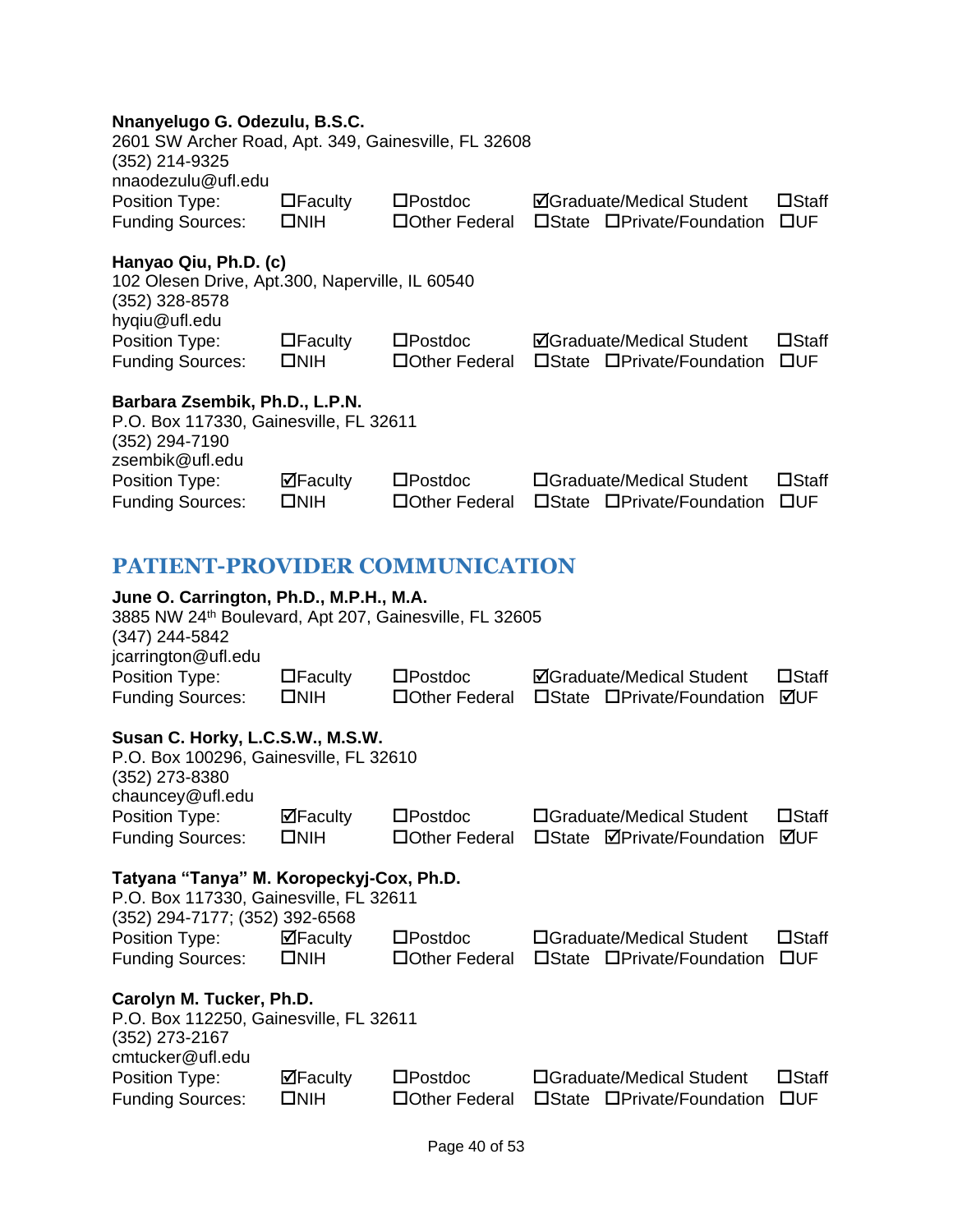### <span id="page-41-0"></span>**PHYSICAL ACTIVITY**

<span id="page-41-1"></span>

| Matthew Prebble, M.P.H. (c), M.S.<br>3147 Ravenwood Drive, Falls Church, VA 22044<br>(7030 568-6574<br>mprebble@ufl.edu |                                    |                                      |                                                                     |                                 |
|-------------------------------------------------------------------------------------------------------------------------|------------------------------------|--------------------------------------|---------------------------------------------------------------------|---------------------------------|
| Position Type:<br><b>Funding Sources:</b>                                                                               | $\Box$ Faculty<br>$\square$ NIH    | $\square$ Postdoc<br>□ Other Federal | <b>ØGraduate/Medical Student</b><br>□State □Private/Foundation      | $\square$ Staff<br>$\square$ UF |
| <b>POLITICS, LAWS, AND POLICIES</b>                                                                                     |                                    |                                      |                                                                     |                                 |
| Subhajyoti Bandyopadhyay, Ph.D.<br>P.O. Box 117169, Gainesville, FL 32611<br>(352) 392-5946<br>shubho@ufl.edu           |                                    |                                      |                                                                     |                                 |
| Position Type:<br><b>Funding Sources:</b>                                                                               | $\boxdot$ Faculty<br>$\square$ NIH | $\square$ Postdoc<br>□ Other Federal | □Graduate/Medical Student<br>□Private/Foundation<br>$\square$ State | $\square$ Staff<br>⊠∪F          |
| Bridget M. Bihm-Manuel, M.A.<br>P.O. Box 117320, Gainesville, FL 32611<br>(352) 392-0271<br>bmbm@ufl.edu                |                                    |                                      |                                                                     |                                 |
| Position Type:<br><b>Funding Sources:</b>                                                                               | $\Box$ Faculty<br>$\square$ NIH    | $\square$ Postdoc<br>□ Other Federal | <b>ØGraduate/Medical Student</b><br>□State □Private/Foundation      | $\square$ Staff<br>⊠UF          |
| <b>Charles Dahan, Ph.D.</b><br>P.O. Box 117325, Gainesville, FL 32611<br>(650) 720-5607<br>cdahan@ufl.edu               |                                    |                                      |                                                                     |                                 |
| Position Type:<br><b>Funding Sources:</b>                                                                               | $\Box$ Faculty<br>$\square$ NIH    | $\square$ Postdoc<br>□ Other Federal | <b>ØGraduate/Medical Student</b><br>□State □Private/Foundation      | $\square$ Staff<br>$\square$ UF |
| Philipp Dahm, M.D., M.H.Sc.<br>P.O. Box 100247, Gainesville, FL 32610<br>(352) 273-8634                                 |                                    |                                      |                                                                     |                                 |
| p.dahm@urology.ufl.edu<br>Position Type:<br><b>Funding Sources:</b>                                                     | ⊠Faculty<br>$\square$ NIH          | $\square$ Postdoc<br>□Other Federal  | □Graduate/Medical Student<br>□State □Private/Foundation             | $\square$ Staff<br><b>OUF</b>   |
| Burk B. Hedrick, B.S.<br>1914 NW 2 <sup>nd</sup> Avenue, Gainesville, FL 33405<br>Burkhedrick@ufl.edu                   |                                    |                                      |                                                                     |                                 |
| Position Type:<br><b>Funding Sources:</b>                                                                               | $\Box$ Faculty<br>$\square$ NIH    | $\square$ Postdoc<br>□Other Federal  | <b>ØGraduate/Medical Student</b><br>□State □Private/Foundation      | $\square$ Staff<br>$\square$ UF |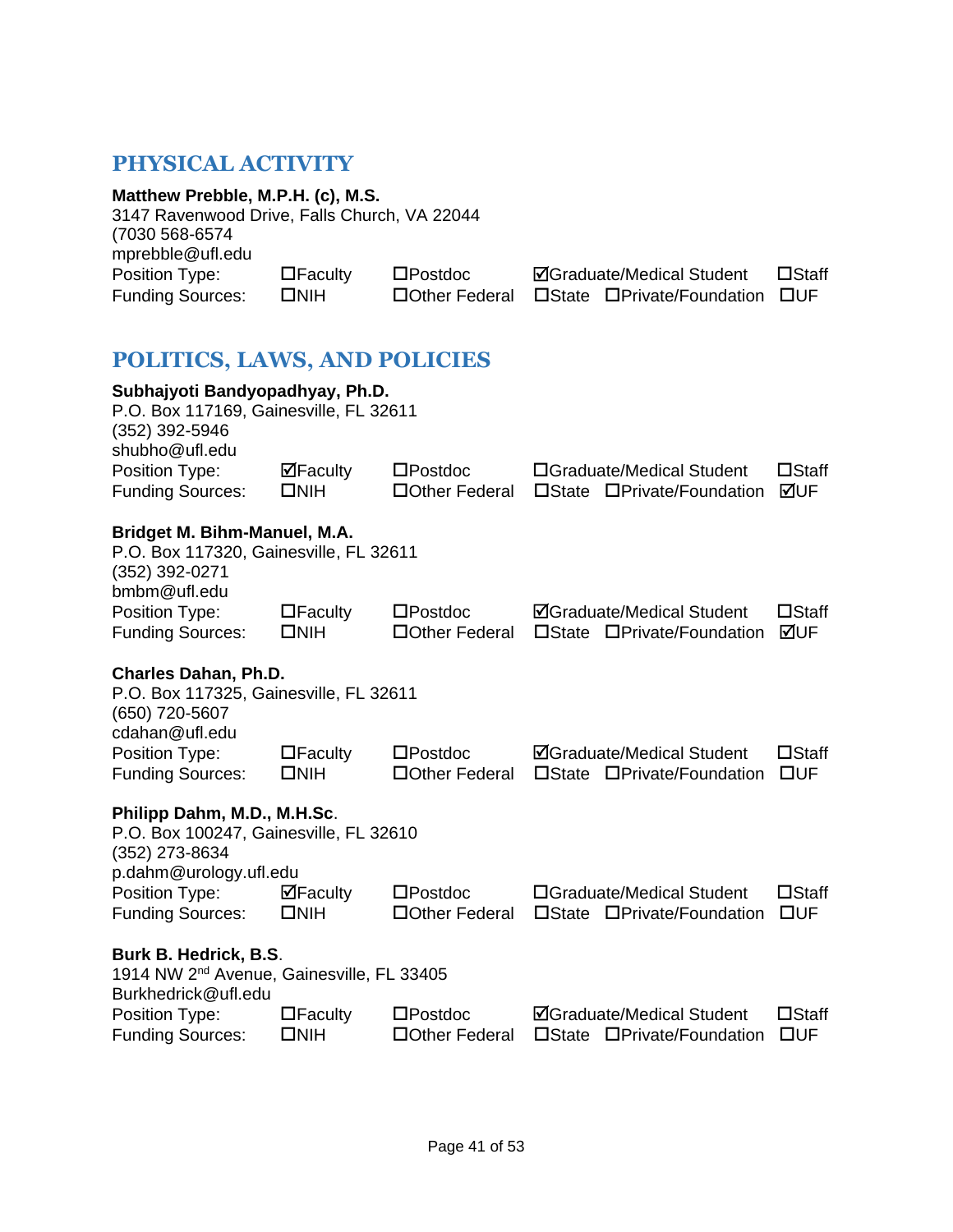#### **Scott C. Hendel, M.A.**

<span id="page-42-1"></span><span id="page-42-0"></span>

| 1998 S. Landing Way, Weston, FL 33326<br>(954) 683-0397<br>scotthendel5@ufl.edu                                                                           |                                                |                                            |                                                                |                                 |
|-----------------------------------------------------------------------------------------------------------------------------------------------------------|------------------------------------------------|--------------------------------------------|----------------------------------------------------------------|---------------------------------|
| Position Type:<br><b>Funding Sources:</b>                                                                                                                 | $\Box$ Faculty<br>$\square$ NIH                | $\square$ Postdoc<br>□Other Federal        | <b>ØGraduate/Medical Student</b><br>□State □Private/Foundation | $\square$ Staff<br>$\square$ UF |
| Alexander C. Wagenaar, Ph.D.<br>P.O. Box 100177, Gainesville, FL 32608<br>(352) 327-8716<br>wagenaar@ufl.edu<br>Position Type:<br><b>Funding Sources:</b> | $\boxdot$ Faculty<br><b>NIH</b>                | $\square$ Postdoc<br><b>⊠Other Federal</b> | □Graduate/Medical Student<br>□State <b>ØPrivate/Foundation</b> | $\square$ Staff<br>$\square$ UF |
| <b>POPULATION</b>                                                                                                                                         |                                                |                                            |                                                                |                                 |
| <b>African American/ĝ</b><br>Philipp Dahm, M.D., M.H.Sc.<br>P.O. Box 100247, Gainesville, FL 32610<br>(352) 273-8634<br>p.dahm@urology.ufl.edu            |                                                |                                            |                                                                |                                 |
| Position Type:<br><b>Funding Sources:</b>                                                                                                                 | $\Box$ Faculty<br>$\square$ NIH                | $\square$ Postdoc<br>□ Other Federal       | □Graduate/Medical Student<br>□State □Private/Foundation        | $\square$ Staff<br>$\square$ UF |
| <b>Allyson Diggins, M.A</b><br>(919) 534-5957<br>adiggins@ufl.edu<br>Position Type:<br><b>Funding Sources:</b>                                            | $\Box$ Faculty<br>$\square$ NIH                | $\square$ Postdoc<br>□ Other Federal       | <b>ØGraduate/Medical Student</b><br>□State □Private/Foundation | $\square$ Staff<br>$\square$ UF |
| Brian K. Law, Ph.D.<br>P.O. Box 100267, Gainesville, FL 32610<br>(352) 273-9423                                                                           |                                                |                                            |                                                                |                                 |
| bklaw@pharmacology.ufl.edu<br>Position Type:<br><b>Funding Sources:</b>                                                                                   | $\overline{\mathbf{P}}$ Faculty<br><b>MNIH</b> | $\square$ Postdoc<br>□ Other Federal       | □Graduate/Medical Student<br><b>ØState ØPrivate/Foundation</b> | $\square$ Staff<br>$\square$ UF |
| Connie J. Mulligan, Ph.D.<br>P.O. Box 103610, Gainesville, FL 32610<br>(352) 273-8092<br>cmulligan@ufl.edu                                                |                                                |                                            |                                                                |                                 |
| Position Type:<br><b>Funding Sources:</b>                                                                                                                 | $\boxdot$ Faculty<br>$\square$ NIH             | $\square$ Postdoc<br><b>ØOther Federal</b> | □Graduate/Medical Student<br>□State □Private/Foundation        | $\square$ Staff<br>⊠UF          |
| Okorie Okorocha, J.D.<br>3940 Laurel Canyon Boulevard, Suite 1038, Studio City, CA 91604                                                                  |                                                |                                            |                                                                |                                 |
| 0321OO@ooesq.com<br>Position Type:<br><b>Funding Sources:</b>                                                                                             | $\Box$ Faculty<br>$\square$ NIH                | $\square$ Postdoc<br>□Other Federal        | <b>ØGraduate/Medical Student</b><br>□State □Private/Foundation | $\square$ Staff<br><b>OUF</b>   |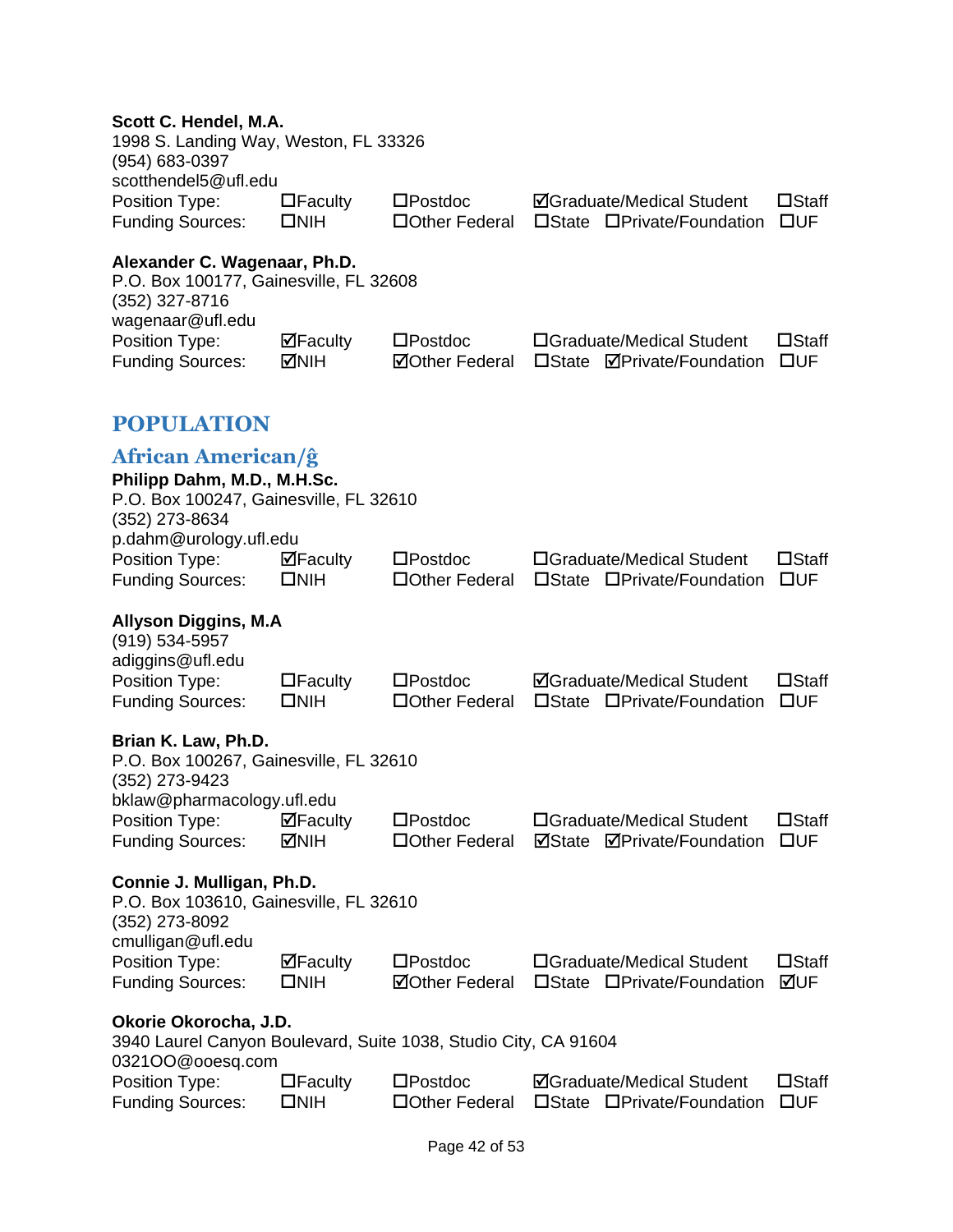#### **Lisa B. Spiryda, M.D., Ph.D.**

<span id="page-43-1"></span><span id="page-43-0"></span>

| P.O. Box 100294, Gainesville FL 32610<br>(352) 273-7660                                                                                                                               |                                                  |                                            |                                                                                   |                                 |
|---------------------------------------------------------------------------------------------------------------------------------------------------------------------------------------|--------------------------------------------------|--------------------------------------------|-----------------------------------------------------------------------------------|---------------------------------|
| spiryda@yahoo.com<br>Position Type:<br><b>Funding Sources:</b>                                                                                                                        | $\Box$ Faculty<br>MNH                            | $\square$ Postdoc<br>□Other Federal        | □Graduate/Medical Student<br>□State <b>ØPrivate/Foundation</b>                    | $\square$ Staff<br>$\square$ UF |
| Tamara D. Warner, Ph.D.<br>P.O. Box 100296, Gainesville, FL 32610<br>warnertd@peds.ufl.edu                                                                                            |                                                  |                                            |                                                                                   |                                 |
| Position Type:<br><b>Funding Sources:</b>                                                                                                                                             | $\overline{\mathbf{P}}$ Faculty<br>$\square$ NIH | $\square$ Postdoc<br><b>⊠Other Federal</b> | □Graduate/Medical Student<br>□State □Private/Foundation                           | $\square$ Staff<br>⊠UF          |
| Barbara Zsembik, Ph.D., L.P.N.<br>P.O. Box 117330, Gainesville, FL 32611<br>(352) 294-7190                                                                                            |                                                  |                                            |                                                                                   |                                 |
| zsembik@ufl.edu<br>Position Type:<br><b>Funding Sources:</b>                                                                                                                          | $\boxdot$ Faculty<br>$\square$ NIH               | $\square$ Postdoc<br>□ Other Federal       | □Graduate/Medical Student<br>□State □Private/Foundation                           | $\square$ Staff<br>$\square$ UF |
| <b>Asian American</b>                                                                                                                                                                 |                                                  |                                            |                                                                                   |                                 |
| Jennifer L. Nguyen, Ph.D. (c), M.P.H.<br>2001 SW 16th Street, Apt. B8, Gainesville, FL 32608<br>(727) 742-9668<br>jennifernguyen@ufl.edu<br>Position Type:<br><b>Funding Sources:</b> | $\Box$ Faculty<br>$\square$ NIH                  | $\square$ Postdoc<br>□ Other Federal       | <b>ØGraduate/Medical Student</b><br>□State □Private/Foundation                    | $\square$ Staff<br>$\square$ UF |
| <b>Hispanic/Latino</b>                                                                                                                                                                |                                                  |                                            |                                                                                   |                                 |
| Alba P. Amaya-Burns, M.D<br>P.O. Box 100175, Gainesville, FL 32610<br>(352) 273-6565                                                                                                  |                                                  |                                            |                                                                                   |                                 |
| aaburns@phhp.ufl.edu<br>Position Type:<br><b>Funding Sources:</b>                                                                                                                     | $\Box$ Faculty<br>$\square$ NIH                  | $\square$ Postdoc                          | □Graduate/Medical Student<br>□Other Federal □State □Private/Foundation <b>ØUF</b> | $\square$ Staff                 |
| Cory L. Armstrong, Ph.D.<br>P.O. Box 118400, Gainesville, FL 32611<br>(352) 392-0847                                                                                                  |                                                  |                                            |                                                                                   |                                 |
| carmstrong@jou.ufl.edu<br>Position Type:<br><b>Funding Sources:</b>                                                                                                                   | ⊠Faculty<br>$\square$ NIH                        | $\square$ Postdoc<br>□ Other Federal       | □Graduate/Medical Student<br>□State □Private/Foundation                           | $\square$ Staff<br>⊠UF          |
| June O. Carrington, Ph.D., M.P.H., M.A.<br>3885 NW 24 <sup>th</sup> Blvd., Apt 207, Gainesville, FL 32605<br>(347) 244-5842<br>jcarrington@ufl.edu                                    |                                                  |                                            |                                                                                   |                                 |
| Position Type:<br><b>Funding Sources:</b>                                                                                                                                             | $\Box$ Faculty<br>$\square$ NIH                  | $\square$ Postdoc<br>□Other Federal        | <b>ØGraduate/Medical Student</b><br>$\square$ State<br>□Private/Foundation        | $\square$ Staff<br>⊠UF          |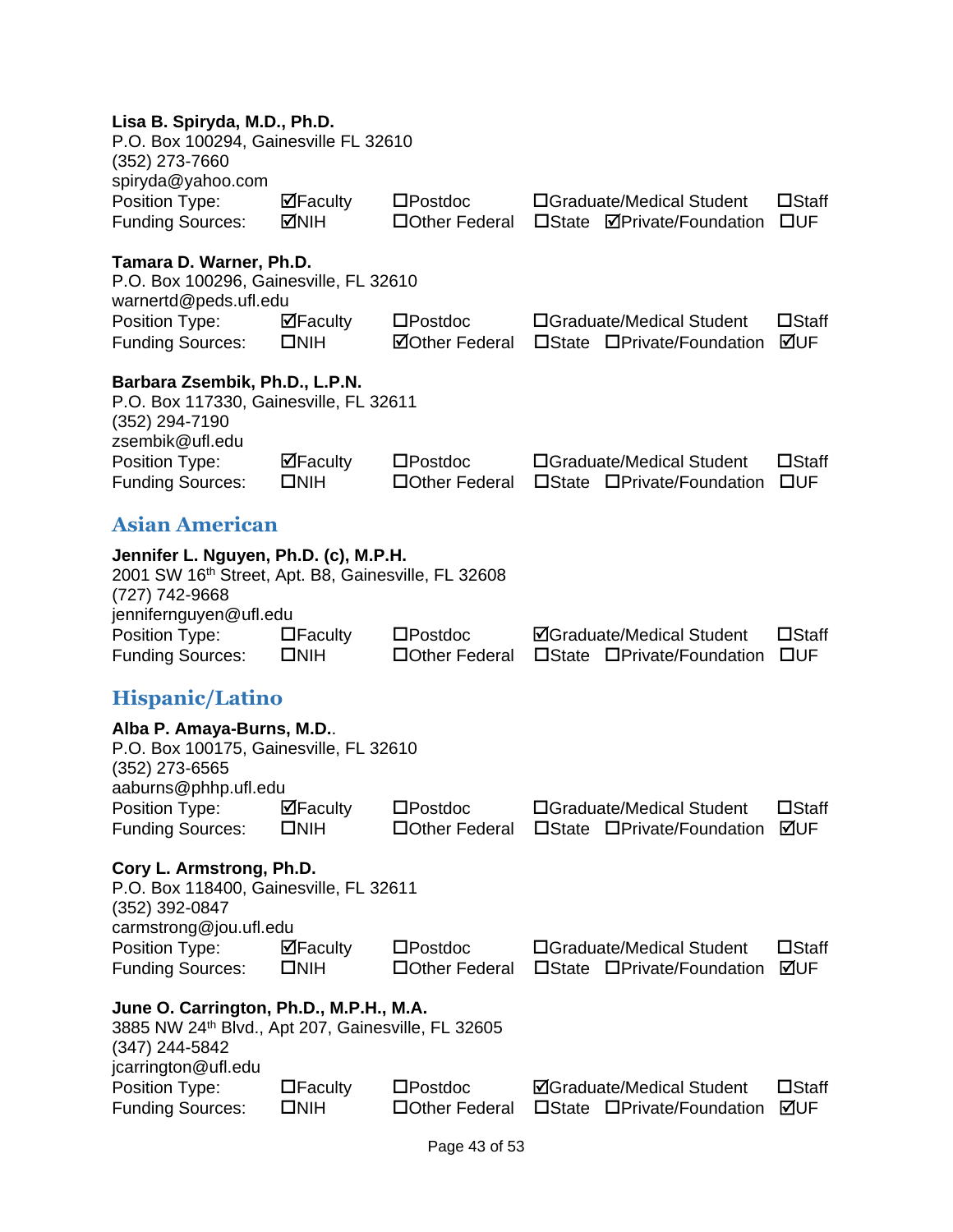| Maria R. Coady, Ph.D. |  |  |  |  |
|-----------------------|--|--|--|--|
|-----------------------|--|--|--|--|

| maria R. Coady, Ph.D.<br>P.O. Box 117048, Gainesville, FL 32611<br>$(352)$ 359-0600                                                                 |                                                |                                            |                                                                |                                 |
|-----------------------------------------------------------------------------------------------------------------------------------------------------|------------------------------------------------|--------------------------------------------|----------------------------------------------------------------|---------------------------------|
| mcoady@coe.ufl.edu<br>Position Type:<br><b>Funding Sources:</b>                                                                                     | $\Box$ Faculty<br>$\square$ NIH                | $\square$ Postdoc<br>□ Other Federal       | □Graduate/Medical Student<br>□State <b>ØPrivate/Foundation</b> | $\square$ Staff<br>$\square$ UF |
| Cesar G. Escobar-Viera, M.D., M.P.H.<br>708 SW 16 <sup>th</sup> Avenue, Apt. 214, Gainesville, Florida 32601<br>(352) 363-4471<br>cgescobar@ufl.edu |                                                |                                            |                                                                |                                 |
| Position Type:<br><b>Funding Sources:</b>                                                                                                           | $\Box$ Faculty<br>$\square$ NIH                | $\square$ Postdoc<br>□ Other Federal       | <b>ØGraduate/Medical Student</b><br>□State □Private/Foundation | $\square$ Staff<br>⊠UF          |
| Patricia A. Solo-Josephson, M.D.<br>1522 Penman Road, Jacksonville Beach, FL 32250<br>(904) 334-9102                                                |                                                |                                            |                                                                |                                 |
| Patricia_Solo-Josephson@doh.state.fl.us                                                                                                             |                                                |                                            |                                                                |                                 |
| Position Type:<br><b>Funding Sources:</b>                                                                                                           | $\Box$ Faculty<br>$\square$ NIH                | $\square$ Postdoc<br><b>⊠Other Federal</b> | □Graduate/Medical Student<br>□State <b>ØPrivate/Foundation</b> | $\square$ Staff<br>$\square$ UF |
| Lisa B. Spiryda, M.D., Ph.D.<br>P.O. Box 100294, Gainesville FL 32610<br>(352) 273-7660                                                             |                                                |                                            |                                                                |                                 |
| spiryda@yahoo.com                                                                                                                                   |                                                |                                            |                                                                |                                 |
| Position Type:<br><b>Funding Sources:</b>                                                                                                           | $\overline{\mathbf{M}}$ Faculty<br><b>MNIH</b> | $\square$ Postdoc<br>□ Other Federal       | □Graduate/Medical Student<br>□State <b>ØPrivate/Foundation</b> | $\square$ Staff<br>$\square$ UF |
| Jeanne-Marie R. Stacciarini, Ph.D., R.N.<br>P.O. Box 117168, Gainesville, Florida 32611<br>(352) 273-6499<br>jeannems@ufl.edu                       |                                                |                                            |                                                                |                                 |
| Position Type:<br><b>Funding Sources:</b>                                                                                                           | $\overline{\mathbf{M}}$ Faculty<br><b>MIH</b>  | $\square$ Postdoc<br>□ Other Federal       | □Graduate/Medical Student<br>□State <b>ØPrivate/Foundation</b> | $\square$ Staff<br>⊠UF          |
| Michael F. Waters, M.D., Ph.D.<br>P.O. Box 100236, Gainesville, FL 32610<br>$(352)$ 273-5550                                                        |                                                |                                            |                                                                |                                 |
| mwaters@neurology.ufl.edu                                                                                                                           |                                                |                                            |                                                                |                                 |
| Position Type:<br><b>Funding Sources:</b>                                                                                                           | $\Box$ Faculty<br><b>MIH</b>                   | $\square$ Postdoc<br>□ Other Federal       | □Graduate/Medical Student<br>□State □Private/Foundation        | $\square$ Staff<br>$\square$ UF |
| <b>Brenda Wiens, Ph.D.</b><br>P.O. Box 100165, Gainesville, FL 32610<br>(352) 273-5120<br>wiens@phhp.ufl.edu                                        |                                                |                                            |                                                                |                                 |
| Position Type:<br><b>Funding Sources:</b>                                                                                                           | $\Box$ Faculty<br>$\square$ NIH                | $\square$ Postdoc<br>□ Other Federal       | □Graduate/Medical Student<br>□State □Private/Foundation        | $\square$ Staff<br>⊠UF          |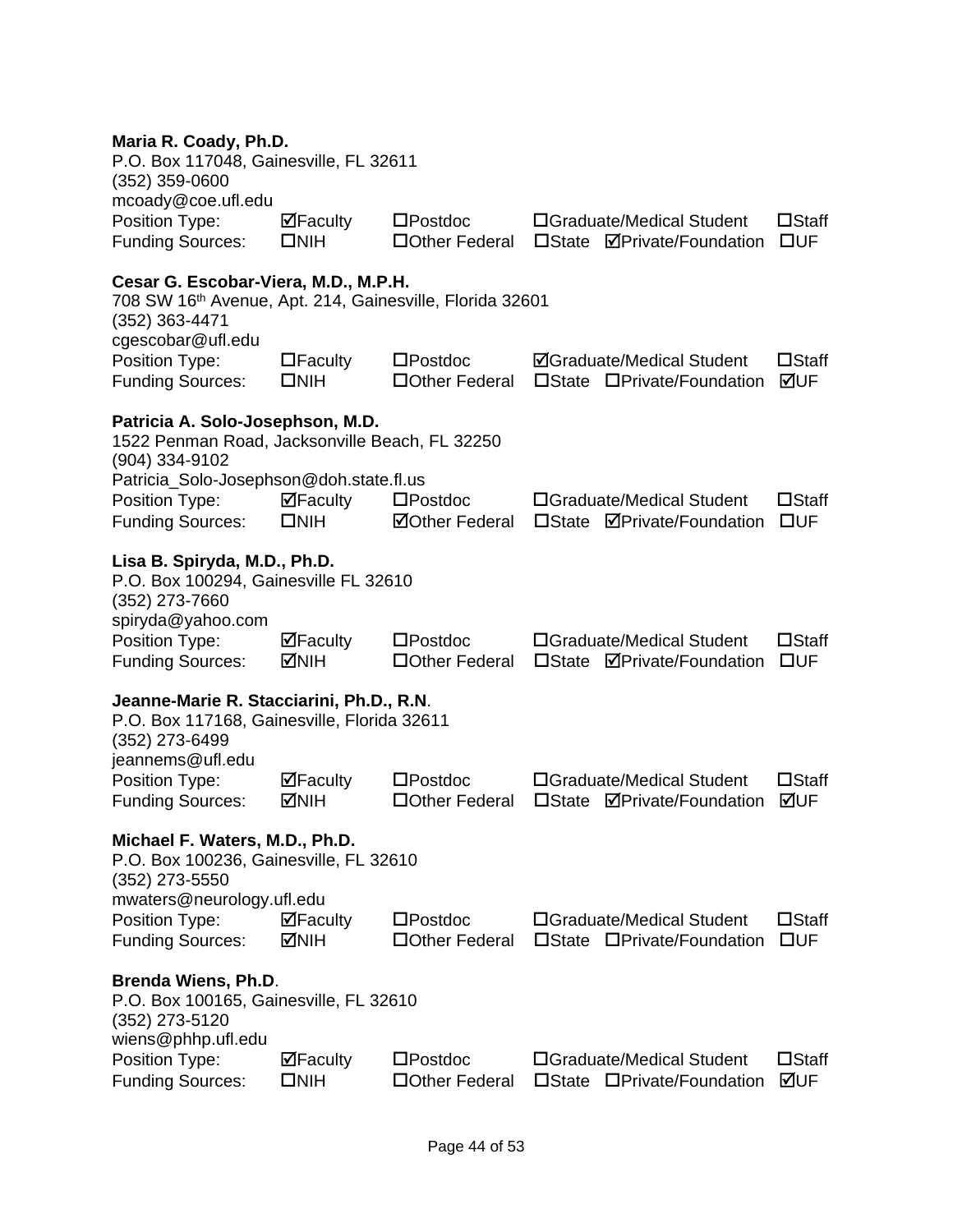#### **Barbara Zsembik, Ph.D., L.P.N.**

<span id="page-45-0"></span>

| P.O. Box 117330, Gainesville, FL 32611<br>(352) 294-7190<br>zsembik@ufl.edu                                                                     |                                    |                                            |                                                                |                                 |
|-------------------------------------------------------------------------------------------------------------------------------------------------|------------------------------------|--------------------------------------------|----------------------------------------------------------------|---------------------------------|
| Position Type:<br><b>Funding Sources:</b>                                                                                                       | $\Box$ Faculty<br>$\square$ NIH    | $\square$ Postdoc<br>□ Other Federal       | □Graduate/Medical Student<br>□State □Private/Foundation        | $\square$ Staff<br>$\square$ UF |
| <b>Minorities and Underserved</b>                                                                                                               |                                    |                                            |                                                                |                                 |
| Tya M. Arthur, Ph.D., M.P.H., CPH<br>P.O. Box 112250, Gainesville, FL 32611<br>(352) 273-2150<br>cmtucker@ufl.edu                               |                                    |                                            |                                                                |                                 |
| Position Type:<br><b>Funding Sources:</b>                                                                                                       | $\Box$ Faculty<br>$\square$ NIH    | ⊠Postdoc<br>□ Other Federal                | □Graduate/Medical Student<br>□State □Private/Foundation        | $\square$ Staff<br>$\square$ UF |
| Jay M. Bernhardt, Ph.D., M.P.H.<br>P.O. Box 118210, Gainesville, FL 32611<br>(352) 294-1800                                                     |                                    |                                            |                                                                |                                 |
| jaybernhardt@ufl.edu<br>Position Type:<br><b>Funding Sources:</b>                                                                               | $\Box$ Faculty<br><b>MNIH</b>      | $\square$ Postdoc<br>□ Other Federal       | □Graduate/Medical Student<br>□State □Private/Foundation        | $\square$ Staff<br>$\square$ UF |
| Lisa L. Duke, Ph.D.<br>P.O. Box 118400, Gainesville, FL 32611<br>(352) 392-0447<br>Lduke@ufl.edu                                                |                                    |                                            |                                                                |                                 |
| Position Type:<br><b>Funding Sources:</b>                                                                                                       | $\Box$ Faculty<br><b>MNIH</b>      | $\square$ Postdoc<br>□ Other Federal       | □Graduate/Medical Student<br>□State □Private/Foundation        | $\square$ Staff<br>$\square$ UF |
| Ivette "Maggie" Freytes, Ph.D., M.Ed./Ed.S.<br>1601 SW Archer Road, Gainesville, FL 32608<br>(352) 376-1611, Ext. 4971<br>ivette.freytes@va.gov |                                    |                                            |                                                                |                                 |
| Position Type:<br><b>Funding Sources:</b>                                                                                                       | $\Box$ Faculty<br>$\square$ NIH    | ⊠Postdoc<br><b>⊠Other Federal</b>          | □Graduate/Medical Student<br><b>ØState □Private/Foundation</b> | $\square$ Staff<br><b>OUF</b>   |
| Oliver Grundmann, Ph.D.<br>P.O. Box 100485, Gainesville, FL 32610<br>(352) 246-4994<br>grundman@ufl.edu                                         |                                    |                                            |                                                                |                                 |
| Position Type:<br><b>Funding Sources:</b>                                                                                                       | $\Box$ Faculty<br>$\square$ NIH    | $\square$ Postdoc<br>□ Other Federal       | □Graduate/Medical Student<br>□State □Private/Foundation        | $\square$ Staff<br>⊠UF          |
| Laura K. Guyer, Ph.D. R.D.<br>205 Ustler Hall, Gainesville, FL 32611<br>(352) 332-0523<br>lkguyer@ufl.edu                                       |                                    |                                            |                                                                |                                 |
| Position Type:<br><b>Funding Sources:</b>                                                                                                       | $\boxdot$ Faculty<br>$\square$ NIH | $\square$ Postdoc<br><b>ØOther Federal</b> | □Graduate/Medical Student<br>□State □Private/Foundation        | <b>OStaff</b><br>$\square$ UF   |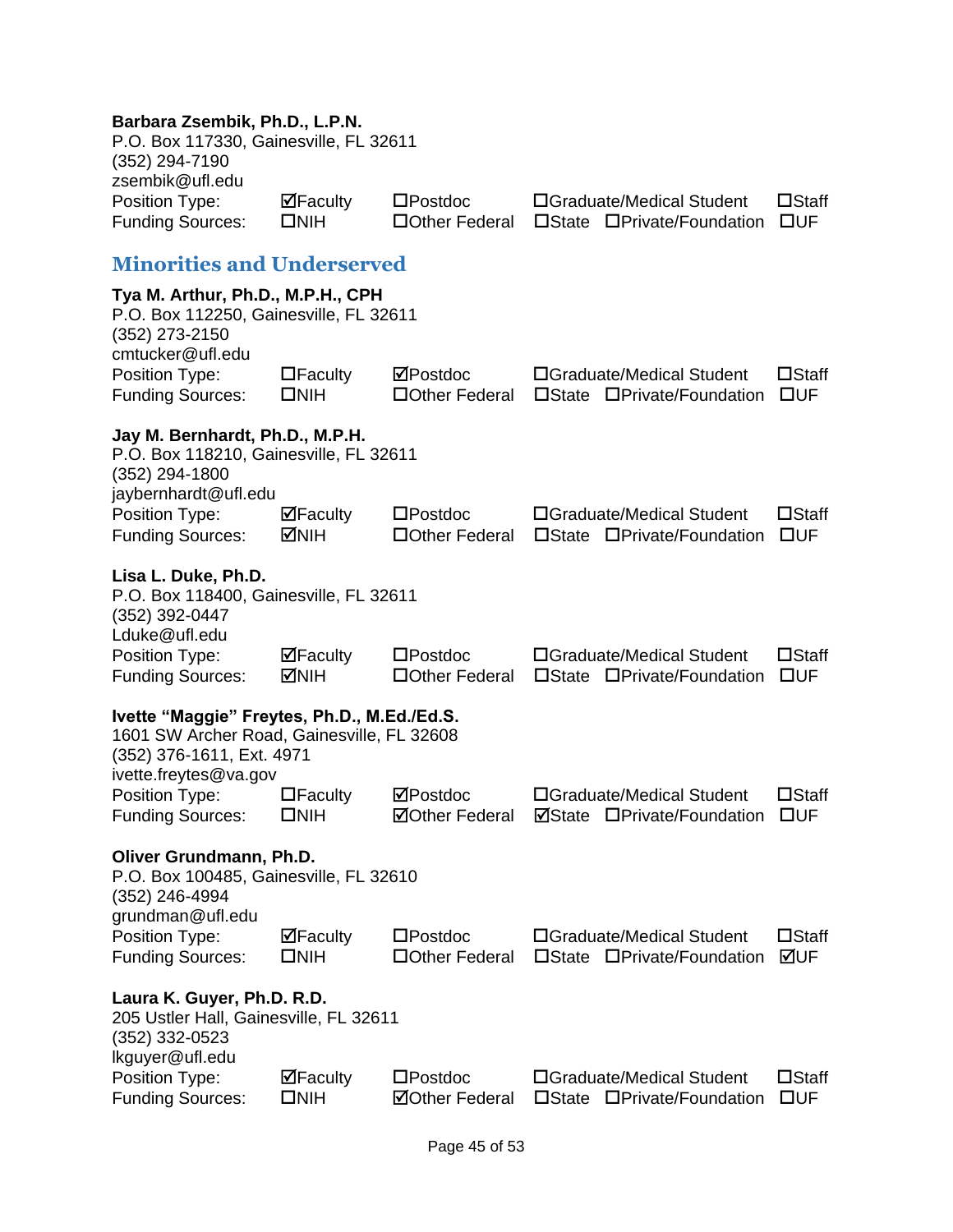#### **Traci A. Irani, Ph.D.**

| 11 au A. II ani, Fil.D.<br>P.O. Box 112060, Gainesville, FL 32611<br>(352) 273-2588<br>irani@ufl.edu                           |                                    |                                      |                                                                                   |                                 |
|--------------------------------------------------------------------------------------------------------------------------------|------------------------------------|--------------------------------------|-----------------------------------------------------------------------------------|---------------------------------|
| Position Type:<br><b>Funding Sources:</b>                                                                                      | $\boxdot$ Faculty<br>$\square$ NIH | $\square$ Postdoc<br>□ Other Federal | □Graduate/Medical Student<br>□State □Private/Foundation                           | $\square$ Staff<br>$\square$ UF |
| Sean E. Lynch, Ph.D., M.S.W.<br>580 W 8th Street, Tower II, Suite 6015, Jacksonville, FL 32209<br>(904) 244-9630               |                                    |                                      |                                                                                   |                                 |
| Sean.Lynch@jax.ufl.edu<br>Position Type:<br><b>Funding Sources:</b>                                                            | $\boxdot$ Faculty<br>$\square$ NIH | $\square$ Postdoc<br>□ Other Federal | □Graduate/Medical Student<br>□State □Private/Foundation                           | $\square$ Staff<br>$\square$ UF |
| Karen E. Mulitalo, M.P.A.S.<br>P.O. Box 100176, Gainesville, FL 32605<br>(352) 265-7955                                        |                                    |                                      |                                                                                   |                                 |
| karen.mulitalo@pap.ufl.edu<br>Position Type:<br><b>Funding Sources:</b>                                                        | $\Box$ Faculty<br>$\square$ NIH    | $\square$ Postdoc<br>□ Other Federal | □Graduate/Medical Student<br><b>ØState OPrivate/Foundation</b>                    | $\square$ Staff<br>$\square$ UF |
| <b>Mercedes K. Murphy, M.S.</b><br>P.O. Box 117900, Gainesville, FL 32611<br>(386) 871-7630<br>murphym@ufl.edu                 |                                    |                                      |                                                                                   |                                 |
| Position Type:<br><b>Funding Sources:</b>                                                                                      | $\Box$ Faculty<br>$\square$ NIH    | $\square$ Postdoc<br>□ Other Federal | <b>ØGraduate/Medical Student</b><br>□State □Private/Foundation                    | $\square$ Staff<br>$\square$ UF |
| Romaine C. Nichols, Jr., M.D.<br>2015 Jefferson Street, Jacksonville, FL 32406<br>(904) 874-6107<br>rnichols@floridaproton.org |                                    |                                      |                                                                                   |                                 |
| Position Type:<br><b>Funding Sources:</b>                                                                                      | $\Box$ Faculty<br>$\square$ NIH    | $\square$ Postdoc<br>□ Other Federal | □Graduate/Medical Student<br>□State □Private/Foundation                           | $\square$ Staff<br>$\square$ UF |
| Olihe N. Okoro, M.Pharm., M.P.H.<br>P.O. Box 100496, Gainesville, FL 32610<br>(352) 328-8808                                   |                                    |                                      |                                                                                   |                                 |
| ookoro@ufl.edu<br>Position Type:<br><b>Funding Sources:</b>                                                                    | $\Box$ Faculty<br>$\square$ NIH    | $\square$ Postdoc<br>□ Other Federal | <b>ØGraduate/Medical Student</b><br>$\square$ State<br><b>ØPrivate/Foundation</b> | $\square$ Staff<br>$\square$ UF |
| Laila Samiian, M.D.<br>653 W 8th Street, Jacksonville, FL 32209<br>(904) 244-3925<br>laila.samiian@jax.ufl.edu                 |                                    |                                      |                                                                                   |                                 |
| Position Type:<br><b>Funding Sources:</b>                                                                                      | ⊠Faculty<br>$\square$ NIH          | $\square$ Postdoc<br>□Other Federal  | □Graduate/Medical Student<br>□State □Private/Foundation                           | $\square$ Staff<br>⊠UF          |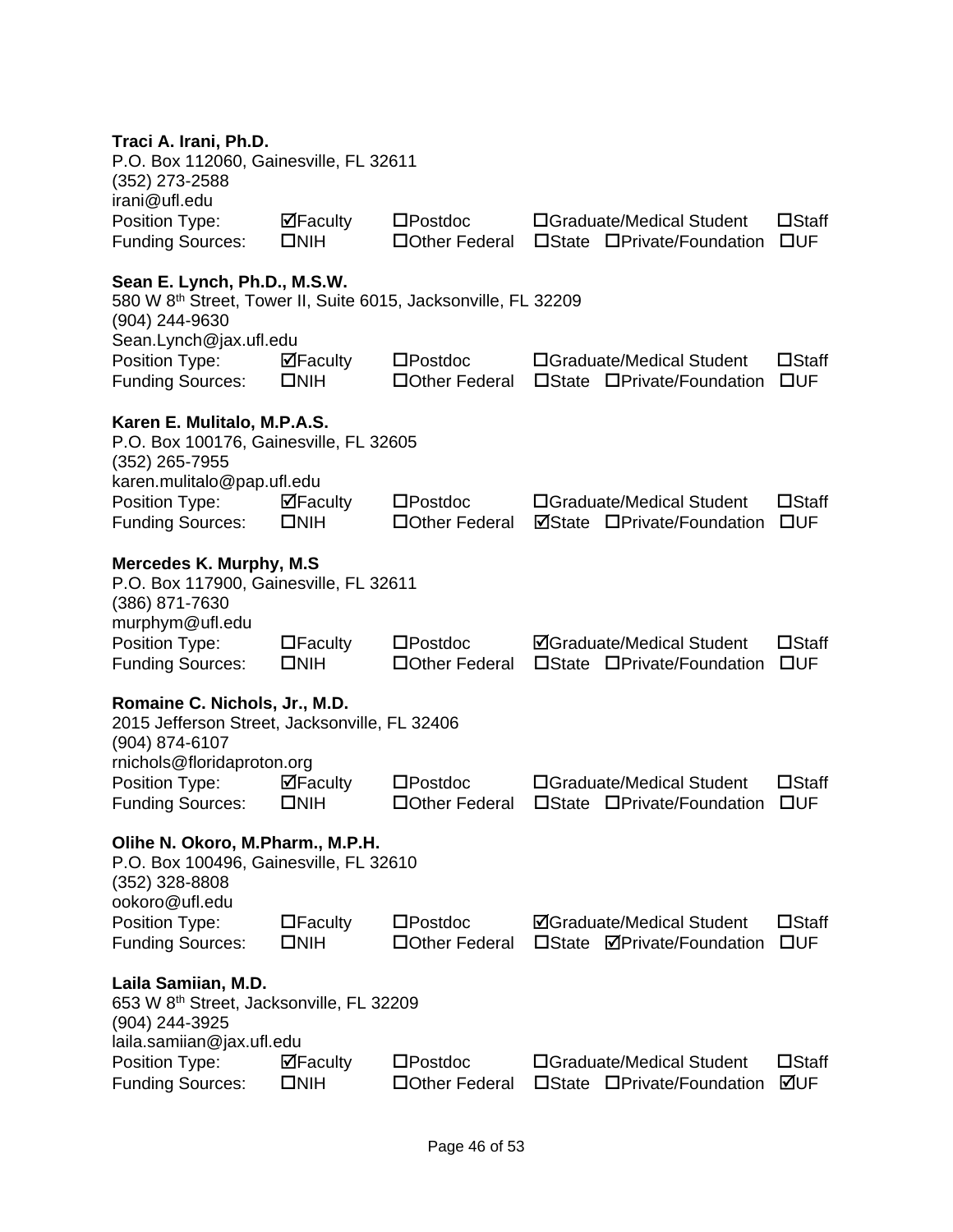#### **Stephen W. Smith, Ph.D.**

<span id="page-47-0"></span>

| P.O. Box 117040, Gainesville FL 32611<br>$(352)$ 273-4263<br>swsmith@coe.ufl.edu                                                                                           |                                 |                                            |                                                                            |                                 |
|----------------------------------------------------------------------------------------------------------------------------------------------------------------------------|---------------------------------|--------------------------------------------|----------------------------------------------------------------------------|---------------------------------|
| Position Type:<br><b>Funding Sources:</b>                                                                                                                                  | $\Box$ Faculty<br>$\square$ NIH | $\square$ Postdoc<br><b>⊠Other Federal</b> | □Graduate/Medical Student<br>□State □Private/Foundation                    | $\square$ Staff<br>⊠UF          |
| Jeanne-Marie R. Stacciarini, Ph.D., R.N.<br>P.O. Box 117168, Gainesville, Florida 32611<br>(352) 273 6499<br>jeannems@ufl.edu<br>Position Type:<br><b>Funding Sources:</b> | $\Box$ Faculty<br><b>MNIH</b>   | $\square$ Postdoc<br>□ Other Federal       | □Graduate/Medical Student<br>□State <b>ØPrivate/Foundation</b>             | $\square$ Staff<br>⊠UF          |
| Michael L. Stellefson, Ph.D.<br>P.O. Box 118210, Gainesville, FL 32611<br>(352) 294-1805<br>mstellefson@ufl.edu<br>Position Type:                                          | $\Box$ Faculty                  | $\square$ Postdoc                          | □Graduate/Medical Student                                                  | $\square$ Staff                 |
| <b>Funding Sources:</b>                                                                                                                                                    | $\square$ NIH                   | <b>⊠Other Federal</b>                      | □State □Private/Foundation                                                 | ⊠UF                             |
| Alexander C. Wagenaar, Ph.D.<br>P.O. Box 100177, Gainesville, FL 32608<br>(352) 327-8716<br>wagenaar@ufl.edu<br>Position Type:<br><b>Funding Sources:</b>                  | $\boxdot$ Faculty<br><b>MIH</b> | $\square$ Postdoc<br><b>⊠Other Federal</b> | □Graduate/Medical Student<br>□State <b>ØPrivate/Foundation</b>             | $\square$ Staff<br>$\square$ UF |
| Nicole E. Whitehead, Ph.D.<br>P.O. Box 100165, Gainesville FL 32611<br>(352) 273-6145<br>nwhitehead@phhp.ufl.edu<br>Position Type:<br><b>Funding Sources:</b>              | $\Box$ Faculty<br><b>NIH</b>    | $\square$ Postdoc<br>□ Other Federal       | □Graduate/Medical Student<br>□Private/Foundation<br>$\square$ State        | $\square$ Staff<br>$\square$ UF |
| <b>Native American</b>                                                                                                                                                     |                                 |                                            |                                                                            |                                 |
| Daniel J. Robinson, Pharm.D.<br>One College Circle, HUSOP, Bangor, ME 04401<br>(352) 318-0114; (207) 404-5625<br>robinsonjd@husson.edu                                     |                                 |                                            |                                                                            |                                 |
| Position Type:<br><b>Funding Sources:</b>                                                                                                                                  | $\Box$ Faculty<br>$\square$ NIH | $\square$ Postdoc<br><b>ØOther Federal</b> | □Graduate/Medical Student<br>□State □Private/Foundation                    | $\square$ Staff<br>$\square$ UF |
| Alexander C. Wagenaar, Ph.D.<br>P.O. Box 100177, Gainesville, FL 32608<br>(352) 327-8716<br>wagenaar@ufl.edu                                                               |                                 |                                            |                                                                            |                                 |
| Position Type:<br><b>Funding Sources:</b>                                                                                                                                  | ⊠Faculty<br><b>MNIH</b>         | $\square$ Postdoc<br><b>ØOther Federal</b> | □Graduate/Medical Student<br><b>ØPrivate/Foundation</b><br>$\square$ State | $\square$ Staff<br>$\square$ UF |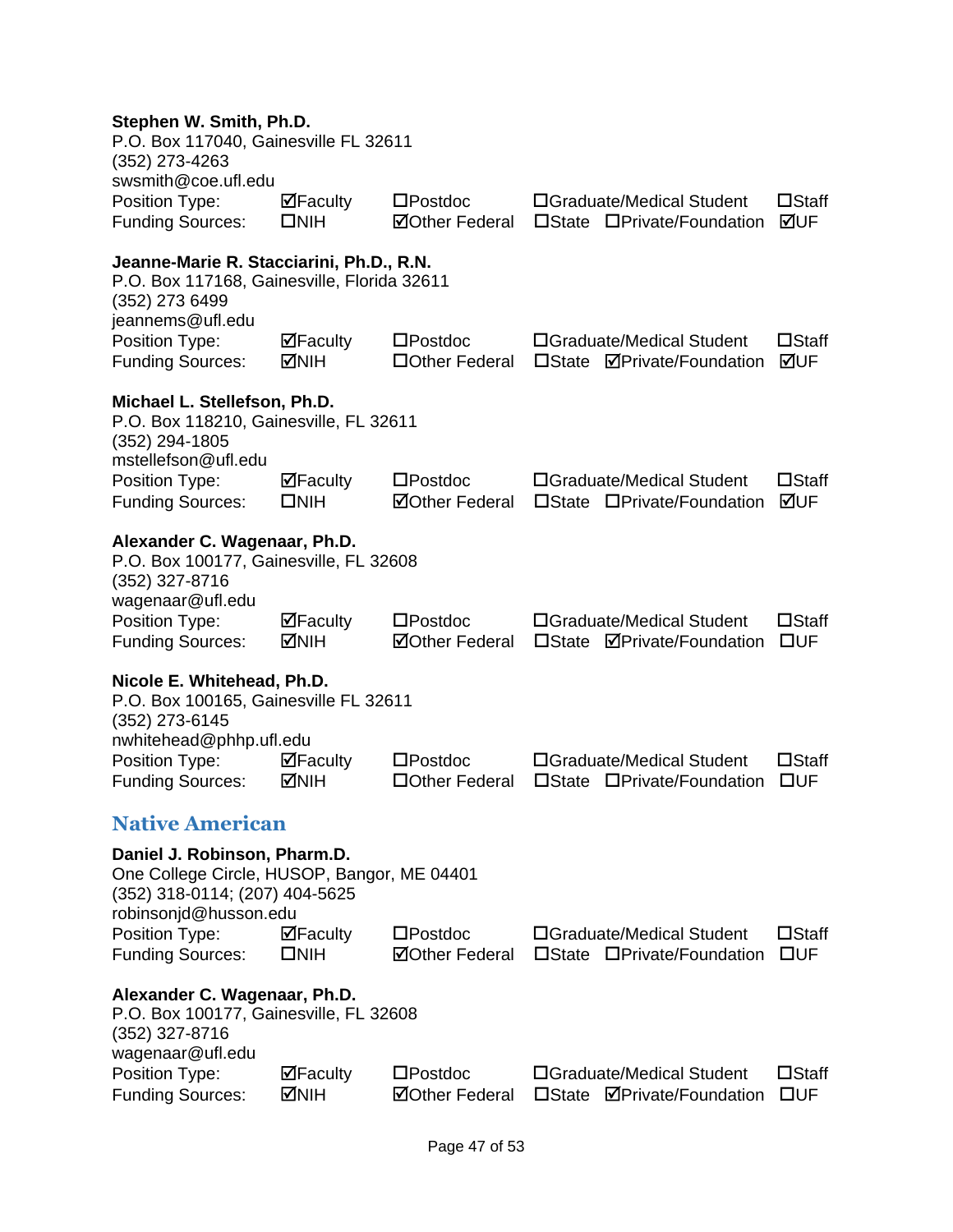### <span id="page-48-0"></span>**PUBLIC AND COMMUNITY HEALTH**

| Charkarra Anderson-Lewis, Ph.D., M.P.H.<br>P.O. Box 118210, Gainesville, FL 32611<br>(352) 294-1813                  |                                                                    |                                            |                                                                            |                                 |  |  |
|----------------------------------------------------------------------------------------------------------------------|--------------------------------------------------------------------|--------------------------------------------|----------------------------------------------------------------------------|---------------------------------|--|--|
| c.andersonlewis@ufl.edu<br>Position Type:<br><b>Funding Sources:</b>                                                 | $\Box$ Faculty<br><b>NIH</b>                                       | $\square$ Postdoc<br><b>⊠Other Federal</b> | □Graduate/Medical Student<br><b>ØPrivate/Foundation</b><br>⊠State          | $\square$ Staff<br>$\square$ UF |  |  |
| Bridget M. Bihm-Manuel, M.A.<br>P.O. Box 117320, Gainesville, FL 32611<br>(352) 392-0271<br>bmbm@ufl.edu             |                                                                    |                                            |                                                                            |                                 |  |  |
| Position Type:<br><b>Funding Sources:</b>                                                                            | $\Box$ Faculty<br>$\square$ NIH                                    | $\square$ Postdoc<br>□ Other Federal       | <b>ØGraduate/Medical Student</b><br>□State □Private/Foundation             | $\square$ Staff<br>⊠UF          |  |  |
| Pamela K. Gilbert, Ph.D.<br>P.O. Box 117310, Gainesville, FL 32611<br>(352) 294-2828<br>pgilbert@ufl.edu             |                                                                    |                                            |                                                                            |                                 |  |  |
| Position Type:<br><b>Funding Sources:</b>                                                                            | $\overline{\mathbf{P}}$ Faculty<br>$\square$ NIH                   | $\square$ Postdoc<br>□ Other Federal       | □Graduate/Medical Student<br><b>ØPrivate/Foundation</b><br>$\square$ State | $\square$ Staff<br>⊠UF          |  |  |
| Nancy Hardt, M.D.<br>P.O. Box 100275, Gainesville, FL 32610<br>(352) 273-5900<br>hardt@ufl.edu                       |                                                                    |                                            |                                                                            |                                 |  |  |
| Position Type:<br><b>Funding Sources:</b>                                                                            | $\Box$ Faculty<br>$\square$ NIH                                    | $\square$ Postdoc<br><b>⊠Other Federal</b> | □Graduate/Medical Student<br>⊠State<br><b>ØPrivate/Foundation</b>          | $\square$ Staff<br>⊠UF          |  |  |
| Henrietta L. Logan, Ph.D.<br>P.O. Box 103628, Gainesville, FL 32601<br>(352) 273-5965<br>hlogan@dental.ufl.edu       |                                                                    |                                            |                                                                            |                                 |  |  |
| Position Type:<br><b>Funding Sources:</b>                                                                            | $\Box$ Faculty<br>$\square$ NIH                                    | $\square$ Postdoc<br><b>⊠Other Federal</b> | □Graduate/Medical Student<br>$\square$ State<br><b>ØPrivate/Foundation</b> | $\square$ Staff<br>$\square$ UF |  |  |
| (386) 871-7630                                                                                                       | Mercedes K. Murphy, M.S.<br>P.O. Box 117900, Gainesville, FL 32611 |                                            |                                                                            |                                 |  |  |
| murphym@ufl.edu<br>Position Type:<br><b>Funding Sources:</b>                                                         | $\Box$ Faculty<br>$\square$ NIH                                    | $\square$ Postdoc<br>□Other Federal        | <b>ØGraduate/Medical Student</b><br>$\square$ State<br>□Private/Foundation | $\square$ Staff<br>$\square$ UF |  |  |
| Ruth L. Steiner, Ph.D.<br>P.O. Box 115706, Gainesville, FL 32611<br>(352) 393-0997, Ext. 431<br>rsteiner@dcp.ufl.edu |                                                                    |                                            |                                                                            |                                 |  |  |
| Position Type:<br><b>Funding Sources:</b>                                                                            | ⊠Faculty<br>$\square$ NIH                                          | $\square$ Postdoc<br><b>⊠Other Federal</b> | □Graduate/Medical Student<br><b>ØPrivate/Foundation</b><br>⊠State          | $\square$ Staff<br>⊠UF          |  |  |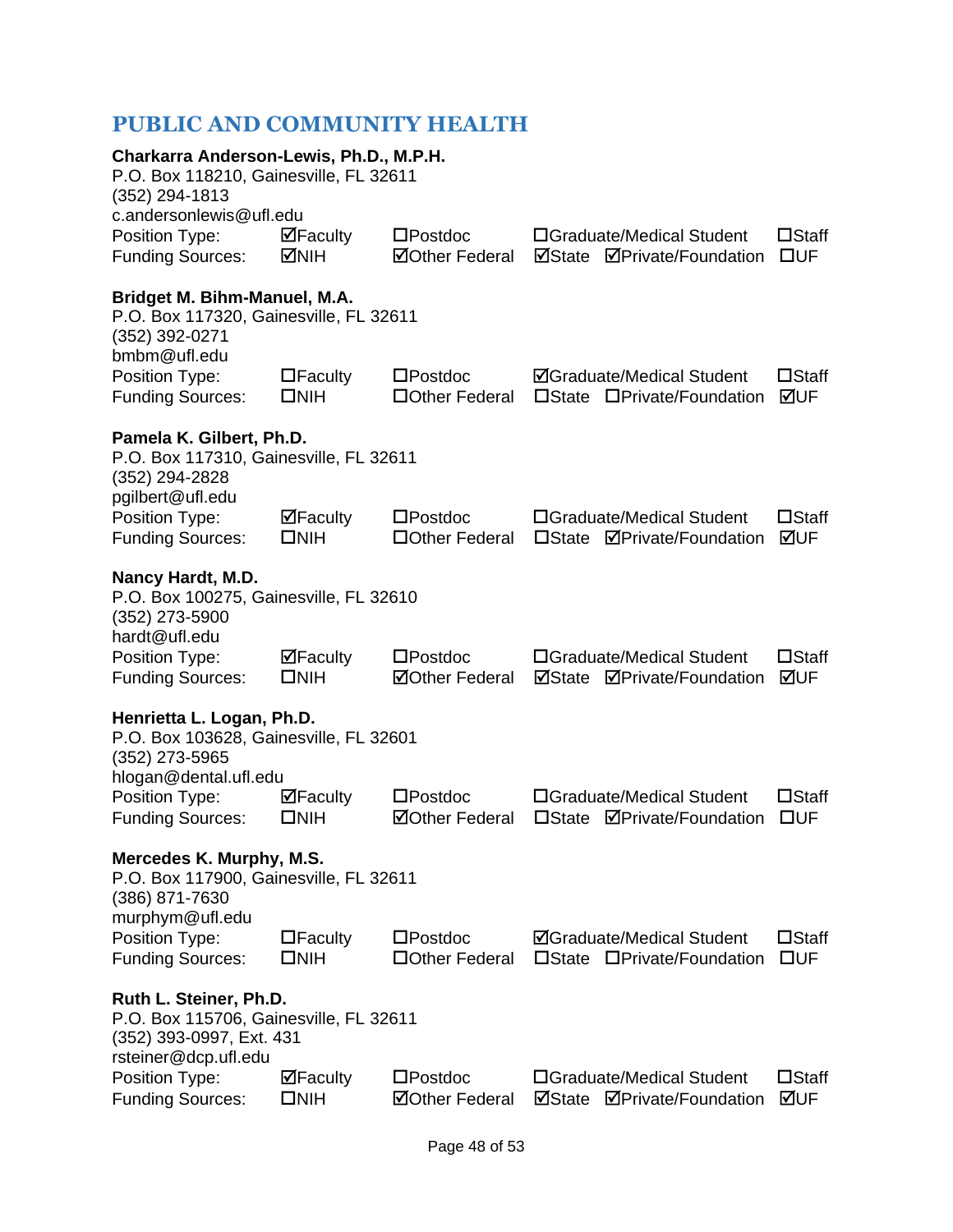#### **Alexander C. Wagenaar, Ph.D.**

| P.O. Box 100177, Gainesville, FL 32608<br>(352) 327-8716<br>wagenaar@ufl.edu |             |                       |                            |                 |
|------------------------------------------------------------------------------|-------------|-----------------------|----------------------------|-----------------|
| Position Type:                                                               | ⊠Faculty    | $\square$ Postdoc     | □Graduate/Medical Student  | $\square$ Staff |
| <b>Funding Sources:</b>                                                      | <b>MNIH</b> | <b>⊠Other Federal</b> | □State ØPrivate/Foundation | – ⊟UE           |
|                                                                              |             |                       |                            |                 |
|                                                                              |             |                       |                            |                 |

#### **Fern J. Webb, Ph.D.**

| 1255 Lila Avenue, Jacksonville, FL 32208 |                   |                       |  |                            |                 |
|------------------------------------------|-------------------|-----------------------|--|----------------------------|-----------------|
| $(904)$ 383-1998                         |                   |                       |  |                            |                 |
| fern.webb@jax.ufl.edu                    |                   |                       |  |                            |                 |
| Position Type:                           | $\boxdot$ Faculty | $\square$ Postdoc     |  | □Graduate/Medical Student  | $\square$ Staff |
| <b>Funding Sources:</b>                  | $\square$ NIH     | <b>⊠Other Federal</b> |  | □State ØPrivate/Foundation | <b>TUE</b>      |
|                                          |                   |                       |  |                            |                 |

### <span id="page-49-0"></span>**RELIGION AND FAITH**

| Maria R. Coady, Ph.D.                  |               |                   |                            |                 |
|----------------------------------------|---------------|-------------------|----------------------------|-----------------|
| P.O. Box 117048, Gainesville, FL 32611 |               |                   |                            |                 |
| $(352)$ 359-0600                       |               |                   |                            |                 |
| mcoady@coe.ufl.edu                     |               |                   |                            |                 |
| Position Type:                         | ⊠Faculty      | $\square$ Postdoc | □Graduate/Medical Student  | $\square$ Staff |
| <b>Funding Sources:</b>                | $\square$ NIH | □Other Federal    | □State ØPrivate/Foundation | <b>TIUF</b>     |
| Fern J. Webb, Ph.D.                    |               |                   |                            |                 |

| $1$ GIII J. WGNN, I III.D.               |                |                       |                                       |                 |
|------------------------------------------|----------------|-----------------------|---------------------------------------|-----------------|
| 1255 Lila Avenue, Jacksonville, FL 32208 |                |                       |                                       |                 |
| $(904)$ 383-1998                         |                |                       |                                       |                 |
| fern.webb@jax.ufl.edu                    |                |                       |                                       |                 |
| Position Type:                           | $\Box$ Faculty | $\square$ Postdoc     | □Graduate/Medical Student             | $\square$ Staff |
| <b>Funding Sources:</b>                  | $\square$ NIH  | <b>⊠Other Federal</b> | □State <b>ØPrivate/Foundation</b> □UF |                 |

### <span id="page-49-1"></span>**RURAL AND URBAN HEALTH**

| Bridget M. Bihm-Manuel, M.A.<br>P.O. Box 117320, Gainesville, FL 32611<br>$(352)$ 392-0271<br>bmbm@ufl.edu |                                 |                       |                 |                                  |                 |
|------------------------------------------------------------------------------------------------------------|---------------------------------|-----------------------|-----------------|----------------------------------|-----------------|
| Position Type:                                                                                             | $\Box$ Faculty                  | $\square$ Postdoc     |                 | <b>⊠Graduate/Medical Student</b> | $\square$ Staff |
| <b>Funding Sources:</b>                                                                                    | $\square$ NIH                   | □ Other Federal       |                 | □State □Private/Foundation       | ⊠UF             |
| Michael L. Stellefson, Ph.D.                                                                               |                                 |                       |                 |                                  |                 |
| P.O. Box 118210, Gainesville, FL 32611                                                                     |                                 |                       |                 |                                  |                 |
| $(352)$ 294-1805                                                                                           |                                 |                       |                 |                                  |                 |
| mstellefson@ufl.edu                                                                                        |                                 |                       |                 |                                  |                 |
| Position Type:                                                                                             | $\overline{\mathbf{M}}$ Faculty | $\square$ Postdoc     |                 | □Graduate/Medical Student        | $\square$ Staff |
| <b>Funding Sources:</b>                                                                                    | $\square$ NIH                   | <b>⊠Other Federal</b> | $\square$ State | □Private/Foundation              | ⊠UF             |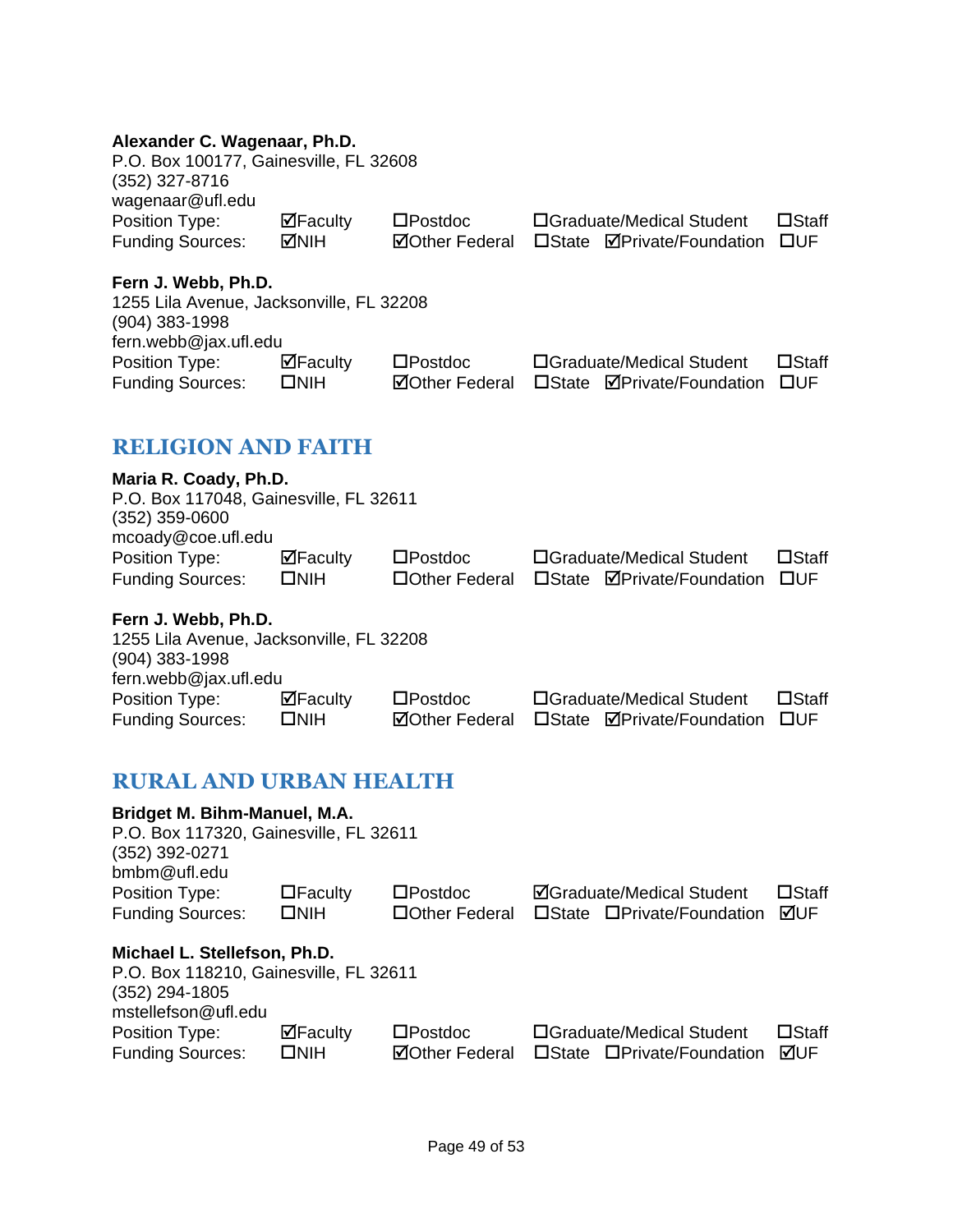### <span id="page-50-0"></span>**Rural Health**

| Maria R. Coady, Ph.D.<br>P.O. Box 117048, Gainesville, FL 32611<br>$(352)$ 359-0600                                                                 |                                                  |                                            |                                                                            |                                 |  |
|-----------------------------------------------------------------------------------------------------------------------------------------------------|--------------------------------------------------|--------------------------------------------|----------------------------------------------------------------------------|---------------------------------|--|
| mcoady@coe.ufl.edu<br>Position Type:<br><b>Funding Sources:</b>                                                                                     | $\Box$ Faculty<br>$\square$ NIH                  | $\square$ Postdoc<br>□Other Federal        | □Graduate/Medical Student<br>$\square$ State<br><b>ØPrivate/Foundation</b> | $\square$ Staff<br>$\square$ UF |  |
| Cesar G. Escobar-Viera, M.D., M.P.H.<br>708 SW 16 <sup>th</sup> Avenue, Apt. 214, Gainesville, Florida 32601<br>(352) 363-4471<br>cgescobar@ufl.edu |                                                  |                                            |                                                                            |                                 |  |
| Position Type:<br><b>Funding Sources:</b>                                                                                                           | $\Box$ Faculty<br>$\square$ NIH                  | $\square$ Postdoc<br>□ Other Federal       | <b>ØGraduate/Medical Student</b><br>□State □Private/Foundation             | $\square$ Staff<br>⊠UF          |  |
| Laura K. Guyer, Ph.D. R.D.<br>205 Ustler Hall, Gainesville, FL 32611<br>$(352)$ 332-0523<br>lkguyer@ufl.edu                                         |                                                  |                                            |                                                                            |                                 |  |
| Position Type:<br><b>Funding Sources:</b>                                                                                                           | $\overline{\mathbf{P}}$ Faculty<br>$\square$ NIH | $\square$ Postdoc<br><b>⊠Other Federal</b> | □Graduate/Medical Student<br>□State □Private/Foundation                    | $\square$ Staff<br>$\square$ UF |  |
| David M. Janicke, Ph.D.<br>P.O. Box 100165, Gainesville, FL 32610<br>(352) 273-6046<br>djanicke@phhp.ufl.edu                                        |                                                  |                                            |                                                                            |                                 |  |
| Position Type:<br><b>Funding Sources:</b>                                                                                                           | $\boxdot$ Faculty<br><b>MNIH</b>                 | $\square$ Postdoc<br>□ Other Federal       | □Graduate/Medical Student<br>□State □Private/Foundation                    | $\square$ Staff<br>$\square$ UF |  |
| Henrietta L. Logan, Ph.D.<br>P.O. Box 103628, Gainesville, FL 32601<br>$(352)$ 273-5965<br>hlogan@dental.ufl.edu                                    |                                                  |                                            |                                                                            |                                 |  |
| Position Type:<br><b>Funding Sources:</b>                                                                                                           | $\Box$ Faculty<br>$\square$ NIH                  | $\square$ Postdoc<br><b>ØOther Federal</b> | □Graduate/Medical Student<br>□State <b>ØPrivate/Foundation</b>             | $\square$ Staff<br>$\square$ UF |  |
| Jeanne-Marie R. Stacciarini, Ph.D., R.N.<br>P.O. Box 117168, Gainesville, Florida 32611<br>(352) 273-6499<br>jeannems@ufl.edu                       |                                                  |                                            |                                                                            |                                 |  |
| Position Type:<br><b>Funding Sources:</b>                                                                                                           | $\Box$ Faculty<br>MNH                            | $\square$ Postdoc<br>□Other Federal        | □Graduate/Medical Student<br><b>ØPrivate/Foundation</b><br>$\Box$ State    | $\square$ Staff<br>MUF          |  |
| Kim B. Walsh-Childers, Ph.D., B.J.<br>P.O. Box 118400, Gainesville, FL 32611<br>(352) 392-3924<br>kwchilders@jou.ufl.edu                            |                                                  |                                            |                                                                            |                                 |  |
| Position Type:<br><b>Funding Sources:</b>                                                                                                           | ⊠Faculty<br>$\square$ NIH                        | $\square$ Postdoc<br>□Other Federal        | □Graduate/Medical Student<br>□State □Private/Foundation                    | $\square$ Staff<br>$\square$ UF |  |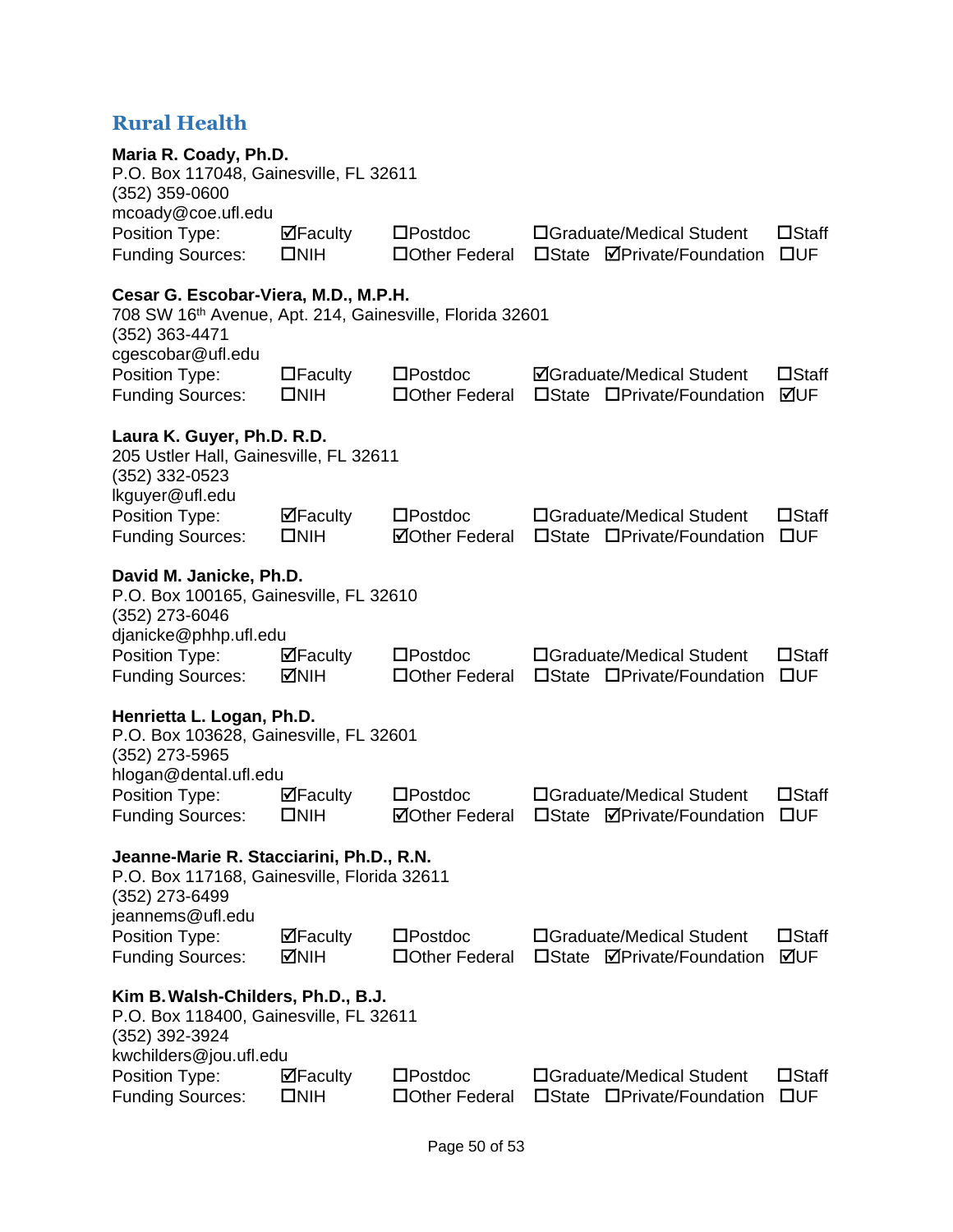#### **Brenda Wiens, Ph.D.**

<span id="page-51-2"></span><span id="page-51-1"></span><span id="page-51-0"></span>

| Brenda Wiens, Ph.D.<br>P.O. Box 100165, Gainesville, FL 32610<br>(352) 273-5120                                               |                                 |                                      |                                                                |                                 |
|-------------------------------------------------------------------------------------------------------------------------------|---------------------------------|--------------------------------------|----------------------------------------------------------------|---------------------------------|
| wiens@phhp.ufl.edu<br>Position Type:<br><b>Funding Sources:</b>                                                               | $\Box$ Faculty<br>$\square$ NIH | $\square$ Postdoc<br>□ Other Federal | □Graduate/Medical Student<br>□State □Private/Foundation        | $\square$ Staff<br>⊠UF          |
| <b>Social Isolation</b>                                                                                                       |                                 |                                      |                                                                |                                 |
| Jeanne-Marie R. Stacciarini, Ph.D., R.N.<br>P.O. Box 117168, Gainesville, Florida 32611<br>(352) 273-6499<br>jeannems@ufl.edu |                                 |                                      |                                                                |                                 |
| Position Type:<br><b>Funding Sources:</b>                                                                                     | $\Box$ Faculty<br><b>MIH</b>    | $\square$ Postdoc<br>□Other Federal  | □Graduate/Medical Student<br>□State <b>ØPrivate/Foundation</b> | $\square$ Staff<br>⊠UF          |
| Brenda Wiens, Ph.D.<br>P.O. Box 100165, Gainesville, FL 32610<br>(352) 273-5120<br>wiens@phhp.ufl.edu                         |                                 |                                      |                                                                |                                 |
| Position Type:<br><b>Funding Sources:</b>                                                                                     | $\Box$ Faculty<br>$\square$ NIH | $\square$ Postdoc<br>□Other Federal  | □Graduate/Medical Student<br>□State □Private/Foundation        | $\square$ Staff<br>⊠UF          |
| <b>Urban Health</b>                                                                                                           |                                 |                                      |                                                                |                                 |
| Romaine C. Nichols, Jr., M.D.<br>2015 Jefferson Street, Jacksonville, FL 32406<br>(904) 874-6107                              |                                 |                                      |                                                                |                                 |
| rnichols@floridaproton.org<br>Position Type:<br><b>Funding Sources:</b>                                                       | $\Box$ Faculty<br>$\square$ NIH | $\square$ Postdoc<br>□Other Federal  | □Graduate/Medical Student<br>□State □Private/Foundation        | $\square$ Staff<br>$\square$ UF |
| <b>SOCIAL NETWORKS</b>                                                                                                        |                                 |                                      |                                                                |                                 |
| Liang Mao, Ph.D.<br>P.O. Box 117315, Gainesville, FL 32610<br>(352) 294-7516<br>liangmao@ufl.edu                              |                                 |                                      |                                                                |                                 |
| Position Type:<br><b>Funding Sources:</b>                                                                                     | $\Box$ Faculty<br>$\square$ NIH | $\square$ Postdoc<br>□Other Federal  | □Graduate/Medical Student<br>□State □Private/Foundation        | $\square$ Staff<br>$\square$ UF |
| Connie J. Mulligan, Ph.D.<br>P.O. Box 103610, Gainesville, FL 32610<br>(352) 273-8092                                         |                                 |                                      |                                                                |                                 |
| cmulligan@ufl.edu<br>Position Type:                                                                                           | ⊠Faculty                        | $\square$ Postdoc                    | □Graduate/Medical Student                                      | $\square$ Staff                 |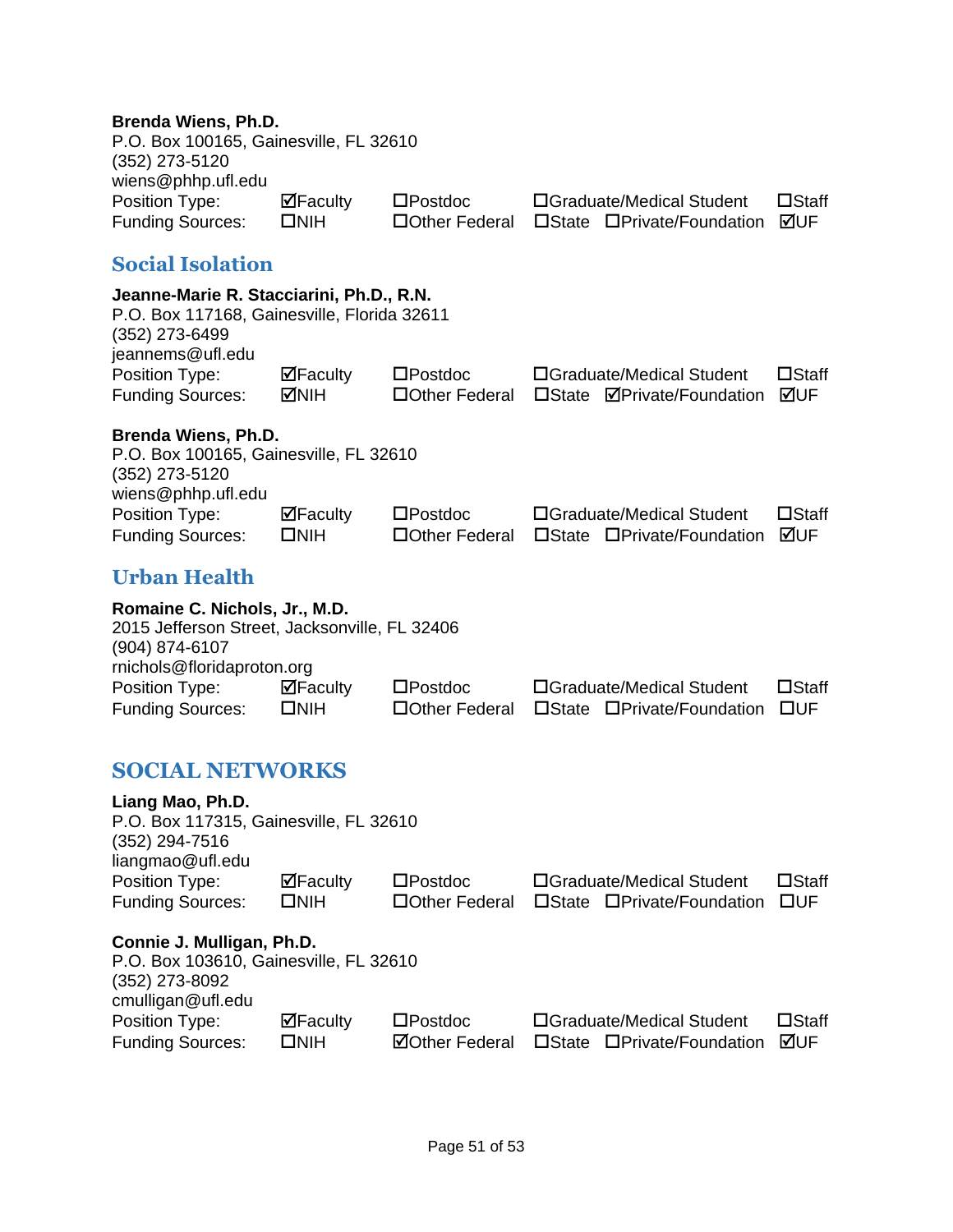### **John R. Stepp, Ph.D.**

<span id="page-52-0"></span>

| JUIIII R. JIEPP, FII.D.<br>P.O. Box 117305, Gainesville, FL 32611                                             |                                    |                                            |                                                                |                                 |
|---------------------------------------------------------------------------------------------------------------|------------------------------------|--------------------------------------------|----------------------------------------------------------------|---------------------------------|
| $(352)$ 392-0299<br>stepp@ufl.edu<br>Position Type:<br><b>Funding Sources:</b>                                | $\boxdot$ Faculty<br><b>MNIH</b>   | $\square$ Postdoc<br><b>ØOther Federal</b> | □Graduate/Medical Student<br>□State <b>ØPrivate/Foundation</b> | $\square$ Staff<br>$\square$ UF |
| <b>WOMEN'S AND MATERNAL HEALTH</b>                                                                            |                                    |                                            |                                                                |                                 |
| Alexandra D. Beier, D.O.<br>836 Prudential Drive, Suite 1205, Jacksonville, FL 32233<br>(904) 633-0789        |                                    |                                            |                                                                |                                 |
| alexandra.beier@jax.ufl.edu<br>Position Type:<br><b>Funding Sources:</b>                                      | $\Box$ Faculty<br>$\square$ NIH    | $\square$ Postdoc<br>□ Other Federal       | □Graduate/Medical Student<br>□State □Private/Foundation        | $\square$ Staff<br>$\square$ UF |
| Maria R. Coady, Ph.D.<br>P.O. Box 117048, Gainesville, FL 32611<br>$(352)$ 359-0600<br>mcoady@coe.ufl.edu     |                                    |                                            |                                                                |                                 |
| Position Type:<br><b>Funding Sources:</b>                                                                     | $\boxdot$ Faculty<br>$\square$ NIH | $\square$ Postdoc<br>□ Other Federal       | □Graduate/Medical Student<br>□State <b>ØPrivate/Foundation</b> | $\square$ Staff<br>$\square$ UF |
| Maureen L. Curley, Ph.D., A.R.N.P, P.M.H.N.P-B.C.<br>P.O. Box 100187, Gainesville, FL 32610<br>(352) 273-6417 |                                    |                                            |                                                                |                                 |
| maureencurley@ufl.edu<br>Position Type:<br><b>Funding Sources:</b>                                            | $\boxdot$ Faculty<br>$\square$ NIH | $\square$ Postdoc<br>□ Other Federal       | □Graduate/Medical Student<br>□State □Private/Foundation        | $\square$ Staff<br>⊠UF          |
| Nancy Hardt, M.D.<br>P.O. Box 100275, Gainesville, FL 32610<br>(352) 273-5900<br>hardt@ufl.edu                |                                    |                                            |                                                                |                                 |
| Position Type:<br><b>Funding Sources:</b>                                                                     | ØFaculty<br>$\square$ NIH          | $\square$ Postdoc<br><b>⊠Other Federal</b> | □Graduate/Medical Student<br><b>ØState ØPrivate/Foundation</b> | $\square$ Staff<br>⊠UF          |
| Traci A. Irani, Ph.D.<br>P.O. Box 112060, Gainesville, FL 32611<br>(352) 273-2588<br>irani@ufl.edu            |                                    |                                            |                                                                |                                 |
| Position Type:<br><b>Funding Sources:</b>                                                                     | $\Box$ Faculty<br>$\square$ NIH    | $\square$ Postdoc<br>□ Other Federal       | □Graduate/Medical Student<br>□State □Private/Foundation        | $\square$ Staff<br>$\square$ UF |